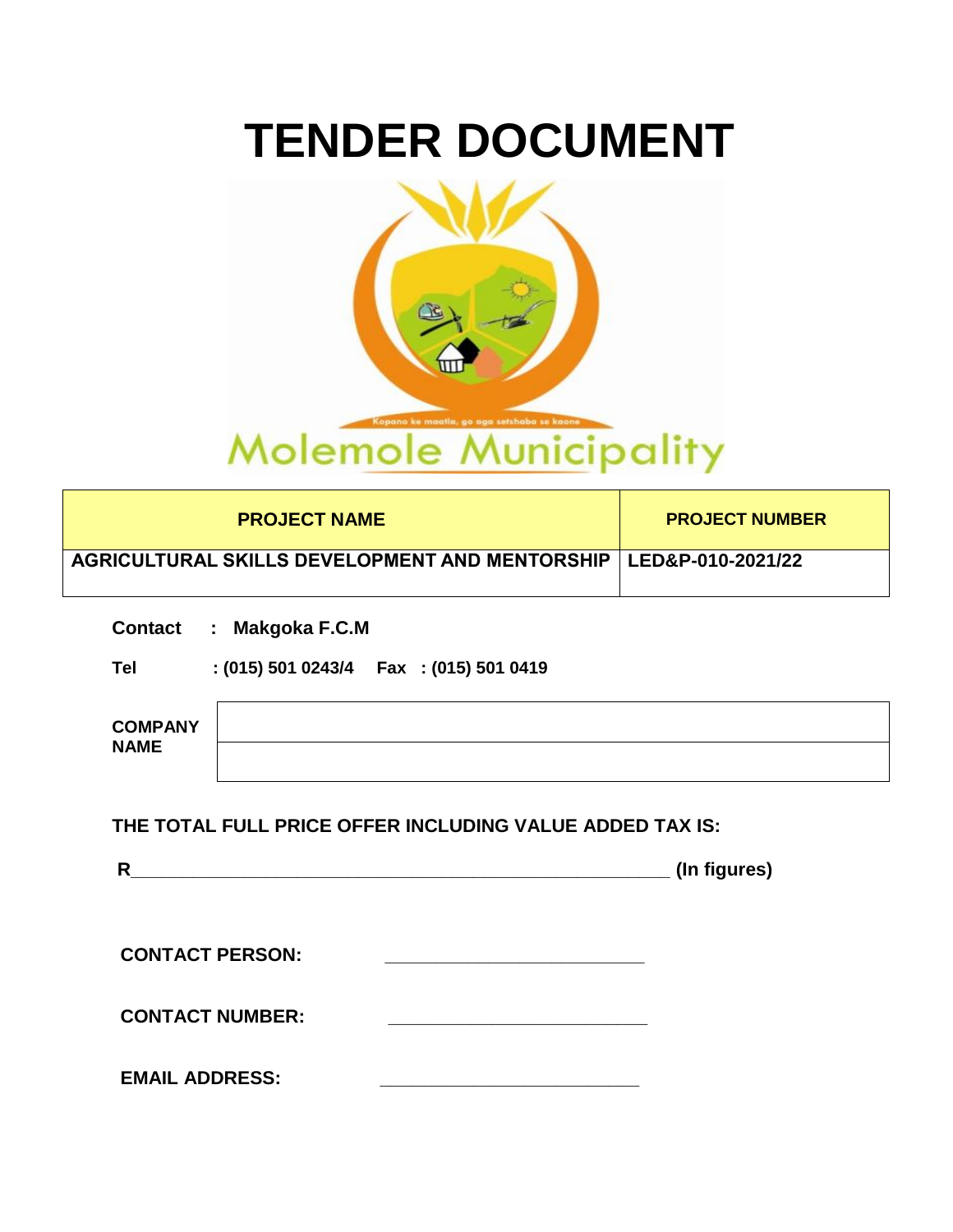## **VERY IMPORTANT NOTICE ON DISQUALIFICATIONS:**

#### *BY SUBMITTING THE BID THE BIDDER UNDERTAKES TO ABIDE BY THE TERMS AND CONDITIONS OF THIS TENDER INCLUDING BUT NOT LIMITED TO THE RULES OUTLINED BELOW*

- A bid not complying with the requirements stated hereunder will be regarded as not being an "Acceptable bid", and as such will be rejected.
- "Acceptable bid" means any bid which, in all respects, complies with the conditions of bid and specifications as set out in the bid documents, including conditions as specified in the Preferential Procurement Policy Framework Act (Act 5 of 2000) and related legislation and regulations, in terms of which provision is made for this policy.
- In this document and other documents referred to but not attached, the following words are synonymous with each other.
	- a. CLIENT, EMPLOYER, MOLEMOLE LOCAL MUNICIPALITY, MUNICIPALITY
	- b. BID, TENDER AND VARIATIONS THEREOF
	- c. JOINT VENTURE / CONSORTIUM
	- d. TENDERER, BIDDER, CONTRACTOR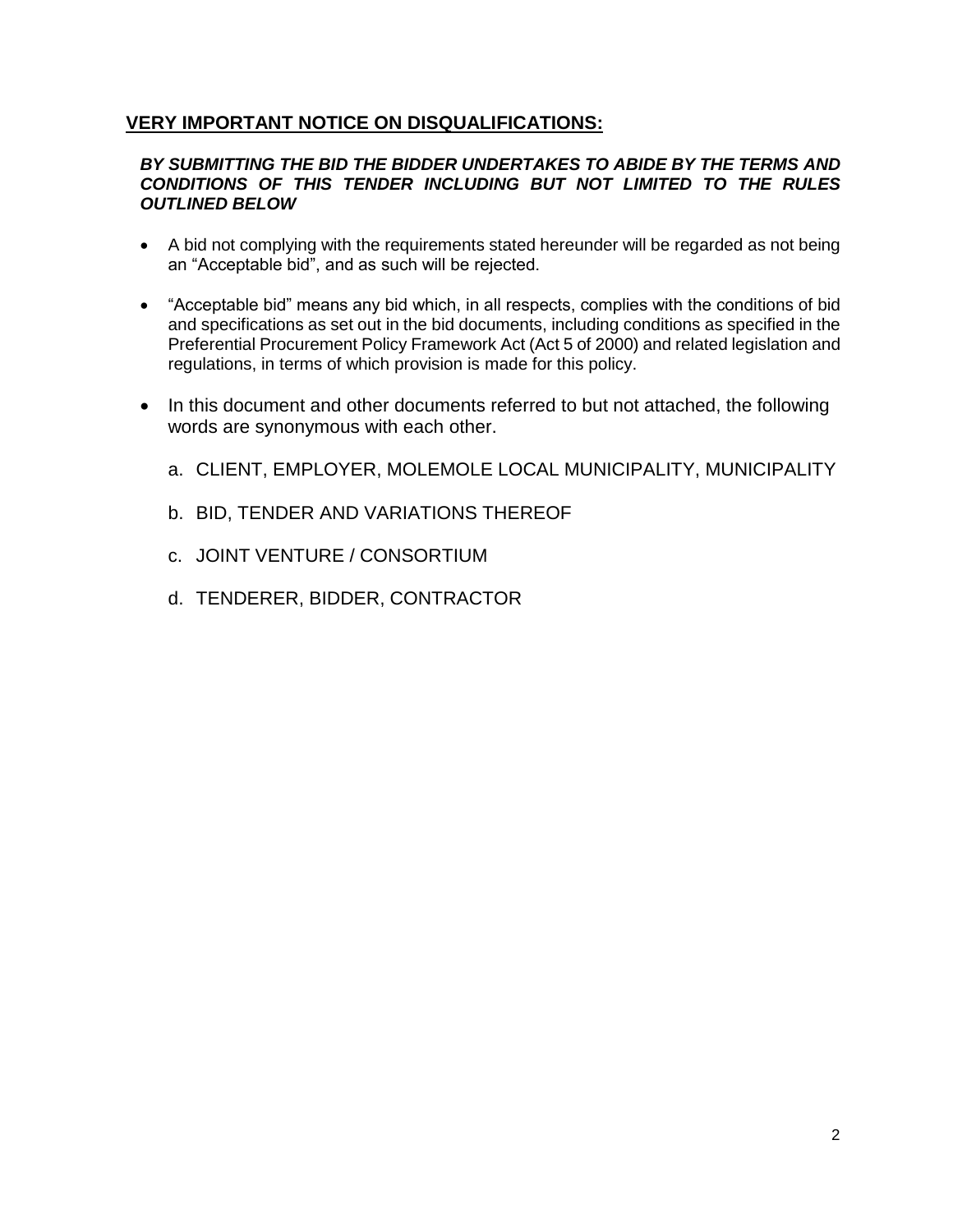## **1. FULL DESCRIPTION OF THE TENDER**

1.1 Molemole Local Municipality would like to appoint a credible and competent service provider registered on the national Central Supplier Database to implement the project for agricultural skills development and mentorship of forty (40) farmers during the financial year 2021/22.

## **2. RULES FOR BIDDING**

BY SUBMITTING THE BID THE BIDDER UNDERTAKES TO ABIDE BY THE TERMS AND CONDITIONS OF THIS TENDER INCLUDING BUT NOT LIMITED TO THE FOLLOWING RULES:

- 2.1 The bidding entity shall be the same entity that will execute the bid. Any bid found to be fronting for another entity or entities shall be disqualified immediately.
- 2.2 All Bidders submitting bids as part of a consortium or joint venture must each submit a proof of registration on Central Supplier Database.
- 2.3 Bidders may ask for clarification on these bid documents or any part thereof up to close of business **seven (7) calendar days** before the deadline for the submission of the bids. All written questions must be addressed to Manager: Supply Chain Management Ms. T.D Ralephenya email: [procurement@molemole.gov.za,](mailto:procurement@molemole.gov.za) Written responses will be uploaded on the municipal website and or e-tender portal **five (5) calendar days** before bid closes. Bidders are encouraged to ensure they check the e-tender and or website on a daily basis.
- 2.4 The municipality reserves the right to return late bid submission unopened.
- 2.5 Bidders may not contact the municipality on any matter pertaining to their bid from the time when the bids are submitted to the time the contract is awarded. Any effort by a bidder to influence bid evaluation, bid comparisons or bid award decisions in any manner, may result in rejection of the bid concerned.
- 2.6 Bidders must attach proof of parties involved in the joint venture.
- 2.7 The Bid document must be properly signed by a party having the authority to do so, according to the example of "Authority or Signatory"
- 2.8 Bidders will be disqualified if Municipal rates and taxes or municipal service charges owed by the bidder or any of its directors to the municipality or municipal entity, are in arrears.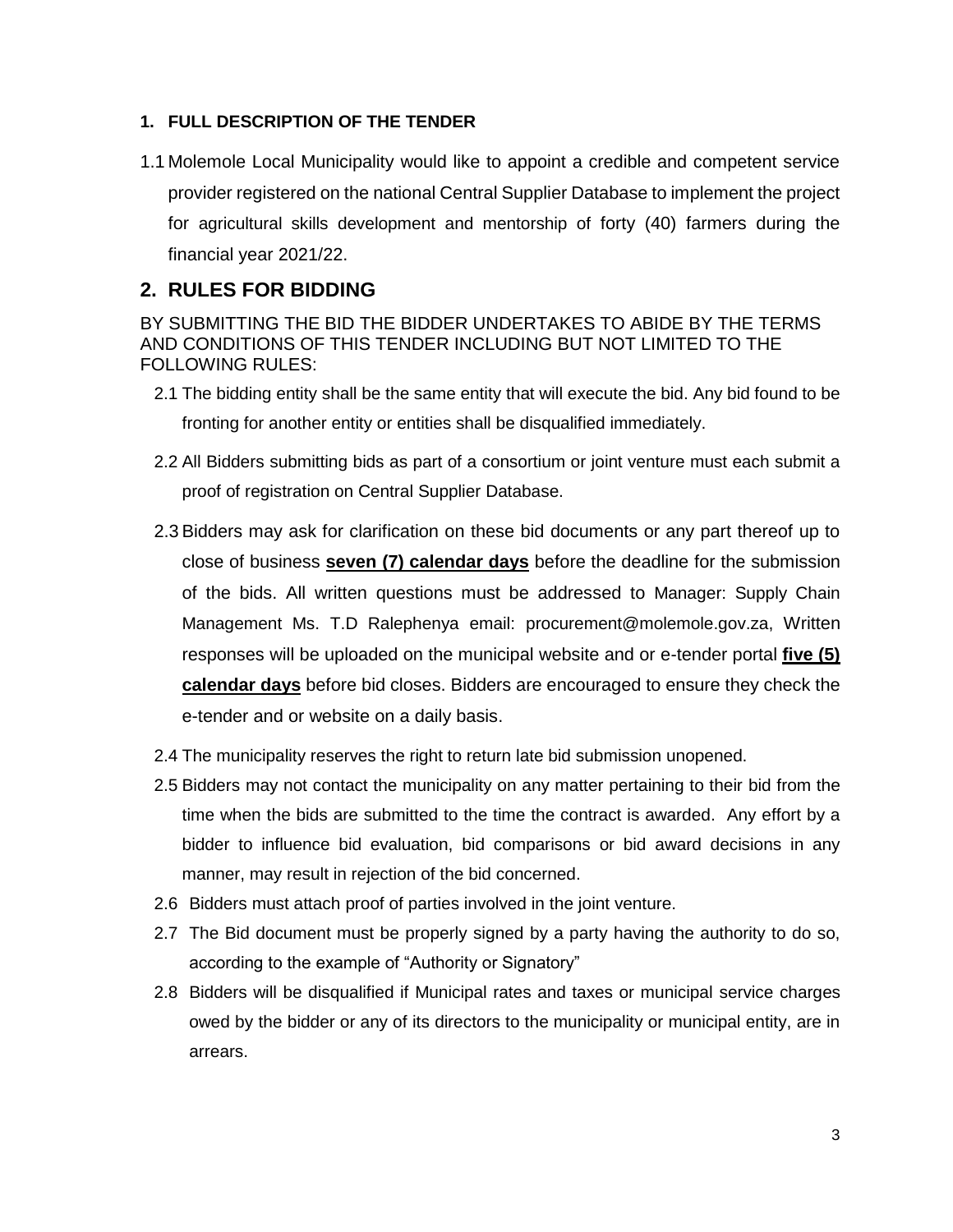2.9 All pages of the Bid document must be fully initialized and or signed by Company Director or any authorised personnel.

In terms of Section 62 of the Local Government: Municipal Systems Act, 32 of 2000 a person whose rights are affected by a decision taken by the Molemole Municipality in the implementation of its supply chain management system, may appeal against that decision by giving written notice of the appeal and reasons to the Municipal Manager within 21 days of the date of the notification of the decision. An appeal must contain the following:

#### 2.10.1 Reasons and/or grounds for the appeal

- 2.10.2 The way in which the appellants rights have been affected
- 2.10.3 Remedy sought by appellant
- 2.10.4 Appeals must be submitted in writing to the Manager: Supply Chain Management Ms. T.D Ralephenya, Mogwadi Head Office, 303 Church Street, Private Bag X44 Mogwadi, 0715. Email: procurement@molemole.gov.za
- 2.11Bidders will be disqualified if:
	- 2.11.1 Any bidders who during the last five years has failed to perform satisfactorily on a previous contract with the municipality, municipal entity or any other organ of state after a reasonable written notice was given to that bidder that performance was unsatisfactory or appears on the register / database of defaulters.
	- 2.11.2 they are bankrupt or being wound up, are having their affairs administered by the courts,
	- 2.11.3 Have entered into an arrangement with creditors, have suspended business activities, are the subject of proceedings concerning those matters, or are in any analogous situation arising from a similar procedure provided for in national legislation or regulations;
	- 2.11.4 Are guilty of misrepresentation in supplying the information required in the document as a condition of participation in the procurement procedure or fail to supply this information;
- 2.12The accounting officer must ensure that irrespective of the procurement process followed, no award may be given to a person –
	- 2.12.1 Who is in the service of the state, or;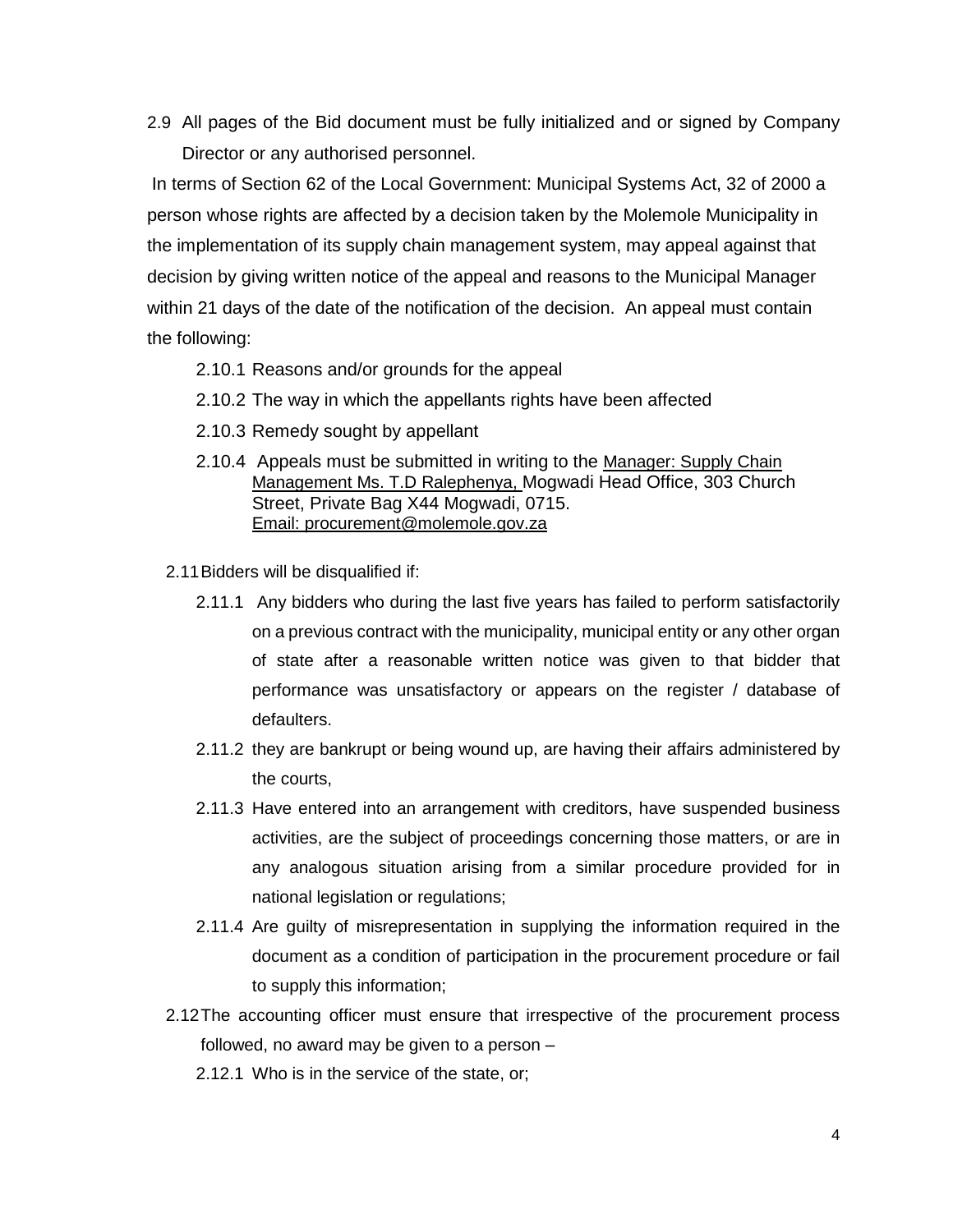- 2.12.2 If that person is not a natural person, of which any director, manager, principal shareholder or stakeholder, is a person in the service of the state; or;
- 2.12.3 Who is an advisor or consultant contracted with the municipality in respect of contract that would cause a conflict of interest?
- 2.13Bid offers will be rejected if the bidder or any of his/ her directors is listed on the Register of Bid Defaulters in terms of the Prevention and Combating of Corrupt Activities Act of 2004 as a person prohibited from doing business with the public sector and all bids would be subjected to vetting.
- 2.14 Failure by the bidder to disclose with the bid submission any form of conflict of interest including disclosure on a person(s) who is in the service of the state or any immediate blood relative in the service of the state will lead to disqualification.
- 2.15Bids received by telegram, fax or e-mail will not be considered. Late bids shall neither be accepted nor considered.
- 2.16The municipality is not liable for any documents delivered via courier companies and by post. No official is going to sign the receipt of the tender document.
- 2.17Tender documents must be submitted in a sealed envelope clearly marked with the project name and number.
- 2.18Fully completed and signed tender documents must be deposited into the tender box located at Mogwadi old building, next to Cashier's office.
- 2.19 The Municipality is strictly not obliged to appoint the lowest or cheapest bidder.
- 2.20 All rates or prices must be inclusive of Covid19 Legislative Protocols, Prospective Bidders must strictly adhere to all Covid19 Legislative Regulations when appointed.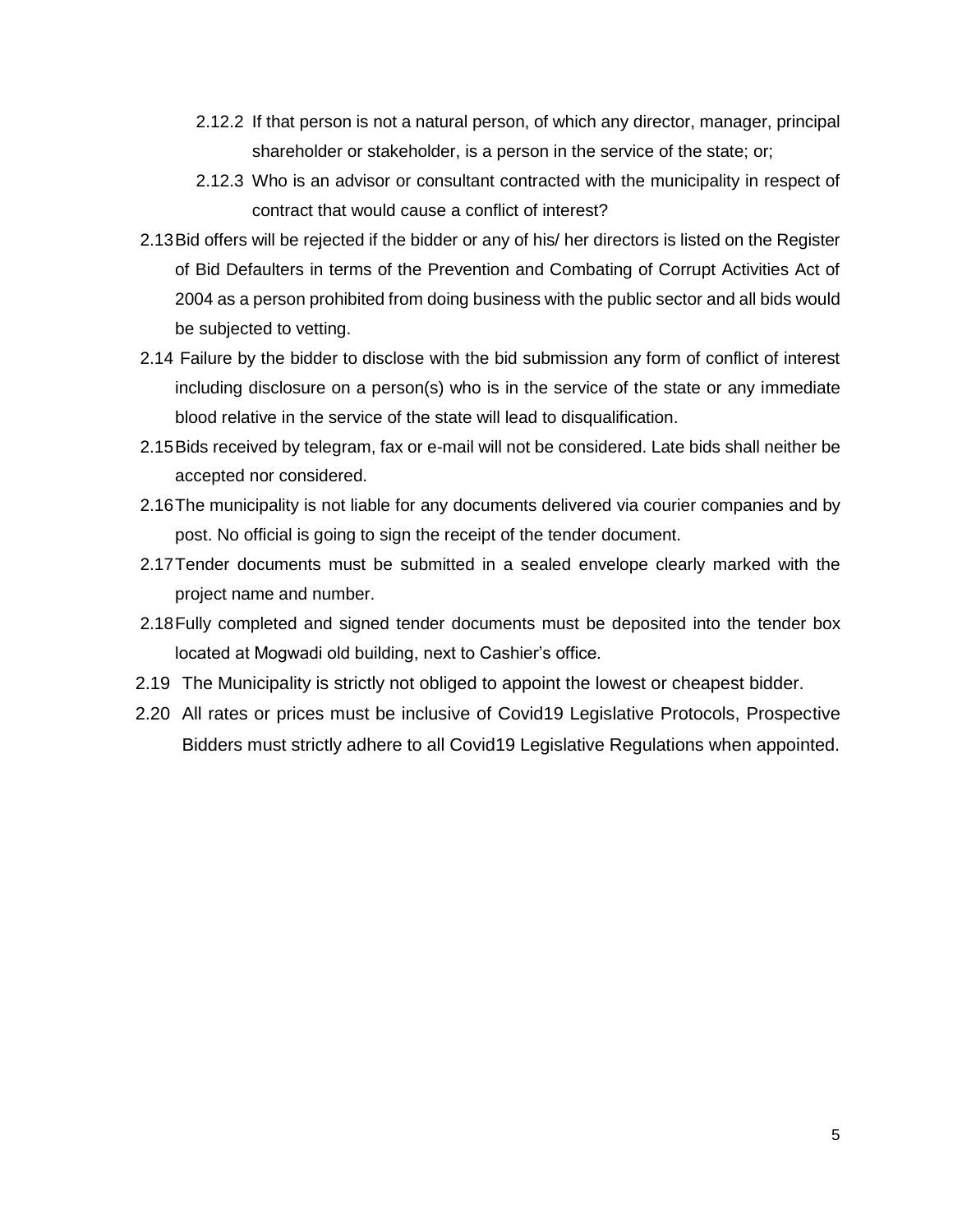

## **AGRICULTURAL SKILLS DEVELOPMENT AND MENTORSHIP**

## **CONTENTS**

## **PART T1: BIDDING PROCEDURES** T1.1 Notice and Invitation to Bid ………………….. (WHITE) T1.2 Bid Data .........................................................(PINK) **PART T2: RETURNABLE DOCUMENTS ................................** T2.1 Returnable Schedules required for Bid Evaluation Purposes....................……………………….(YELLOW) T2.2 Other Documents required for Bid Evaluation Purposes ………………………………………………….(YELLOW)

T2.3 Returnable Schedules that will be incorporated in the Contract (YELLOW)

## **THE CONTRACT**

- **PART C1: PRICING DATA**
- C1.1 Pricing Instructions…………………………..(YELLOW)
- C1.2 Pricing Structure

## **PART C2: AGREEMENT AND CONTRACT DATA**

C2.1 Form of Offer and Acceptance ................... (WHITE)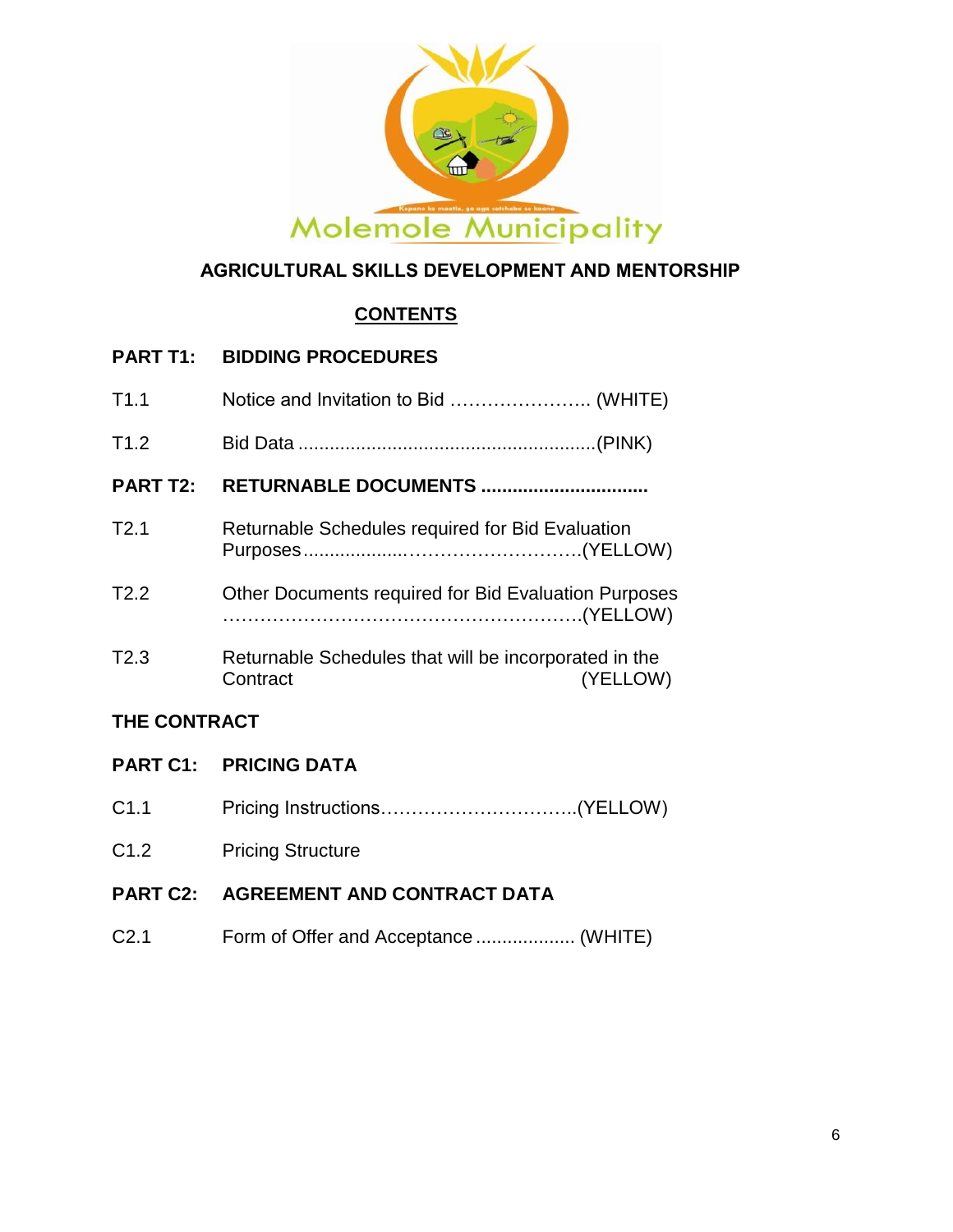

## **AGRICULTURAL SKILLS DEVELOPMENT AND MENTORSHIP**

## **T1.1 BID NOTICE AND INVITATION TO BID**

Molemole Local Municipality would like to appoint a credible and competent service provider registered on the national Central Supplier Database to implement the project for agricultural skills development and mentorship of forty (40) farmers during the financial year 2021/22. The municipality will enter into a service level agreement for the provision of accredited service for implementation of agricultural skills development and mentorship.

#### **NO BRIEFING SESSION WILL BE HELD DUE TO LOCK DOWN REGULATIONS**

Tender documents containing the Conditions of Tender, Evaluation criteria as well as the applicable procurement terms and conditions will be available from the 16 May 2022. [\(www.etender.gov.za](http://www.etender.gov.za/) / www.molemole.gov.za)

**When downloaded from the municipal website, tender documents are uncontrolled and the responsibility lies with the bidder to ensure the printout is in line with the Authorized Version on the system.**

Complete tender documents, fully priced and signed with all the necessary documents attached, must be sealed in an envelope marked TENDER" Description of Project / Project Number" as mentioned above. Closing date and time for submission of tender bids is 26/05/2022 at 11h00.

The Municipality shall adjudicate and award tenders in accordance with the Preferential Procurement Policy Framework of 2017, on 80/20 point system. The tender will remain valid for 90 (ninety) days.

Enquiries related to this tender should be addressed to Manager: Supply Chain Management, Ms. T.D Ralephenya at (015) 501 0243/4 or 015 501 2300 during working hours.

**ACTING MUNICIPAL ADDRESS: MR. K.E MAKGATHO MOLEMOLE MUNICIPALITY PRIVATE BAG X44 MOGWADI 0715**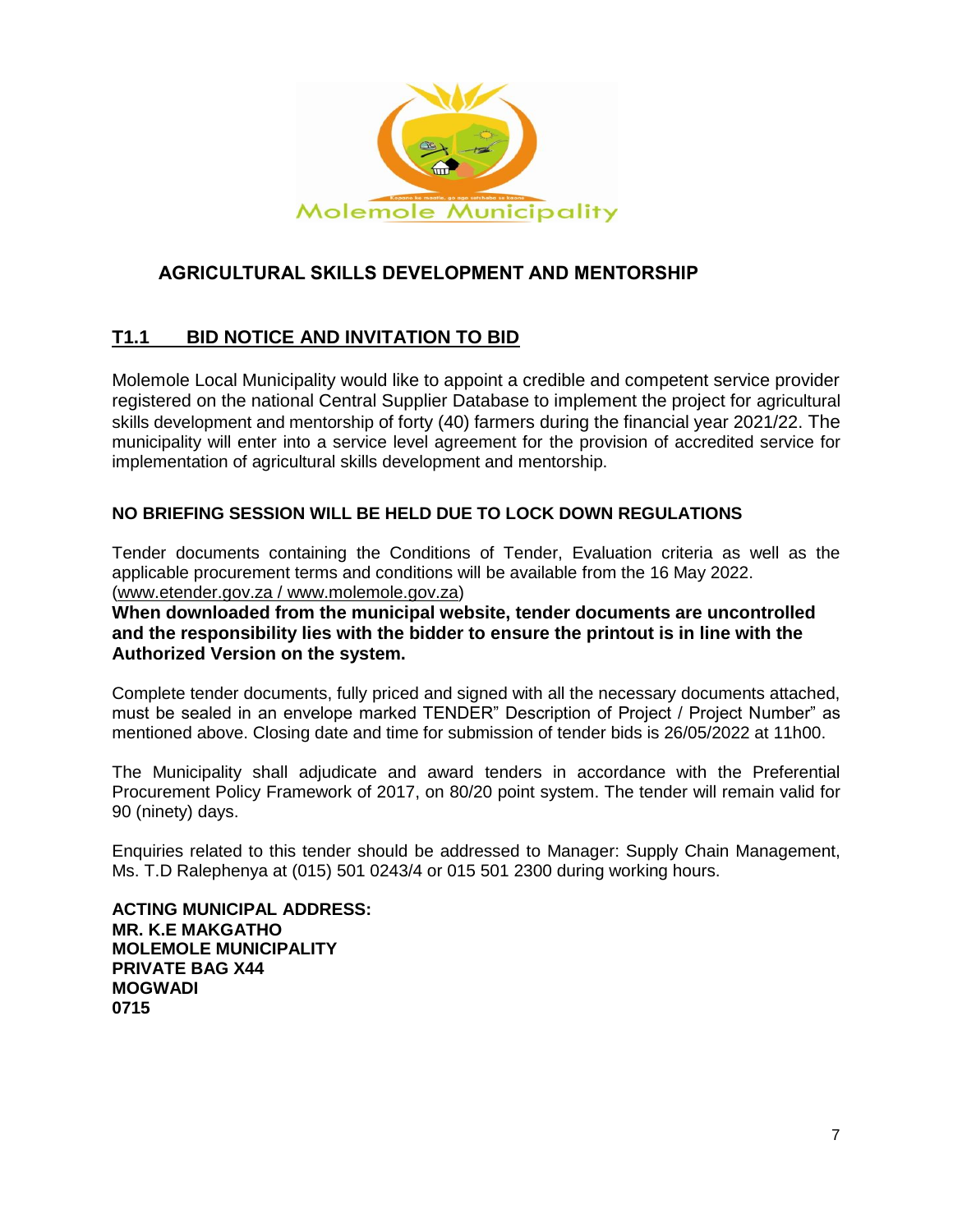## **T1.2 BID DATA**

The **Standard Conditions of Bid** makes several references to the bid data for details that apply specifically to this bid. The bid data shall have precedence in the interpretation of any ambiguity or inconsistency between it and the standard conditions of bid.

| <b>Clause number</b>                                                   | <b>Data</b>                                                                                                                                                                                                                                          |
|------------------------------------------------------------------------|------------------------------------------------------------------------------------------------------------------------------------------------------------------------------------------------------------------------------------------------------|
| F.1.1<br><b>ACTIONS</b>                                                | The Employer is:<br>The Acting Municipal Manager<br><b>MOLEMOLE Local Municipality</b><br>303 Church Street<br>MOGWADI 0715                                                                                                                          |
| F.1.4<br><b>COMMUNICATION</b><br><b>AND EMPLOYER'S</b><br><b>AGENT</b> | The Employer's Agent is:<br>Name: Local Economic Development Section<br>Address: 303 Church Street Mogwadi 0715<br>Tel: 015 501 0243/4                                                                                                               |
| F.2.1<br><b>ELIGIBILITY</b>                                            | Companies that fit all the requirements of this bid as specified.                                                                                                                                                                                    |
| F.2.12<br><b>ALTERNATIVE</b><br><b>TENDER OFFERS</b>                   | No alternative bid is to be accepted!                                                                                                                                                                                                                |
| F.2.13.2<br><b>SUBMITTING A</b><br><b>TENDER OFFER</b>                 | The whole original bid document, as issued by the Municipality, shall be<br>submitted. No copies will be accepted.<br>Bids may only be submitted on the Bid documentation issued by the municipality                                                 |
| F.2.14<br><b>CLOSING DATE &amp;</b><br><b>TIME</b>                     | DATE: 26/05/2022<br><b>TIME: 11H00</b><br>It is the responsibility of the tenderer to ensure that their tender is complete and<br>reaches the correct address by the designated deadline.<br>Late, faxed or e-mailed tenders will not be considered. |
| F.2.15<br><b>TENDER OFFER</b><br><b>VALIDITY</b>                       | 1. The employer will have up to 90 days (working days) from the closing date<br>within which to consider submitted bids.<br>2. The successful bidder will have up to 14 days to respond to the service offer.                                        |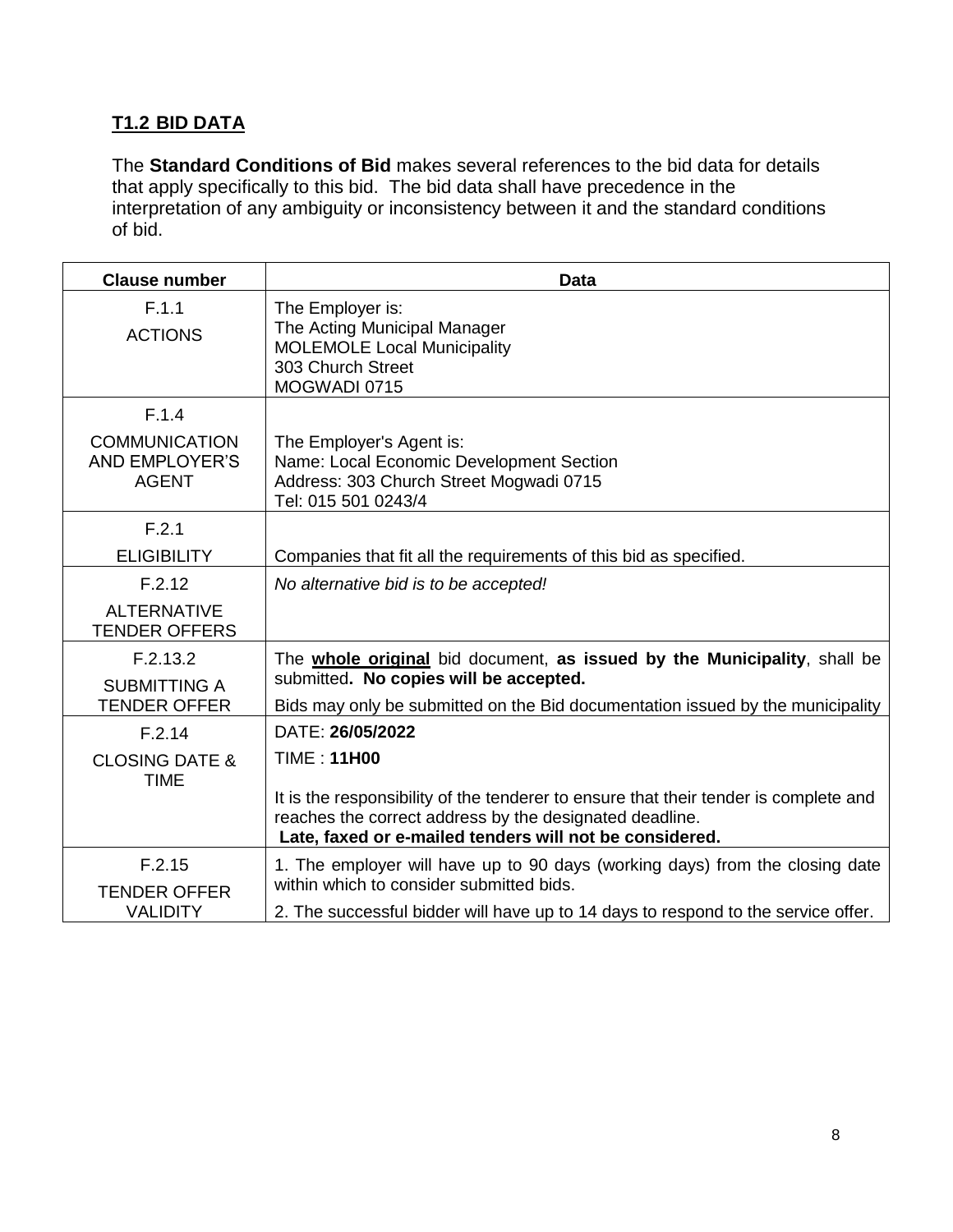| <b>Clause number</b>                          | <b>Data</b>                                                                                                                                                                                                                                                                                                                                                                                                                                                                                                                                                                                                                                                                                                                                                                                                                                                                                                                                                                                                                                                                                                                                                                                                                                                                                                                                                                                                                                                                                                                       |
|-----------------------------------------------|-----------------------------------------------------------------------------------------------------------------------------------------------------------------------------------------------------------------------------------------------------------------------------------------------------------------------------------------------------------------------------------------------------------------------------------------------------------------------------------------------------------------------------------------------------------------------------------------------------------------------------------------------------------------------------------------------------------------------------------------------------------------------------------------------------------------------------------------------------------------------------------------------------------------------------------------------------------------------------------------------------------------------------------------------------------------------------------------------------------------------------------------------------------------------------------------------------------------------------------------------------------------------------------------------------------------------------------------------------------------------------------------------------------------------------------------------------------------------------------------------------------------------------------|
| F.1.10                                        | The bidder is required to attach the following Valid documents to the tender                                                                                                                                                                                                                                                                                                                                                                                                                                                                                                                                                                                                                                                                                                                                                                                                                                                                                                                                                                                                                                                                                                                                                                                                                                                                                                                                                                                                                                                      |
| <b>CERTIFICATES AND</b><br><b>ATTACHMENTS</b> | Document:<br><b>a.</b> The recent up-to-date central supplier data (CSD) registration report<br>detailing all compliance requirements; [Last verified between the advert<br>date and the closing date];<br><b>b.</b> The Master registration number or Tax compliance status pin (or valid<br>copy of tax clearance certificate).<br>c. COPY of the statement of municipal rates and taxes for the company or<br>of its directors (not in arrears for more than three (3) months), if renting a<br>lease agreement and owner's proof of municipal rates must be submitted<br>(not in arrears for more than three (3) months). If the bidder is operating<br>where municipal rates are not applicable, a proof of residence from the<br>traditional authority must be submitted (not older than three (3) months);<br>d. Certified copy of a valid Agri-SETA accreditation letter (in bidding<br>Company's name)<br>e. Certified copy of certificate of registration/re-registration by Agri-SETA as a<br>moderator (in any team member's name)<br>f. Certified copy of certificate of registration/re-registration by Agri-SETA as an<br>assessor (in any team member's name)<br>g. Certified copy of a project management certificate (any team member's<br>name)<br>h. Joint venture/consortium agreements (if applicable);<br>i. Submit the above documents (a to d) for each company if bidding as a<br>joint venture; If joint Venture each party to Joint venture must attach a. to c.<br>for each Company (if applicable). |
|                                               | ** Failure to submit any one of the above attachments will lead to<br>disqualification from further evaluation and functionality.                                                                                                                                                                                                                                                                                                                                                                                                                                                                                                                                                                                                                                                                                                                                                                                                                                                                                                                                                                                                                                                                                                                                                                                                                                                                                                                                                                                                 |
| F.1.11                                        | The time and location for opening of the bid offers                                                                                                                                                                                                                                                                                                                                                                                                                                                                                                                                                                                                                                                                                                                                                                                                                                                                                                                                                                                                                                                                                                                                                                                                                                                                                                                                                                                                                                                                               |
| <b>OPENING OF BID</b>                         | Immediately after the closing time 11H00 on the closing date 26/05/2022                                                                                                                                                                                                                                                                                                                                                                                                                                                                                                                                                                                                                                                                                                                                                                                                                                                                                                                                                                                                                                                                                                                                                                                                                                                                                                                                                                                                                                                           |
| <b>SUBMISSIONS</b>                            | Location:<br><b>MOLEMOLE Local Municipality- Old Municipal Building</b><br>303 Church street Mogwadi 0715<br>Any bid received after the deadline for submission of bids prescribed, will be<br>rejected and/or returned unopened to the Bidder.                                                                                                                                                                                                                                                                                                                                                                                                                                                                                                                                                                                                                                                                                                                                                                                                                                                                                                                                                                                                                                                                                                                                                                                                                                                                                   |
| F.1.12                                        | A two-envelope procedure will not be followed.                                                                                                                                                                                                                                                                                                                                                                                                                                                                                                                                                                                                                                                                                                                                                                                                                                                                                                                                                                                                                                                                                                                                                                                                                                                                                                                                                                                                                                                                                    |
| <b>TWO-ENVELOPE SYSTEM</b>                    |                                                                                                                                                                                                                                                                                                                                                                                                                                                                                                                                                                                                                                                                                                                                                                                                                                                                                                                                                                                                                                                                                                                                                                                                                                                                                                                                                                                                                                                                                                                                   |
| F.1.12                                        | a) Where there is a discrepancy between the amounts in figures and in words,<br>the amount in figures shall govern.                                                                                                                                                                                                                                                                                                                                                                                                                                                                                                                                                                                                                                                                                                                                                                                                                                                                                                                                                                                                                                                                                                                                                                                                                                                                                                                                                                                                               |
| <b>ARITHMETICAL ERRORS</b>                    | b) If bills of quantities (or schedule of quantities or schedule of rates) apply and<br>there is an error in the line item total resulting from the product of the unit rate<br>and the quantity, the rate shall govern and the line item total shall be corrected.                                                                                                                                                                                                                                                                                                                                                                                                                                                                                                                                                                                                                                                                                                                                                                                                                                                                                                                                                                                                                                                                                                                                                                                                                                                               |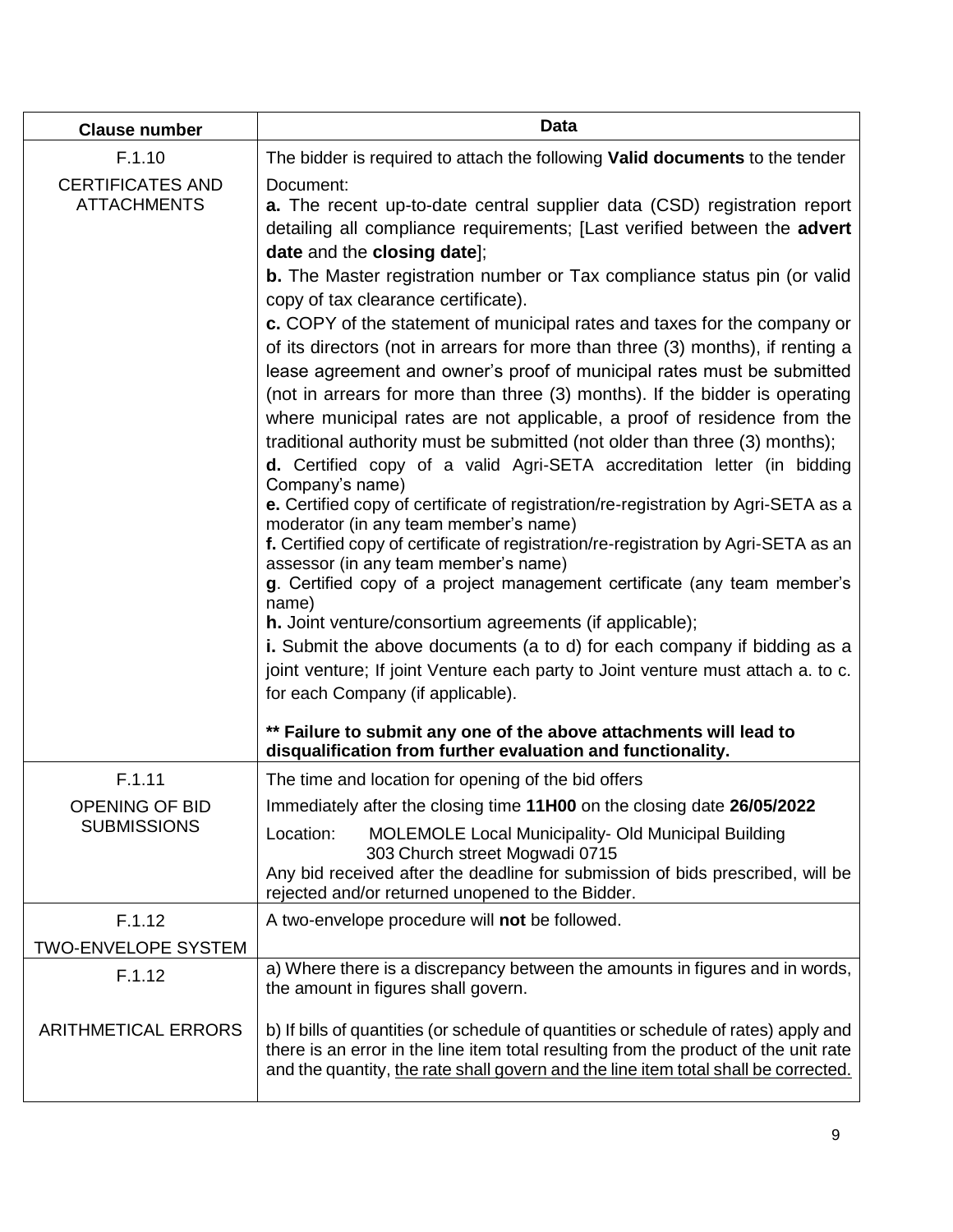|                                           | c) Where there is an error in the total of the prices either as a result of<br>corrections required by this checking process or in the tenderer's addition of<br>prices, the total of the prices shall be adjusted to reflect the arithmetically<br>correct summation of corrected line item totals.<br>Consider the rejection of a tender offer if the tenderer does not accept the<br>correction of the arithmetical errors in the manner described above. |
|-------------------------------------------|--------------------------------------------------------------------------------------------------------------------------------------------------------------------------------------------------------------------------------------------------------------------------------------------------------------------------------------------------------------------------------------------------------------------------------------------------------------|
| F.1.13<br><b>EVALUATION OF BID</b>        | The preference procedure for evaluation of responsive bid offers shall be the<br>80/20 point preference system.                                                                                                                                                                                                                                                                                                                                              |
| <b>OFFERS</b>                             | - where 80 points will be allocated in respect of price                                                                                                                                                                                                                                                                                                                                                                                                      |
|                                           | - 20 points will be allocated towards targeted goals                                                                                                                                                                                                                                                                                                                                                                                                         |
|                                           | - Note: All bids will be evaluated for functionality before the evaluation on<br>80/20 point system                                                                                                                                                                                                                                                                                                                                                          |
| F.1.14                                    | Bids containing any one or more of the errors or omissions, or bids not having                                                                                                                                                                                                                                                                                                                                                                               |
| <b>ACCEPTANCE OF BID</b><br><b>OFFER</b>  | complied with any one of the required bid conditions as detailed in this bid<br>document, shall not be considered and shall automatically be rejected.                                                                                                                                                                                                                                                                                                       |
| F.1.15                                    | The number of paper copies of the signed contract to be provided by Molemole                                                                                                                                                                                                                                                                                                                                                                                 |
| PROVIDE COPIES OF THE<br><b>CONTRACTS</b> | Municipality is one.                                                                                                                                                                                                                                                                                                                                                                                                                                         |
| <b>ADDITIONAL CONDITIONS</b>              | The additional conditions of bid are:                                                                                                                                                                                                                                                                                                                                                                                                                        |
| APPLICABLE TO THIS BID                    | The Employer may also request that the bidder provide written evidence<br>1<br>on the adequacy of financial, labour and other resources for carrying out<br>the contract.                                                                                                                                                                                                                                                                                    |
|                                           | The Employer reserves the right to appoint a firm of chartered<br>2<br>accountants and auditors and/or execute any other financial<br>investigations on the financial resources of any bidder. The bidder shall<br>provide all reasonable assistance in such investigations.                                                                                                                                                                                 |
|                                           | The bidder shall be required to complete the Form of Offer and<br>3<br>Acceptance (C1.1) and Bills of Quantity.                                                                                                                                                                                                                                                                                                                                              |
|                                           | The bid document shall be submitted as a whole and shall not be<br>4<br>submitted in parts.                                                                                                                                                                                                                                                                                                                                                                  |
|                                           | List of returnable documents (PART T2) must be completed in full.<br>5<br>(i.e.: A bidder's company profile will not be used by the MLM to<br>complete PART T2 on behalf of the bidder)                                                                                                                                                                                                                                                                      |
|                                           | NB: If PART T2 is not completed in full by the bidder, the offer will<br>be rejected.                                                                                                                                                                                                                                                                                                                                                                        |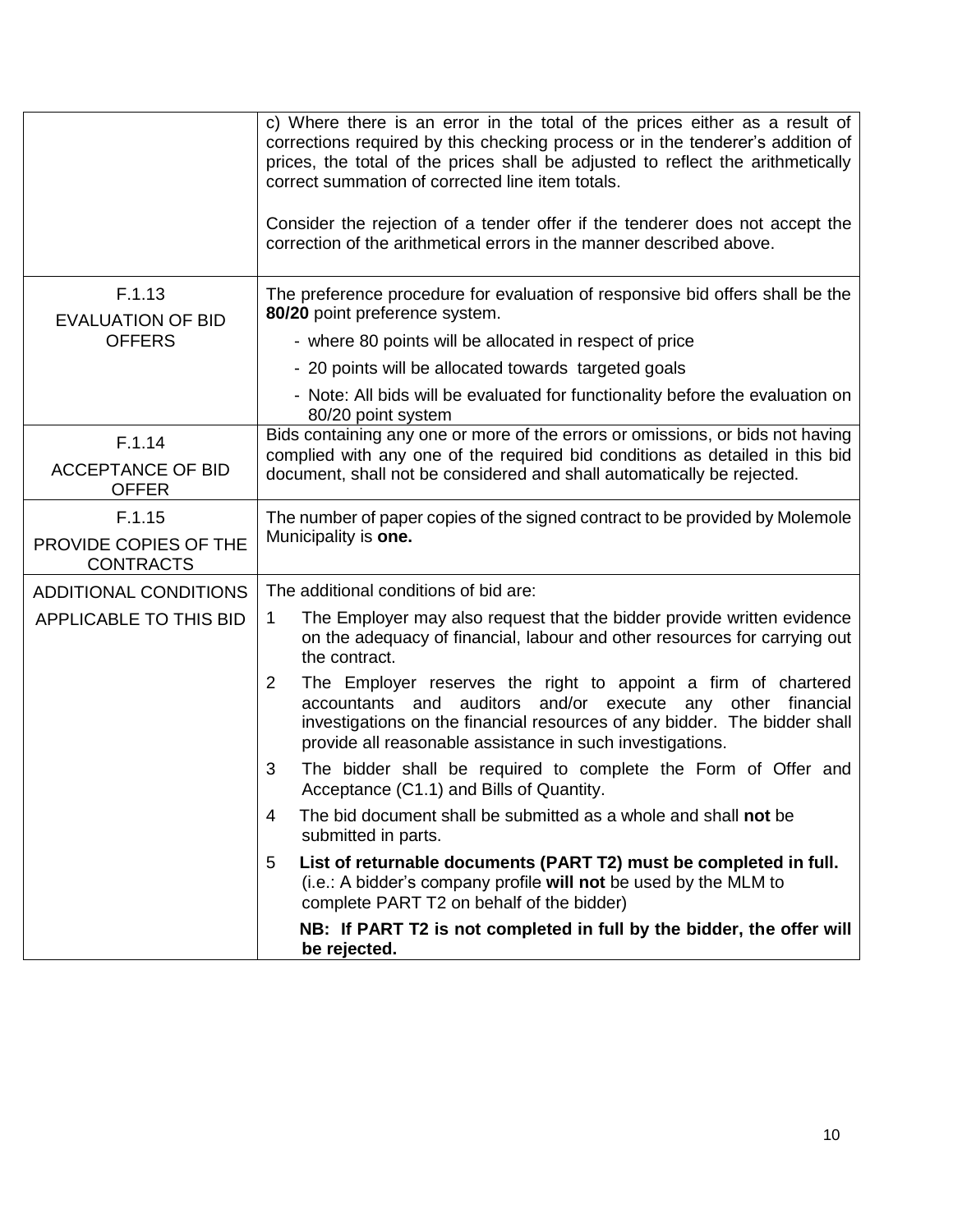#### **Bid Data in detail F.1 Standard Conditions of the Bid**

## **F.1.1 Actions**

The employer and each tenderer submitting a tender offer shall comply with these conditions of tender. In their dealings with each other, they shall discharge their duties and obligations as set out in F.2 and F.3, timeously and with integrity, and behave equitably, honestly with openness and transparency.

## **F.1.2 Tender Documents**

The documents issued by the employer for the purpose of a tender offer are listed in the tender data.

## **F.1.3 Interpretation**

F.1.3.1. the tender data and additional requirements contained in the tender schedules that are included in the returnable documents are deemed to be part of these conditions of tender.

F.1.3.2. these conditions of tender, the tender data and tender schedules which are only required for tender evaluation purposes, shall not form part of any contract arising from the invitation to tender.

F.1.3.3 For the purposes of these conditions for the calling of expressions of interest, the following definitions apply:

a) Comparative offer means the tenderer's financial offer after the factors of non-firm prices, all unconditional discounts and any other tendered parameters that will affect the value of the financial offer have been taken into consideration

b) Corrupt practice means the offering, giving, receiving or soliciting of anything of value to influence the action of the employer or his staff or agents in the tender process; and

c) Fraudulent practice means the misrepresentation of the facts in order to influence the tender process or the award of a contract arising from a tender offer to the detriment of the employer, including collusive practices intended to establish prices at artificial levels.

## **F.1.4 Communication and employer's agent**

Each communication between the employer and a tenderer shall be to or from the employer's agent only, and in a form that can be read, copied and recorded. Writing shall be in the English language. The employer shall not take any responsibility for non-receipt of communications from or by a tenderer. The name and contact details of the employer's agent are stated in the tender data.

## **F.1.5The employer's right to accept or reject any tender offer**

F.1.5.1 The employer may accept or reject any variation, deviation, tender offer, or alternative tender offer, and may cancel the tender process and reject all tender offers at any time before the formation of a contract. The employer shall not accept or incur any liability to a tenderer for such cancellation and rejection, but will give written reasons for such action upon written request to do so.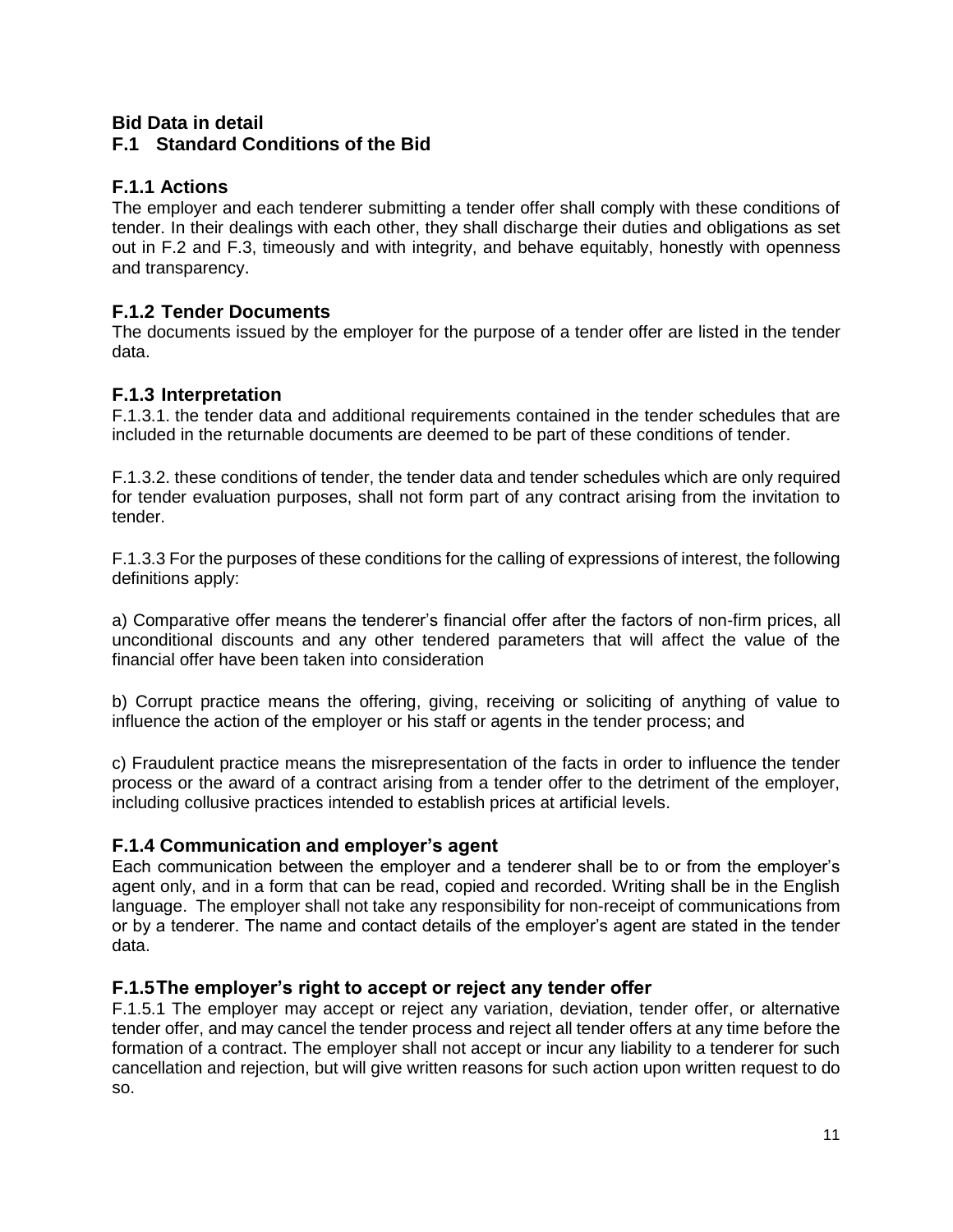F.1.5.2 The employer may not, subsequent to the cancellation or abandonment of a tender process or the rejection of all responsive tender offers re-issue a tender covering substantially the same scope of work within a period of three months.

## **F.2 Tenderer's obligations**

## **F.2.1 Eligibility**

Submit a tender offer only if the tenderer satisfies the criteria stated in the tender data and the tenderer, or any of his/ her principals, is not under any restriction to do business with the employer.

## **F.2.2 Cost of tendering**

Accept that the employer will not compensate the tenderer for any costs incurred in the preparation and submission of a tender offer, including the costs of any testing necessary to demonstrate that aspects of the offer to satisfy requirements.

It is a term of this bid that the employer is indemnified from any liability arising or accruing from expenses or damages or losses incurred by the bidder including in the event the employer opts to cancel or discontinue the bidding process of this tender.

## **F.2.3 Check documents**

Check the tender documents on receipt for completeness and notify the employer of any discrepancy or omission.

## **F.2.4 Confidentiality and copyright of documents**

Treat as confidential all matters arising in connection with the tender. Use and copy the documents issued by the employer only for the purpose of preparing and submitting a tender offer in response to the invitation.

The distribution of the tender documents is for the sole purpose of obtaining offers. The distribution does not grant permission or licence to use the documents for any other purpose. Tenderers are required to treat the details of all documents supplied in connection with the tender process as private and confidential. All responses to this invitation to tender will be treated in confidence and no information contained therein will be communicated to any third party without the written permission of the tenderer except in so far as is specifically required for the consideration and evaluation of the response or as may be required under law.

## **F.2.5 Reference documents**

Obtain, as necessary for submitting a tender offer, copies of the latest versions of standards, specifications, conditions of contract and other publications, which are not attached but which are incorporated into the tender documents by reference.

## **F.2.6 Acknowledge addenda**

Acknowledge receipt of addenda to the tender documents, which the employer may issue, and if necessary apply for an extension to the closing time stated in the tender data, in order to take the addenda into account.

## **F.2.7 Clarification meeting**

Attend, where required, a clarification meeting at which tenderers may familiarize themselves with aspects of the proposed work, services or supply and raise questions. Details of the meeting are stated in the tender data.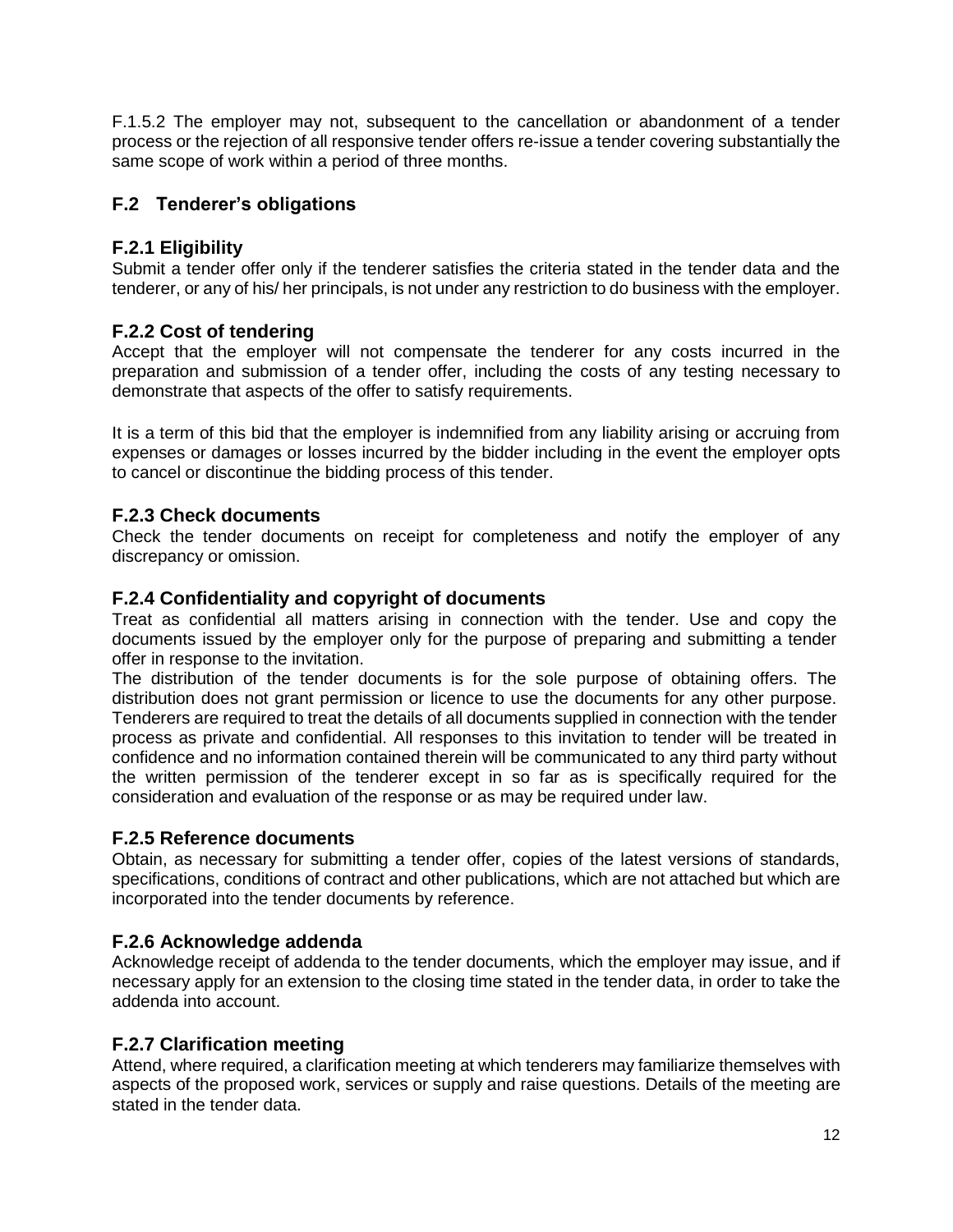#### **F.2.8 Seek clarification**

Request clarification of the tender documents, if necessary, by notifying the employer at least five (5) working days before the closing date stated in the tender data.

#### **F.2.9 Insurance**

Be aware that the extent of insurance to be provided by the employer (if any) might not be for the full cover required in terms of the conditions of contract identified in the contract data. The tenderer is required to seek adequate cover for covering liability that may ensue while delivering.

## **F.2.10 Pricing the tender offer**

F.2.10.1 Include in the rates, prices, and the tendered total of the prices (if any) all duties, taxes, Value Added Tax (VAT), and other levies payable to the successful tenderer, such duties, taxes and levies being those applicable fourteen (14) days before the closing time stated in the tender data.

F.2.10.2 Provide rates and prices that are fixed for the duration of the contract, payable after delivery, subject to inspection by the Employer.

F.2.10.3 State the rates and prices in South African Rand.

F.2.10.4 The municipality has limited resources and bids must be competitive, with market related pricing, as this will be one of the deciding factors in the final award of the contract.

#### **F.2.11 Alterations to documents**

Not make any alterations or additions to the tender documents, except to comply with instructions issued by the employer, or necessary to correct errors made by the tenderer. All signatories to the tender offer shall initial all such alterations. Erasures and the use of masking fluid or TIPPEX are prohibited.

#### **F.2.12 Alternative tender offers**

F.2.12.1 Submit alternative tender offers only if a main tender offer, strictly in accordance with all the requirements of the tender documents, is also submitted. The alternative tender offer is to be submitted with the main tender offer together with a schedule that compares the requirements of the tender documents with the alternative requirements of the tenderer proposes.

F.2.12.2 Accept that an alternative tender offer may be based only on the criteria stated in the tender data or criteria otherwise acceptable to the employer.

## **F.2.13 submitting a tender offer**

F.2.13.1 Submit a tender offer to provide the whole of the works, services or supply identified in the contract data and described in the scope of works, unless stated otherwise in the tender data.

F.2.13.2 Return all returnable documents to the employer after completing them in their entirety.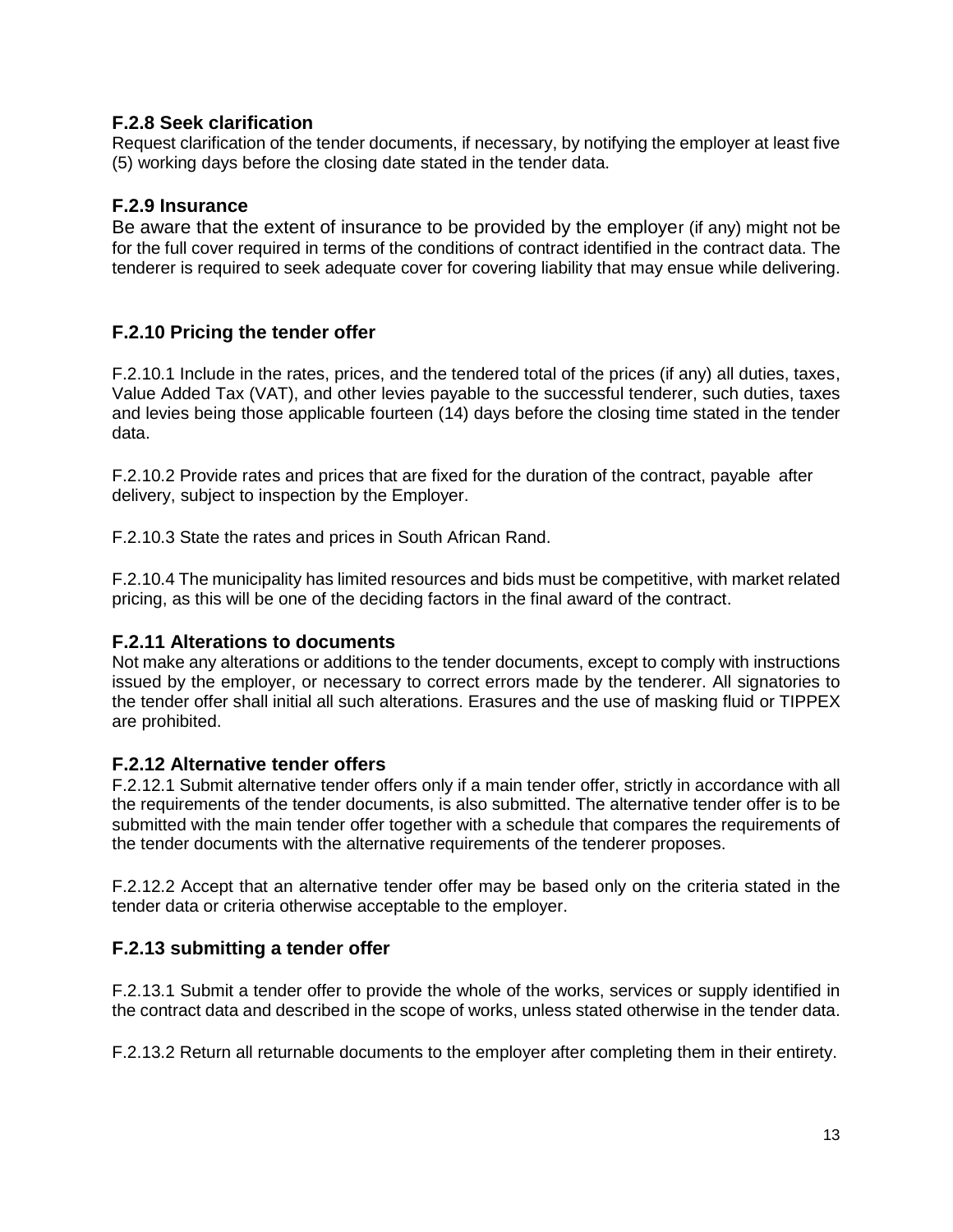F.2.13.3 Submit the parts of the tender offer communicated on paper as an original plus the number of copies stated in the tender data, with an English translation of any documentation in a language other than English.

F.2.13.4 Sign the original copies of the tender offer where required in terms of the tender data. The employer will hold all authorized signatories liable on behalf of the tenderer. Signatories for tenderers proposing to contract as joint ventures shall state; which of the signatories is the lead partner whom the employer shall hold liable for the purpose of the tender offer.

F.2.13.5 Seal the original package marking the package as "ORIGINAL"

F.2.13.6 Seal the original tender offer package in an outer package that states on the outside only the employer's address and identification details as stated in the tender data.

F.2.13.7 Accept that the employer will not assume any responsibility for the misplacement or premature opening of the tender offer if the outer package is not sealed and marked as stated.

#### **F.2.14 Information and data to be completed in all respects**

Accept that tender offers, which do not provide all the data or information requested completely and in the form required, will be regarded by the employer as non-responsive.

## **F.2.15 Closing Time**

F.2.15.1 Ensure that the employer receives the tender offer at the address specified in the tender data not later than the closing time stated in the tender data. Proof of posting shall not be accepted as proof of delivery. The employer shall not accept tender offers submitted by telegraph, facsimile or e-mail.

F.2.15.2 Accept that, if the employer extends the closing time stated in the tender data for any reason, the requirements of these conditions of tender apply equally to the extended deadline.

## **F.2.16 Tender Offer Validity**

F.2.16.1 Hold the tender offer(s) valid for acceptance by the employer at any time during the validity period stated in the tender data after the closing time stated in the tender data.

F.2.16.2 If requested by the employer, consider extending the validity period stated in the tender data for an agreed additional period.

## **F.2.17 Clarification of tender offer after submission**

Provide clarification of a tender offer in response to a request to do so from the employer during the evaluation of tender offers. This may include providing a breakdown of rates or prices and correction of arithmetical errors by the adjustment of certain rates or item prices (Or both).

No change in the competitive position of tenderers or substance of the tender offer is sought, offered, or permitted.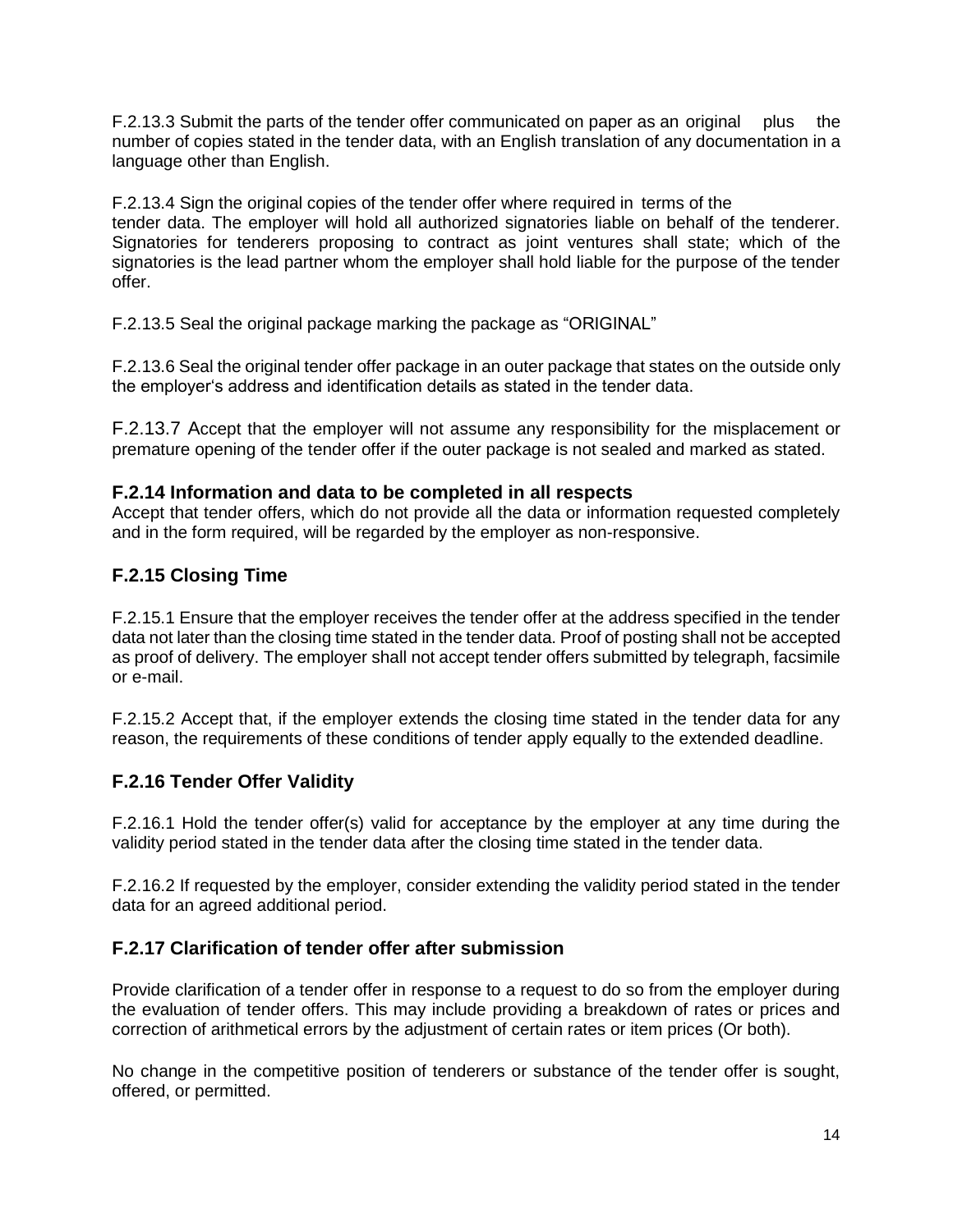#### **Note: Sub-clause F.2.17 does not preclude the negotiation of the final terms of the contract with a preferred tenderer following a competitive selection process, should the Employer elect to do so.**

## **F.2.18 Provide other material**

F.2.18.1 Provide, on request by the employer, any other material that has a bearing on the tender offer, the tenderer's commercial position (including notarized joint venture agreements), referencing arrangements, or samples of materials, considered necessary by the employer for the purpose of a full and fair risk assessment. Should the tenderer not provide the material, or a satisfactory reason as to why it cannot be provided, by the time for submission stated in the employer's request, the employer may regard the tender offer as non-responsive.

## **F.2.19 Inspections, tests and analysis**

Provide access during working hours to premises for inspections, tests and analysis as provided for in the tender data.

## **F.2.20 Submit securities, bonds, policies, etc.**

If requested, submit for the employer's acceptance before formation of the contract, all securities, bonds, guarantees, policies and certificates of insurance required in terms of the conditions of contract identified in the contract data.

## **F.2.21 Check final draft**

Check the final draft of the contract provided by the employer within the time available for the employer to issue the contract.

## **F.2.22 Return of other tender documents**

If so instructed by the employer, return all retained tender documents within twenty eight (28) days after the expiry of the validity period stated in the tender data.

## **F.2.23 Certificates**

Include in the tender submission or provide the employer with any certificates as stated in the tender data.

## **F.3 The employer's undertakings**

## **F.3.1 Respond to clarification**

Respond to a request for clarification received up to five (5) working days before the tender closing time stated in the Tender Data and notify all tenderers who drew procurement documents.

## **F.3.2 Issue Addenda**

If necessary, issue addenda that may amend or amplify the tender documents to each tenderer during the period from the date that tender documents are available until seven (7) days before the tender closing time stated in the Tender Data. If, as a result a tenderer

applies for an extension to the closing time stated in the Tender Data, the Employer may grant such extension and, shall then notify all tenderers who drew documents.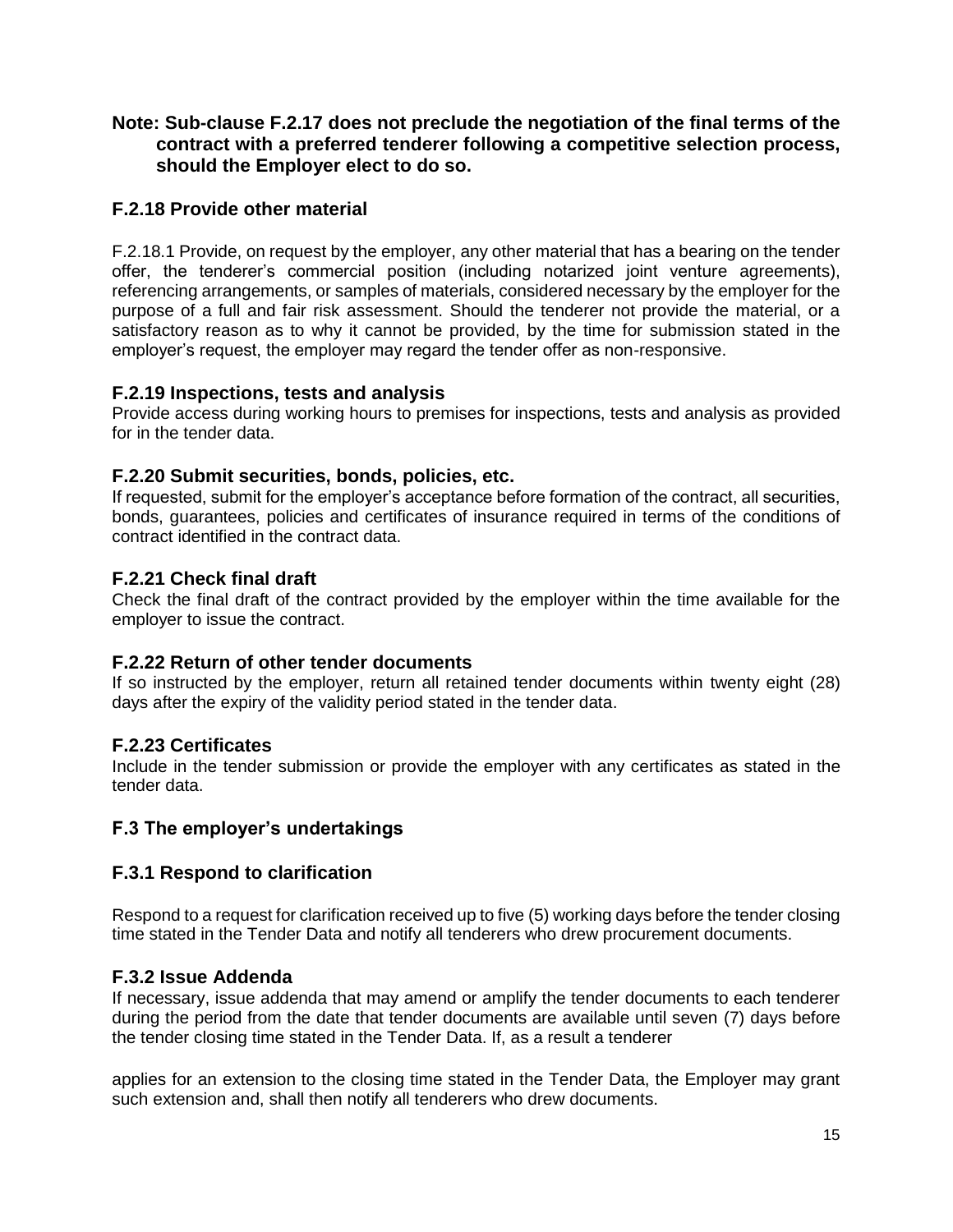#### **F.3.3 Return late tender offers**

Return tender offers received after the closing time stated in the Tender Data, unopened, (unless it is necessary to open a tender submission to obtain a forwarding address), to the tenderer concerned.

#### **F.3.4 Opening of tender submissions**

F.3.4.1 Unless the two-envelope system is to be followed, open valid tender submissions in the presence of tenderers' agents who choose to attend at the time and place stated in the tender data. Tender submissions for which acceptable reasons for withdrawal have been submitted will not be opened.

F.3.4.2 Announce at the meeting held immediately after the opening of tender submissions, at a venue indicated in the tender data, the name of each tenderer whose tender offer is opened, the total of his prices, preferences claimed and time for completion, if any, for the main tender offer only.

F.3.4.3 Make available the record outlined in F.3.4.2 to all interested persons upon a formal request.

#### **F.3.5 Two-envelope system**

F.3.5.1 Where stated in the tender data that a two-envelope system is to be followed, open only the technical proposal of valid tenders in the presence of tenderers' agents who choose to attend at the time and place stated in the tender data and announce the name of each tenderer whose technical proposal is opened.

F.3.5.2 Evaluate the quality of the technical proposals offered by tenderers, then advice tenderers who remain in contention for the award of the contract of the time and place when the financial proposals will be opened. Open only the financial proposals of tenderers, who score in the quality evaluation more than the minimum number of points for quality stated in the tender data, and announce the score obtained for the technical proposals and the total price and any preferences claimed. Return unopened financial proposals to tenderers whose technical proposals failed to achieve the minimum number of points for quality.

#### **F.3.6 Non-disclosure**

Not disclose to tenderers, or to any other person not officially concerned with such processes, information relating to the evaluation and comparison of tender offers, the final evaluation price and recommendations for the award of a contract, until after the award of the contract to the successful tenderer.

#### **F.3.7 Grounds for rejection and disqualification**

Determine whether there has been any effort by a tenderer to influence the processing of tender offers and instantly disqualify a tenderer (and his tender offer) if it is established that he engaged in corrupt or fraudulent practices.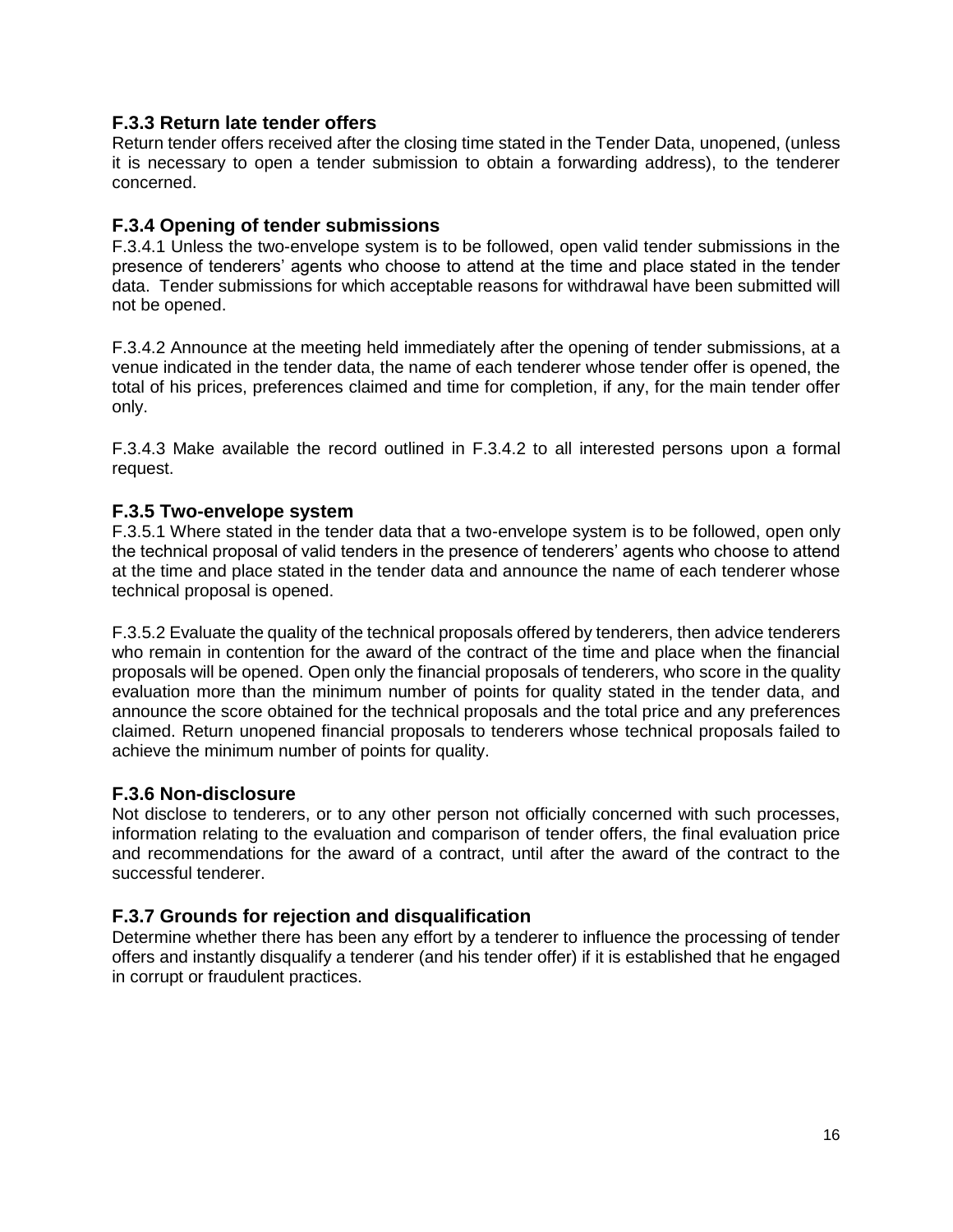## **F.3.8 Test for responsiveness**

F.3.8.1 Determine, after opening and before detailed evaluation, whether each tender offer properly received:

a.Complies with the requirements of these Conditions of Tender,

b.Has been properly and fully completed and signed, and

c. Is responsive to the other requirements of the tender documents.

F.3.8.2 A responsive tender is one that conforms to all the terms, conditions, and specifications of the tender documents without material deviation or qualification. A material deviation or qualification is one which, in the Employer's opinion, would:

- a. Detrimentally affect the scope, quality, or performance of the works, services or supply identified in the Scope of Work,
- b. Change the Employer's or the tenderer's risks and responsibilities under the contract,
- c. Affect the competitive position of other tenderers presenting responsive tenders, if it were to be rectified.

#### **F.3.9 Arithmetical errors**

F.3.9.1 Check responsive tender offers for arithmetical errors, correcting them in the following manner:

- a.Where there is a discrepancy between the amounts in figures and in words, the amount in figures shall govern.
- b.If bills of quantities (or schedule of quantities or schedule of rates) apply and there is an error in the line item total resulting from the product of the unit rate and the quantity, the rate shall govern and the total shall be corrected.
- c.Where there is an error in the total of the prices either as a result of other corrections required by this checking process or in the tenderer's addition of prices, the rate shall govern and the tenderer will be asked to revise selected item prices to achieve the tendered total of the prices.

F.3.9.2 Consider the rejection of a tender offer if the tenderer does not correct or accept the correction of his/ her arithmetical errors in the manner described in F.3.9.1.

#### **F.3.10 Clarification of a tender offer**

Obtain clarification from a tenderer on any matter that could give rise to ambiguity in a contract arising from the tender offer.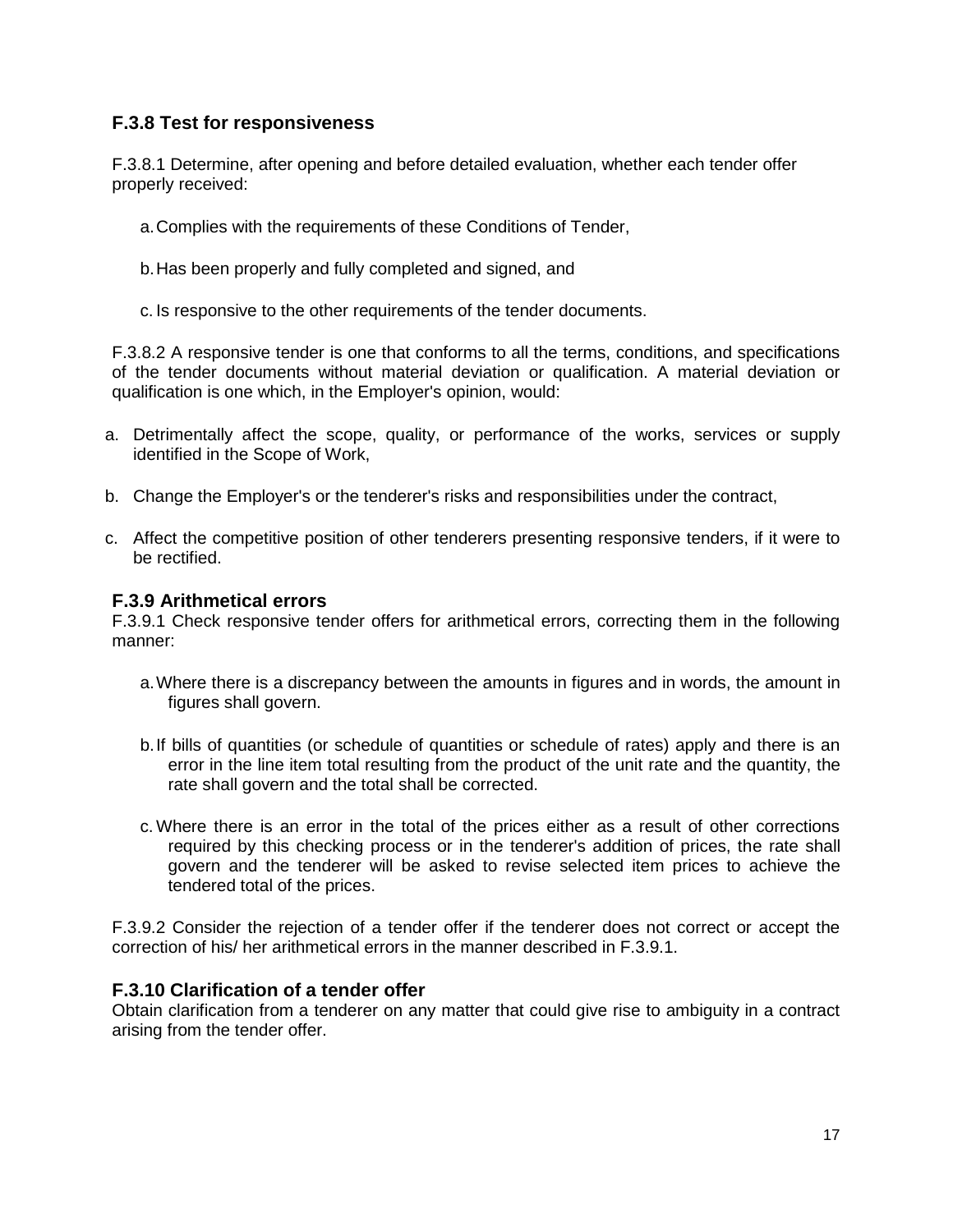## **F.3.11 EVALUATION METHODOLOGY**

- **In addition to all items highlighted under Page 2 titled "Very Important Notice on Disqualifications",** the tenders will be evaluated in terms of the Municipality Supply Chain Management policy, Preferential Procurement Framework Act (Act 5 of 2000) and its regulations as enacted in 2001.
- Tenders will be evaluated using the 80/20 points allocation system. The total points out of a possible maximum of 100 will be calculated using various formulae to calculate price as well as for preferential procurement.

## **F.3.13 Acceptance of tender offer**

F.3.13.1 Accept tender offer only if the tenderer complies with the legal requirements stated in the Tender Data.

F.3.13.2 Notify the successful tenderer of the employer's acceptance of his/her tender offer by completing and returning one copy of the form of offer and acceptance before the expiry of the validity period stated in the tender data, or agreed additional period. Providing the form of offer and acceptance does not contain any qualifying statements, it will constitute the formation of a contract between the employer and the successful tenderer as described in the form of offer and acceptance.

## **F.3.14 Notice to unsuccessful tenderers**

After the successful tenderer has acknowledged the employer's notice of acceptance, the employer will publicise a list of successful bidders on the municipal website

## F.3.14 **Municipality's right to accept or reject any or all Bids**

*The municipality reserves the right to:*

- **Accept or reject any bid;**
- Annul the tender process and reject all bids at any time prior to contract award;
- Award the contract to one or more bidders; without thereby incurring any liability to the affected Bidder or bidders.
- Accept one or more bids submissions.
- Reject all bids submitted.
- **Request further information from any bidder after the closing date.**
- **Cancel this bid or any part thereof any time, or**
- Award this bid or any part thereof to any one or more bidders.
- Vary the site or number of sites and/or guards due to operational or budgetary requirements.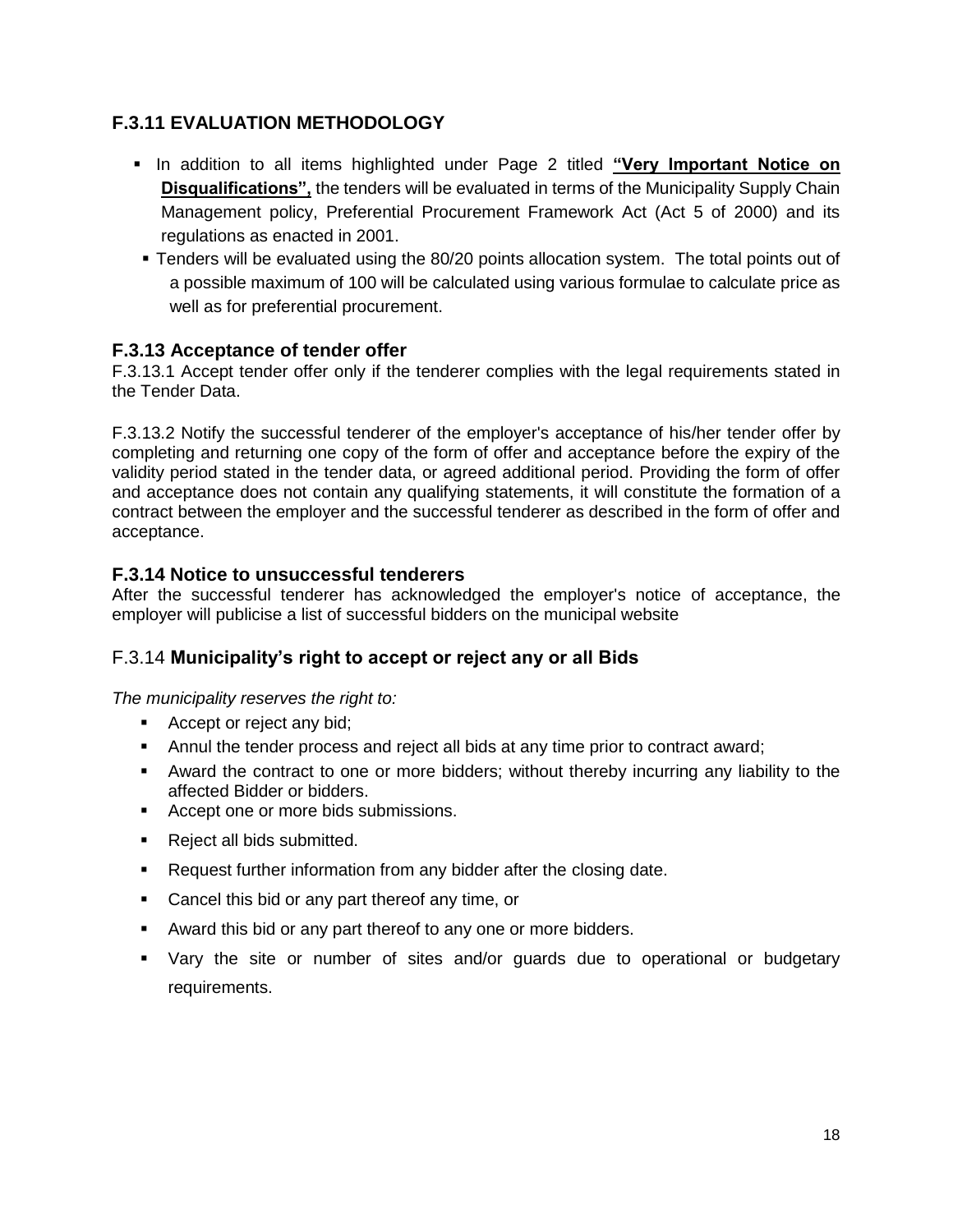## **F.3.15. Prepare contract documents**

Revise documents that shall form part of the contract and that were issued by the employer as part of the tender documents to take account of:

- **addenda issued during the tender period,**
- **EXECUTE:** inclusion of the returnable documents,
- other revisions agreed between the employer and the successful tenderer, and
- the schedule of deviations attached to the form of offer and acceptance, if any.

## **F.3.16 Issue final contract**

Prepare and issue the final draft of contract documents to the successful tenderer for acceptance within fourteen (14) days after the date of the employer's signing of the form of offer and acceptance (including the schedule of deviations, if any). Only those documents that the conditions of tender require the tenderer to submit, after acceptance by the employer, shall be included.

## **F.3.17 Provide copies of the contracts**

• Provide to the successful tenderer the number of copies stated in the Tender Data of the signed copy of the contract as soon as possible after completion and signing of the form of offer and acceptance.

## **List of attachments required for Evaluation Purposes**

**a.** The recent up-to-date central supplier data (CSD) registration report detailing all compliance requirements; [Last verified between the **advert date** and the **closing date**];

**b.** The Master registration number or Tax compliance status pin (or valid copy of tax clearance certificate).

**c.** COPY of the statement of municipal rates and taxes for the company or of its directors (not in arrears for more than three (3) months), if renting a lease agreement and owner's proof of municipal rates must be submitted (not in arrears for more than three (3) months). If the bidder is operating where municipal rates are not applicable, a proof of residence from the traditional authority must be submitted (not older than three (3) months);

**d.** Certified copy of a valid Agri-SETA accreditation letter (in bidding Company's name)

**e.** Certified copy of certificate of registration/re-registration by Agri-SETA as a moderator (in any team member's name)

**f.** Certified copy of certificate of registration/re-registration by Agri-SETA as an assessor (in any team member's name)

**g**. Certified copy of a project management certificate (any team member's name)

**h.** Joint venture/consortium agreements (if applicable);

**i.** Submit the above documents (a to d) for each company if bidding as a joint venture; If joint Venture each party to Joint venture must attach a. to c. for each Company (if applicable).

#### **\*\* Failure to submit any one of the above attachments will lead to disqualification from further evaluation and functionality**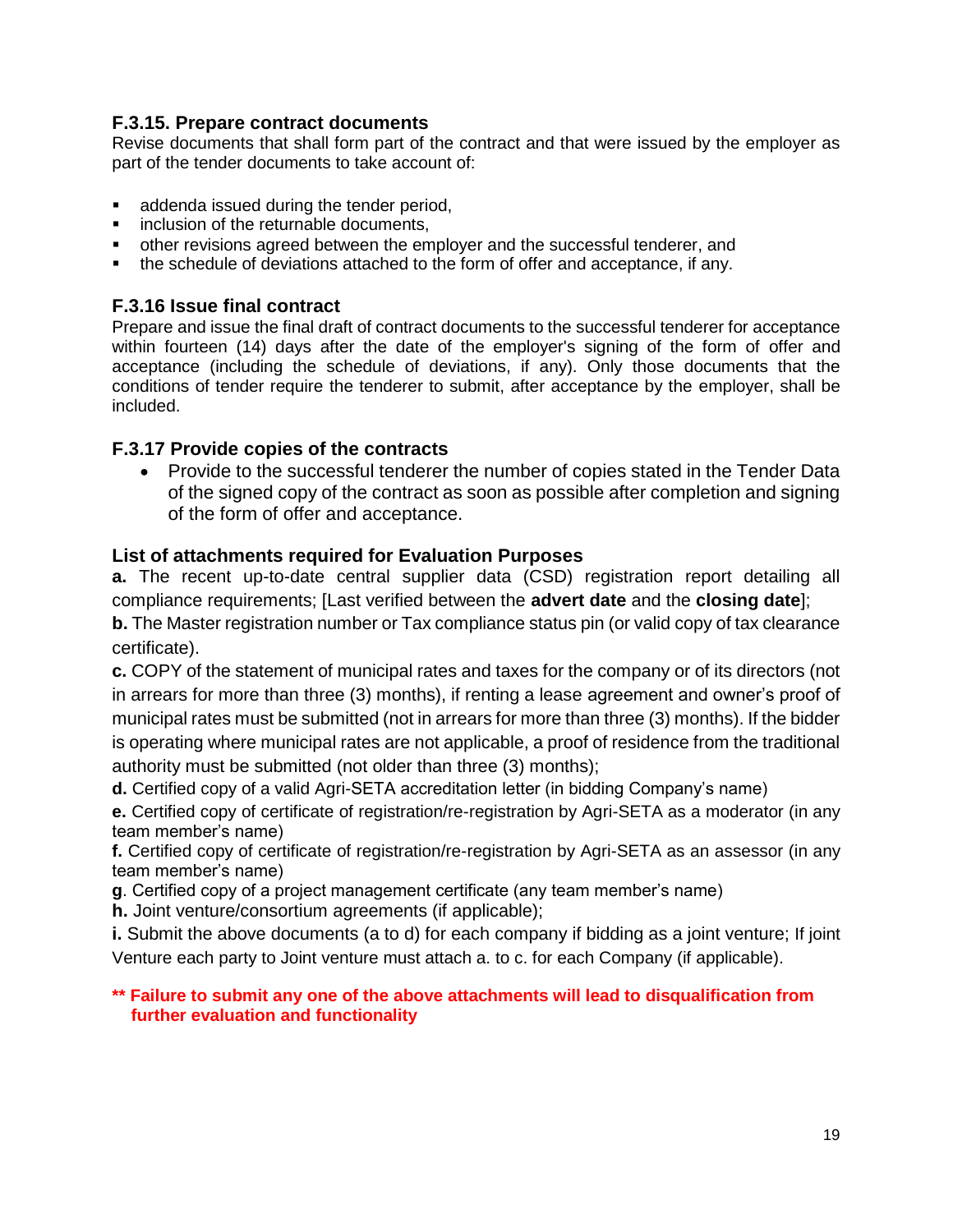## **3. EVALUATION METHODOLOGY**

## **3.1 Bids will be evaluated and adjudicated in terms of the following two stages:**

## **Stage 1: Evaluation on functionality**

Under functionality, Bidders must achieve a minimum of 80% of total functionality score (quality) in order to be considered for further evaluation in stage 2 (Evaluation on Price and BBBEE). Bidders that score less than 80% of the total functionality score will be disqualified from further evaluation on Price and BBBEE.

## **Guidelines for Evaluation using the Weighting method**

- a. Score sheets will be prepared and provided to panel members to evaluate the bids.
- b. The score sheet should contain all the criteria and the weight for each criterion as well as the values to be applied for evaluation as indicated in the bid documents.
- c. Each panel member should after thorough evaluation independently award his / her own value to each individual criterion.
- d. Score sheets should be signed by panel members and if necessary, written motivation may be requested from panel members where vast discrepancies in the values awarded for each criterion exist.
- e. If the minimum qualifying score for functionality is indicated as a percentage in the bid documents, the percentage scored for functionality may be calculated as follows:
- f. The value awarded for each criterion should be multiplied by the weight for the relevant criterion to obtain the score for the various criteria;
- g. The scores for each criterion should be added to obtain the total score; and
- h. The following formula should be used to convert the total score to percentage for functionality:

*Ps = (So/Ms) x 100*

Where:

- **Ps** = percentage scored for functionality by bid under consideration
- **So** = total score of bid under consideration

*Ms* = maximum possible score [the highest score by any bidder]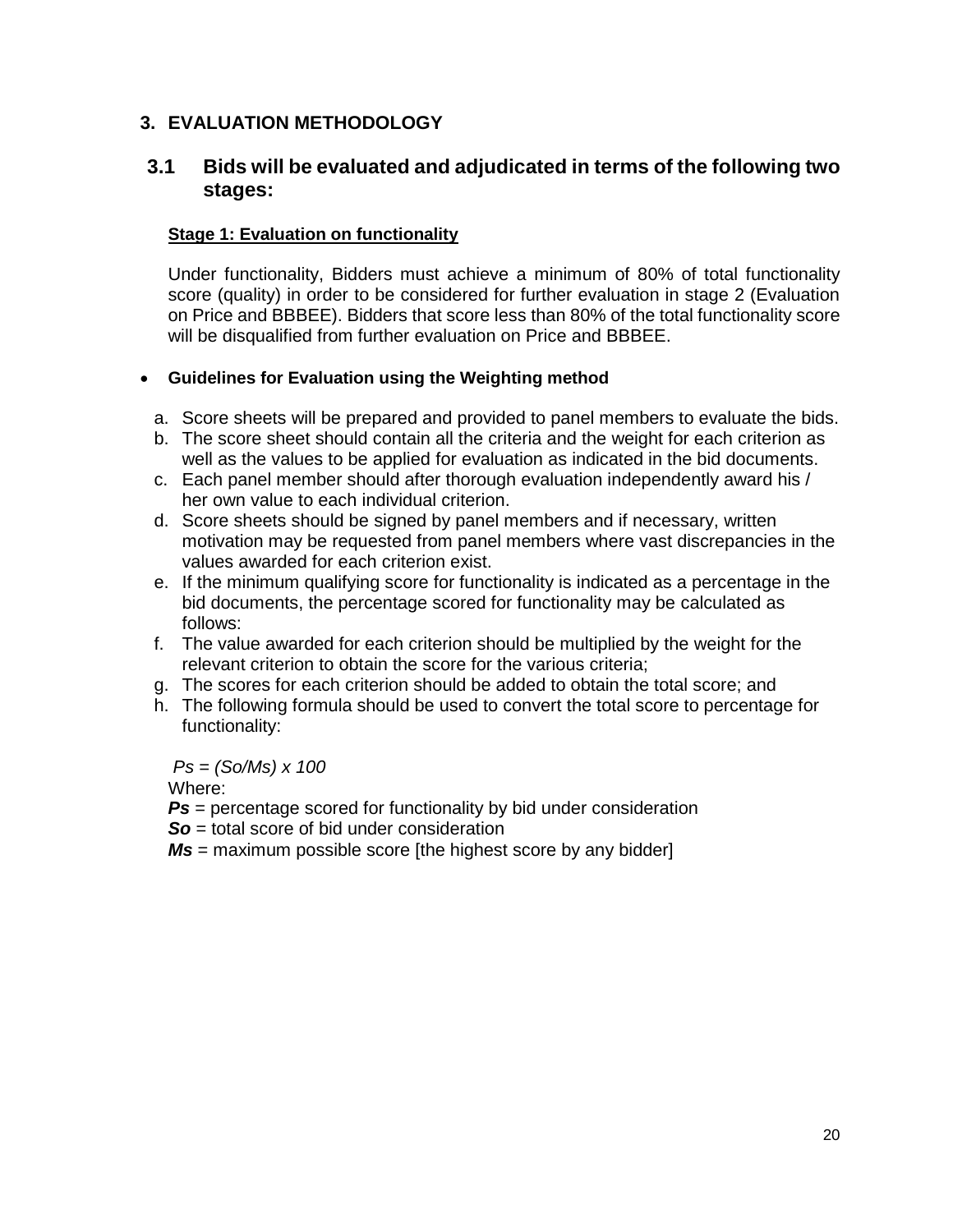## \***Stage 1: Evaluation on Functionality**

| <b>Criteria</b>                                                                                                                                                                                                                                                                                                                                                                                                                                | Weight | <b>Applicable</b><br>values        |       |
|------------------------------------------------------------------------------------------------------------------------------------------------------------------------------------------------------------------------------------------------------------------------------------------------------------------------------------------------------------------------------------------------------------------------------------------------|--------|------------------------------------|-------|
| <b>COMPANY EXPERIENCE: PAST AND CURRENT PROJECTS</b>                                                                                                                                                                                                                                                                                                                                                                                           | 30     |                                    |       |
| Attach three (03) appointment letters/orders stating provision of services on<br>$\blacksquare$<br>one of the following areas: monitoring & evaluation of farmers/graduates,<br>project & programme management, mentoring of farmers/agricultural<br>graduates & rendering skills development & training of farmers/or<br>graduates from any organ of state or private entity with contactable<br>references.                                  |        |                                    |       |
| <b>PERSONNEL CAPACITY</b>                                                                                                                                                                                                                                                                                                                                                                                                                      | 20     |                                    |       |
| 1x Project Manager: A minimum of three (03) years' experience working in<br>Ξ<br>agricultural sector, attached to any of the following areas: agricultural<br>project/programme management, mentoring, crop production, advisory<br>services, monitoring & evaluation of farmers/agricultural graduates. Attach<br>CV and certified copies qualifications: Bachelor's/B-Tech degree in Rural<br>Development & Extension.                       |        |                                    |       |
|                                                                                                                                                                                                                                                                                                                                                                                                                                                | 15     |                                    |       |
| 1x project officer: A minimum of two (02) years' experience working in<br>Ξ<br>agricultural sector attached to any of the following areas: Animal production,<br>advisory services, animal health, mentoring, monitoring & evaluation of<br>farmers/agricultural graduates. Attach CV and certified copies of                                                                                                                                  |        | Poor                               | = 1   |
| qualification: National Diploma in Animal production/Science.                                                                                                                                                                                                                                                                                                                                                                                  |        |                                    |       |
| 1x project officer: A minimum of two (02) years' experience working in<br>Ξ                                                                                                                                                                                                                                                                                                                                                                    | 15     | Average                            | $= 2$ |
| agricultural sector attached to any of the following areas: plant/crop<br>production, mixed farming, crop science, mentoring, training and monitoring                                                                                                                                                                                                                                                                                          |        | Good                               | $= 3$ |
| & evaluation of farmers/agricultural graduates. Attach CV and certified<br>copies of qualifications: National Diploma in crop/plant production or crop                                                                                                                                                                                                                                                                                         |        | Very good $= 4$<br>Excellent $= 5$ |       |
| science.<br><b>IMPLEMENTATION METHODOLOGY</b>                                                                                                                                                                                                                                                                                                                                                                                                  | 10     |                                    |       |
| Training and development approach:<br>Provide the bidder's approach, methodology and also demonstrate the<br>П<br>technical expertise and innovation which will be employed for the<br>implementation of the agricultural skills development and mentorship of<br>Structure agricultural skills development and mentorship<br>farmers.<br>approaches and time frames in accordance to the planned quarters of the<br>Municipal financial year. |        |                                    |       |
| <b>SKILLS TRANSFER METHODOLOGY</b>                                                                                                                                                                                                                                                                                                                                                                                                             | 10     |                                    |       |
| Bidders are required to demonstrate how they will transfer<br>agricultural skills development and mentorship of emerging<br>farmers to Local Economic Development and Planning officials<br>during project implementation. A bidding company should submit<br>a detailed skills transfer programme with timeframes for the<br>duration of the agreement.                                                                                       |        |                                    |       |
| <b>TOTAL POINTS</b>                                                                                                                                                                                                                                                                                                                                                                                                                            | 100    |                                    |       |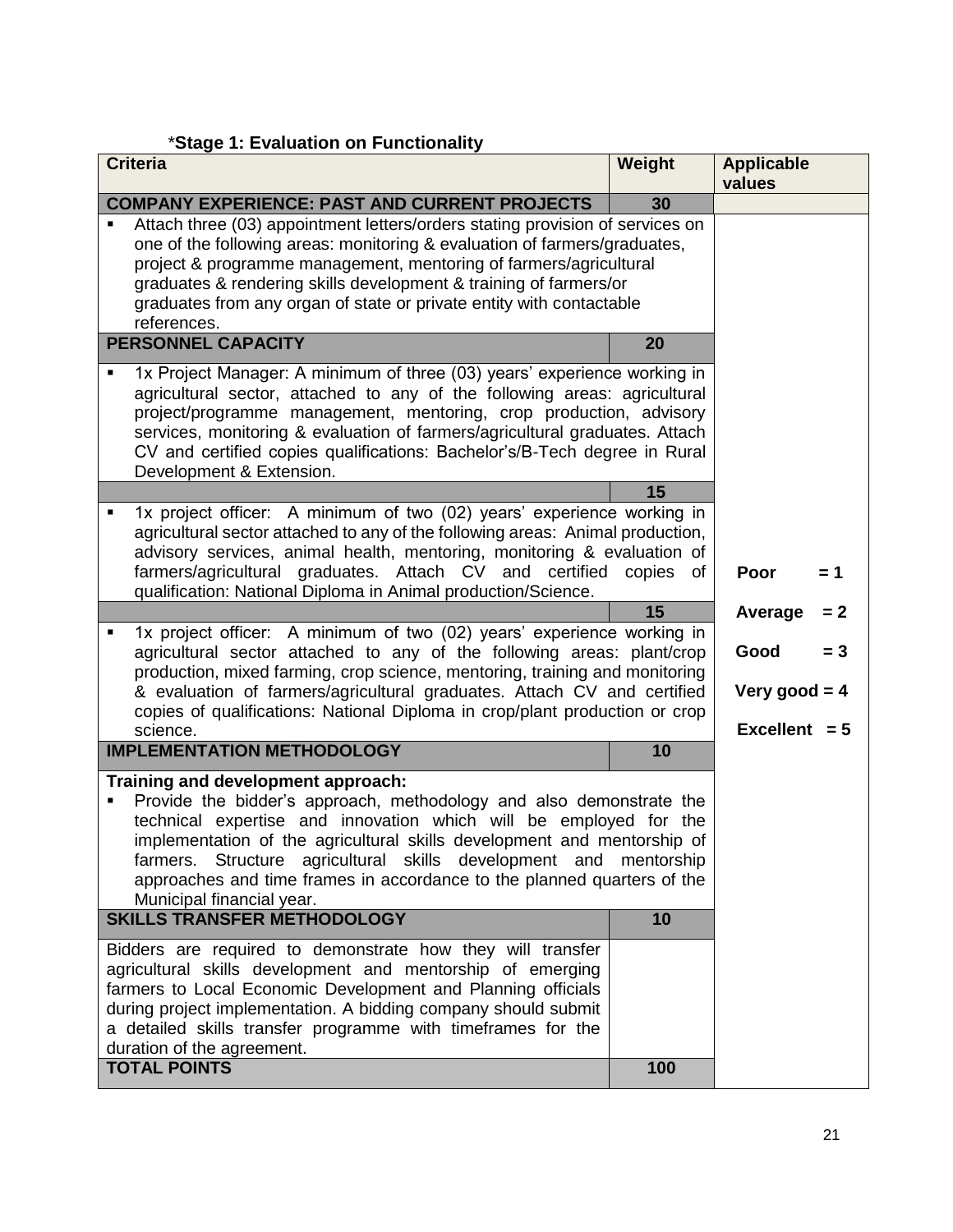#### **Stage 2: Evaluation on Price 80/20 and BBBEE status**

#### **a) Financial offer and evaluation on price points**

- Score Bid evaluation points for financial offer.
- Confirm that Bidders are eligible for the BBBEE claimed, and if so, score Bid evaluation points for BBBEE.
- Calculate total Bid evaluation points (Price points plus BBBEE points)
- Rank Bid offers from the highest number of Bid evaluation points to the lowest.
- The bidder obtaining the highest number of total points will be awarded the contract.
- Preference points shall be calculated after prices have been brought to a comparative basis taking into account all factors of non-firm prices and all unconditional discounts;.
- Points scored must be rounded off to the nearest 2 decimal places.
- In the event that two or more bids have scored equal total points, the successful bids must be the one scoring the highest number of preference points for B-BBEE.
- **However, when functionality is part of the evaluation process and two or more bids have** scored equal points including equal preference points for B-BBEE, the successful bid must be the one scoring the highest score for functionality.
- Should two or more bids be equal in all respects, the award shall be decided by the drawing of lots.

#### **b) Price formula**

$$
Ps = 80(1 - \frac{(Pt - P_{min})}{P_{min}})
$$

Where-

Ps = Points scored for price of tender under consideration; Pt = Price of tender under consideration; and Pmin = Price of lowest acceptable tender.

#### **c) Scoring for BBBEE**

- Bids will evaluated in accordance with the prescripts of the Preferential Procurement Policy Framework Act (PPPFA) and the associated Preferential Procurement Regulations of 2017, which stipulate a 80/20 preference point system for acquisition of goods or services for Rand value equal to or above R30 000 and up to R50 million
- Bidders must attach certified copies of BBBEE to claim BBBEE points. Failure to attach the valid BBBEE points shall not disqualify the Bidder from further evaluation; but only points will be forfeited.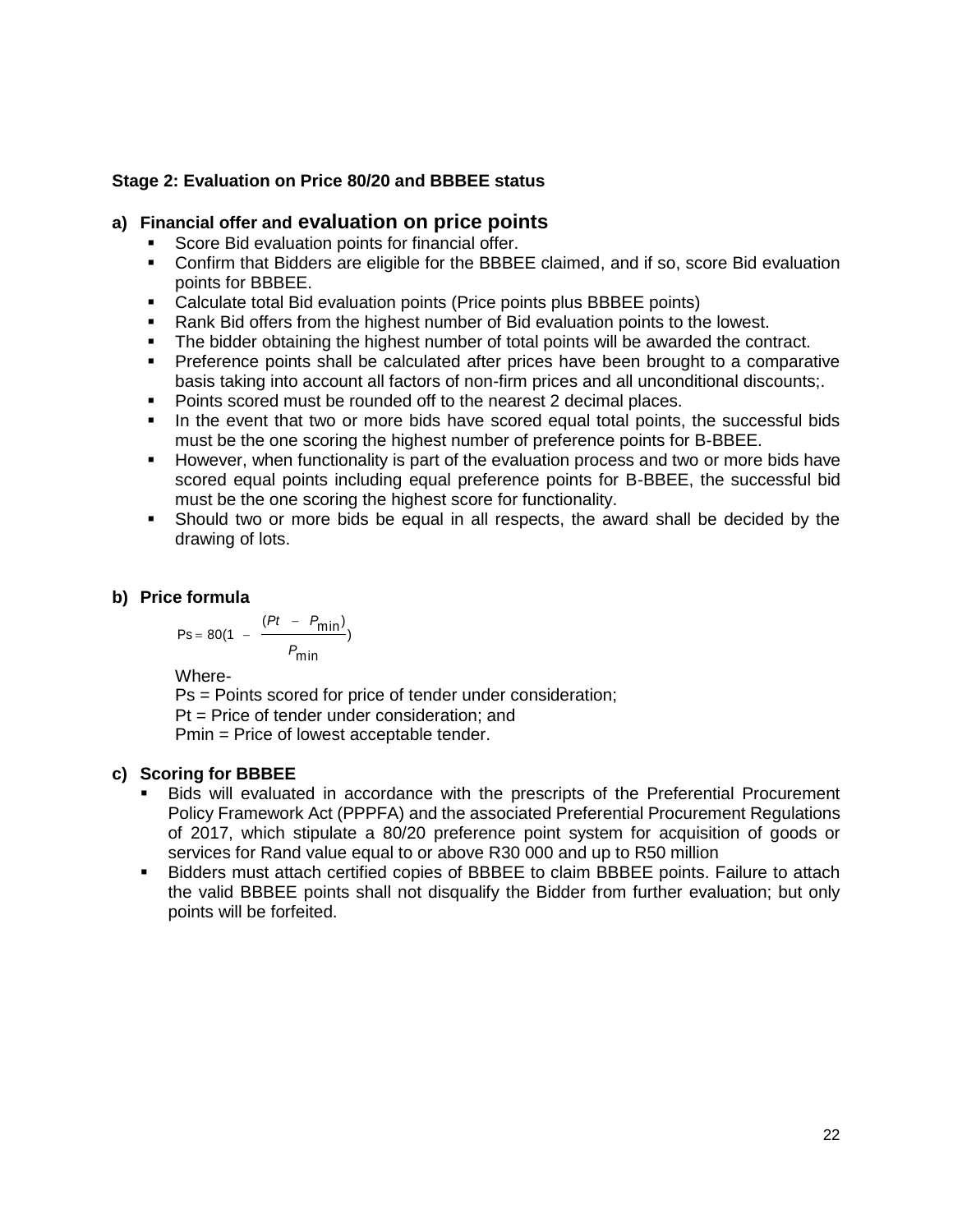|  |  | B-BBEE Status Level of Contributor Number of points (80/20 system) |  |
|--|--|--------------------------------------------------------------------|--|
|  |  |                                                                    |  |

| <b>B-BBEE</b><br><b>Status</b><br><b>Contributor</b> | of<br>Level | <b>Number of Points</b><br>(80/20system) |
|------------------------------------------------------|-------------|------------------------------------------|
| 1                                                    |             | 20                                       |
| $\mathbf{2}$                                         |             | 18                                       |
| 3                                                    |             | 14                                       |
| 4                                                    |             | 12                                       |
| 5                                                    |             | 8                                        |
| 6                                                    |             | 6                                        |
| 7                                                    |             | 4                                        |
| 8                                                    |             | $\mathbf{2}$                             |
| <b>Non-compliant contributor</b>                     |             | 0                                        |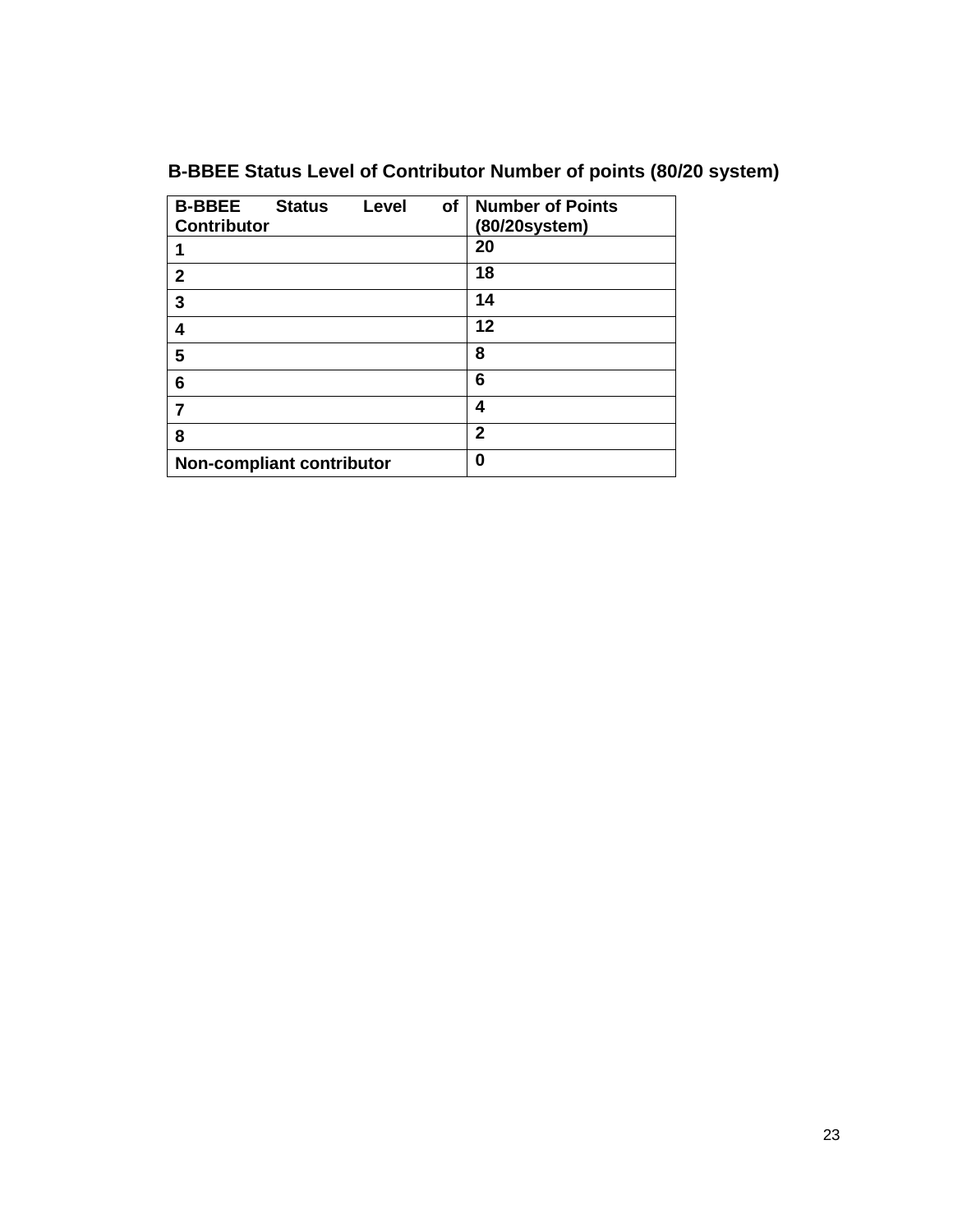

## **AGRICULTURAL SKILLS DEVELOPMENT AND MENTORSHIP**

## **ART T2 LIST OF RETURNABLE DOCUMENTS**

*The bidder must complete the following returnable documents.*

| T2.1             | RETURNABLE SCHEDULES REQUIRED FOR BID          |
|------------------|------------------------------------------------|
|                  | T2.2 OTHER DOCUMENTS REQUIRED FOR BID          |
| T <sub>2.3</sub> | RETURNABLE SCHEDULES THAT WILL BE INCORPORATED |
| T2 4             | OTHER DOCUMENTS THAT WILL BE INCLUDED IN       |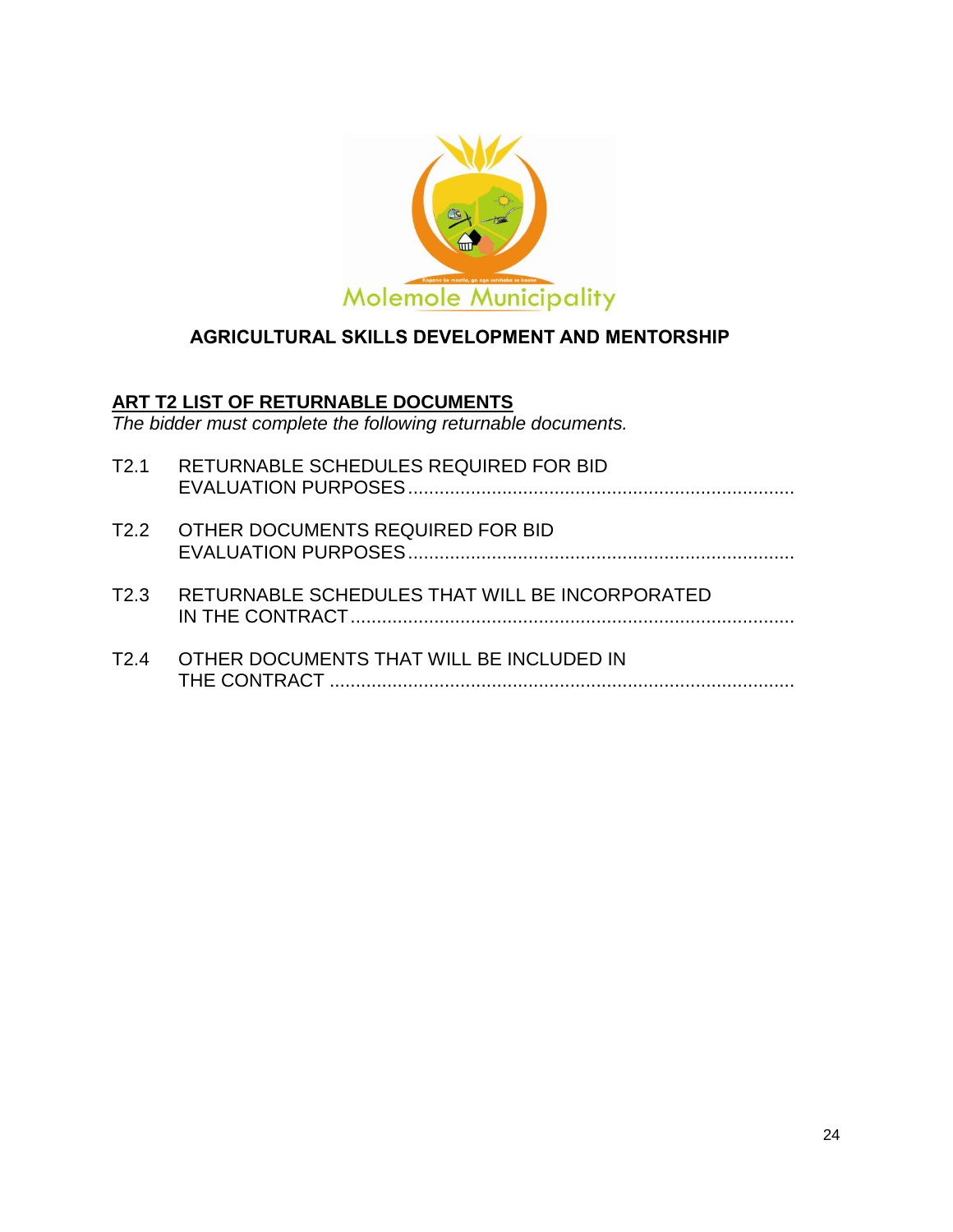## **T2.1 RETURNABLE SCHEDULES REQUIRED FOR BID EVALUATION PURPOSES**

## **CONTENTS**

FORM 2.1.1: SIZE OF ENTERPRISE AND CURRENT WORKLOAD

- FORM 2.1.2: CERTIFICATE OF AUTHORITY FOR JOINT VENTURE (WHERE APPLICABLE)
- FORM 2.1.3: SCHEDULE OF PREVIOUS WORK CARRIED OUT BY BIDDER
- FORM 2.1.5: FINANCIAL REFERENCES
- FORM 2.1.6: DETAILS OF ALTERNATIVE BIDS SUBMITTED
- FORM 2.1.7: AMENDMENTS & QUALIFICATIONS BY BIDDER

**[PLEASE NOTE: IT IS COMPULSORY FOR ALL FORMS TO BE COMPLETED. WRITE N/A ACROSS THE TABLE IF NOT APPLICABLE. ANNEX SIGNATURE EVEN IF YOU WROTE N/A]**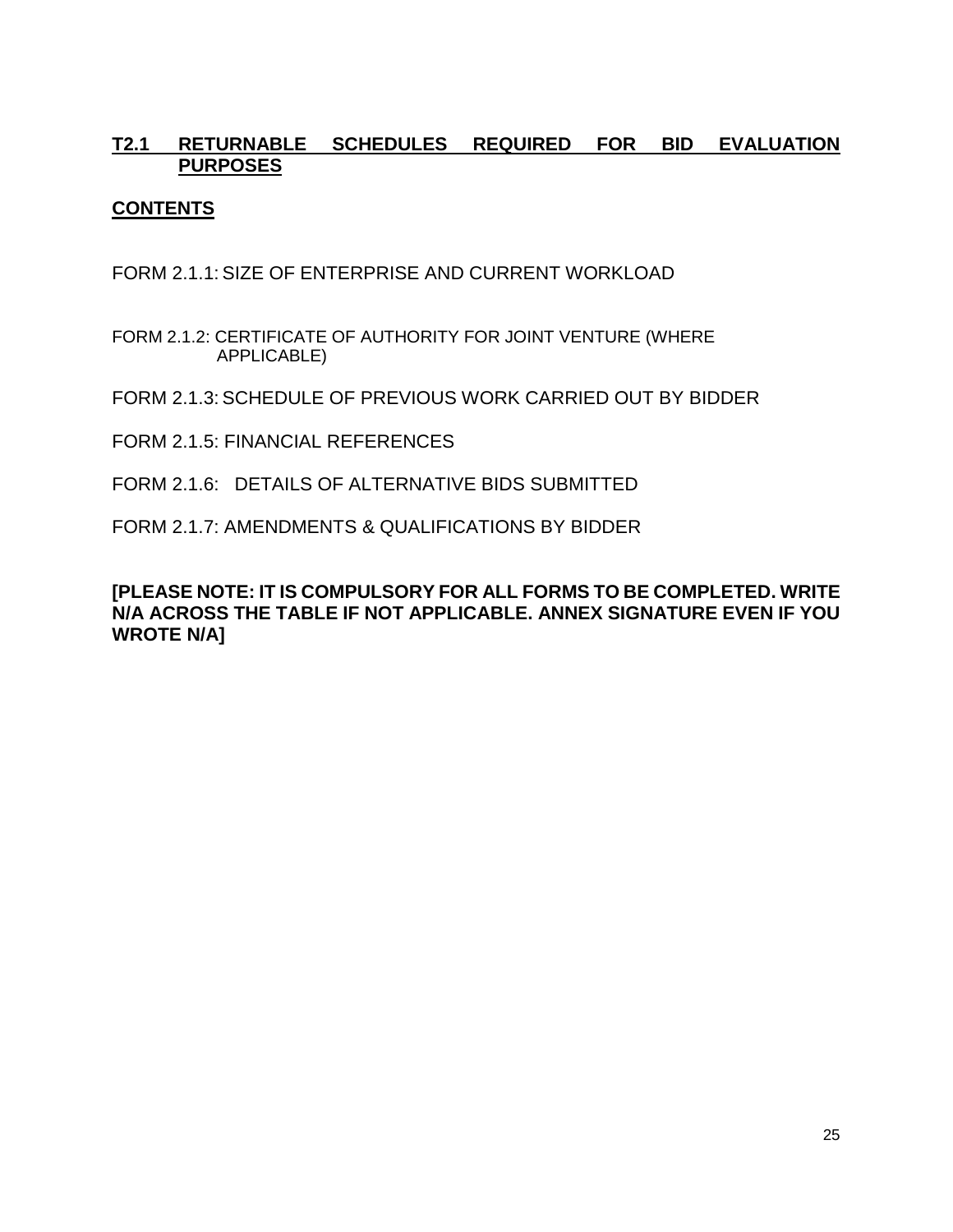## **FORM 2.1.1 SIZE OF ENTERPRISE AND CURRENT WORKLOAD**

- a) Total Turnover in the previous financial year? R\_\_\_\_\_\_\_\_\_\_\_\_\_\_\_\_\_\_\_\_\_\_\_\_\_\_\_\_\_
- b)
- c) Estimated turnover for current financial year? R\_\_\_\_\_\_\_\_\_\_\_\_\_\_\_\_\_\_\_\_\_\_\_\_\_\_\_\_\_\_

## **List your current contracts (IF ANY) and obligations [maximum]:**

| <b>Description</b> | Location | Value (R) | <b>Start date</b> | <b>Duration</b> | Expected<br>completed<br>date |
|--------------------|----------|-----------|-------------------|-----------------|-------------------------------|
|                    |          |           |                   |                 |                               |
|                    |          |           |                   |                 |                               |
|                    |          |           |                   |                 |                               |
|                    |          |           |                   |                 |                               |
|                    |          |           |                   |                 |                               |

## **FORM 2.1.2 CERTIFICATE OF AUTHORITY FOR JOINT VENTURE [WRITE N/A IF NOT APPLICABLE]**

**PLEASE ATTACHED A CERTIFIED COPY OF THE CERTIFICATE**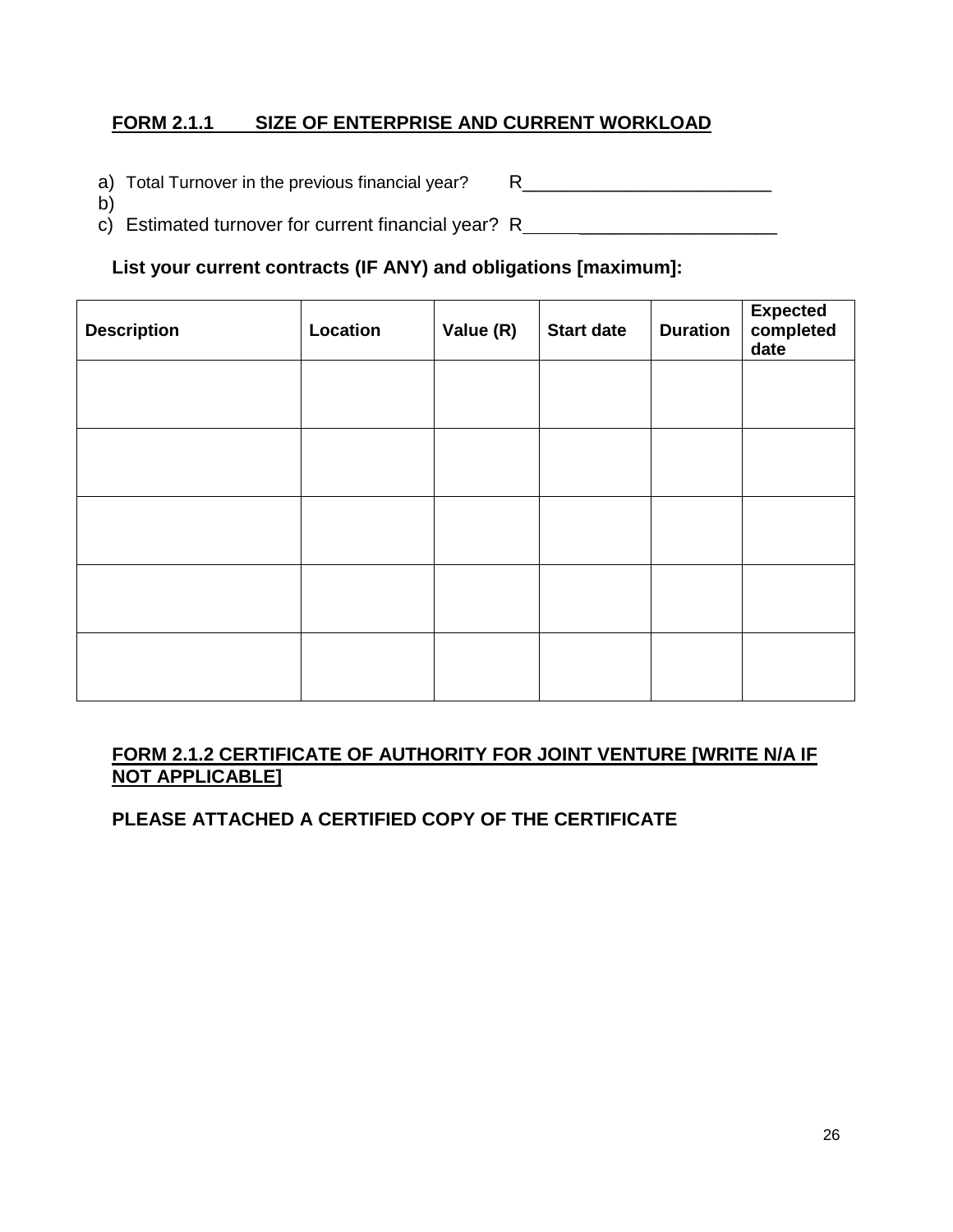## **FORM 2.1.3 SCHEDULE OF PREVIOUS WORK CARRIED OUT BY BIDDER [N.B. COMPULSORY: TO BE USED FOR EVALUATION PURPOSES]**

Provide the following information on relevant previous experience. Indicate comparable projects of similar or larger size. This information is material to the award of the Contract. Give a maximum of three (03) names and telephone numbers and e-mail address per reference. Please provide latest contact details.

| <b>CLIENT NAME</b><br><b>AND PLACE WHERE</b><br><b>PROJECT</b><br>WASIMPLEMENTED | TEL NO &<br><b>EMAIL</b><br><b>ADDRESS</b> | <b>DESCRIPTION OF WORK</b> | <b>CONTRACT</b><br><b>VALUE</b><br>(R) | <b>DURATION</b><br><b>CONTRACT</b><br><b>PERIOD</b> |
|----------------------------------------------------------------------------------|--------------------------------------------|----------------------------|----------------------------------------|-----------------------------------------------------|
|                                                                                  |                                            |                            |                                        |                                                     |
|                                                                                  |                                            |                            |                                        |                                                     |
|                                                                                  |                                            |                            |                                        |                                                     |
|                                                                                  |                                            |                            |                                        |                                                     |
|                                                                                  |                                            |                            |                                        |                                                     |
|                                                                                  |                                            |                            |                                        |                                                     |
|                                                                                  |                                            |                            |                                        |                                                     |
|                                                                                  |                                            |                            |                                        |                                                     |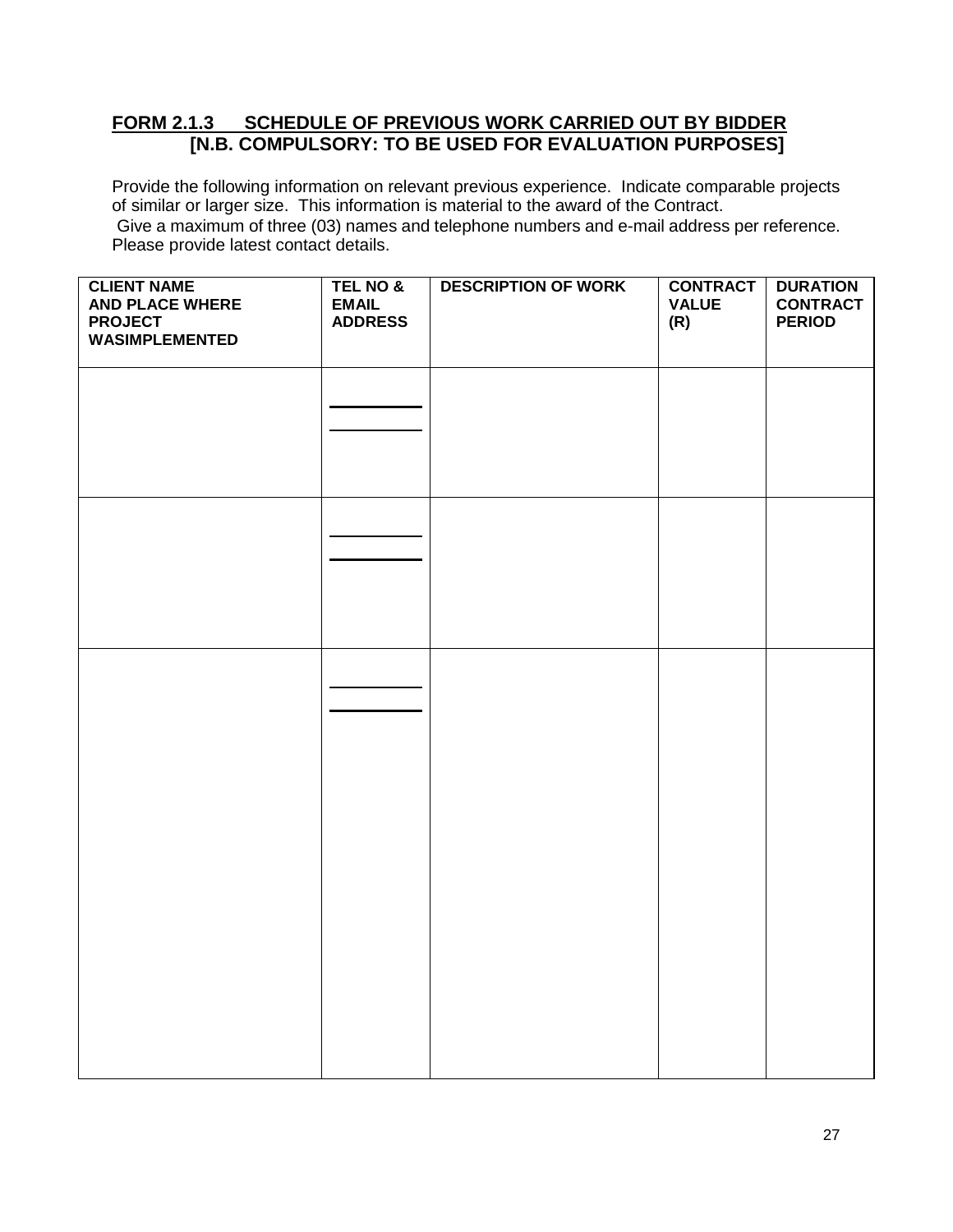| <b>CLIENT NAME</b><br><b>AND PLACE WHERE</b><br><b>PROJECT WAS</b><br><b>IMPLEMENTED</b> | TEL NO &<br><b>EMAIL</b><br><b>ADDRESS</b> | <b>DESCRIPTION OF WORK</b> | <b>CONTRACT</b><br><b>VALUE</b><br>(R) | <b>DURATION</b><br><b>CONTRACT</b><br><b>PERIOD</b> |
|------------------------------------------------------------------------------------------|--------------------------------------------|----------------------------|----------------------------------------|-----------------------------------------------------|
|                                                                                          |                                            |                            |                                        |                                                     |
|                                                                                          |                                            |                            |                                        |                                                     |
|                                                                                          |                                            |                            |                                        |                                                     |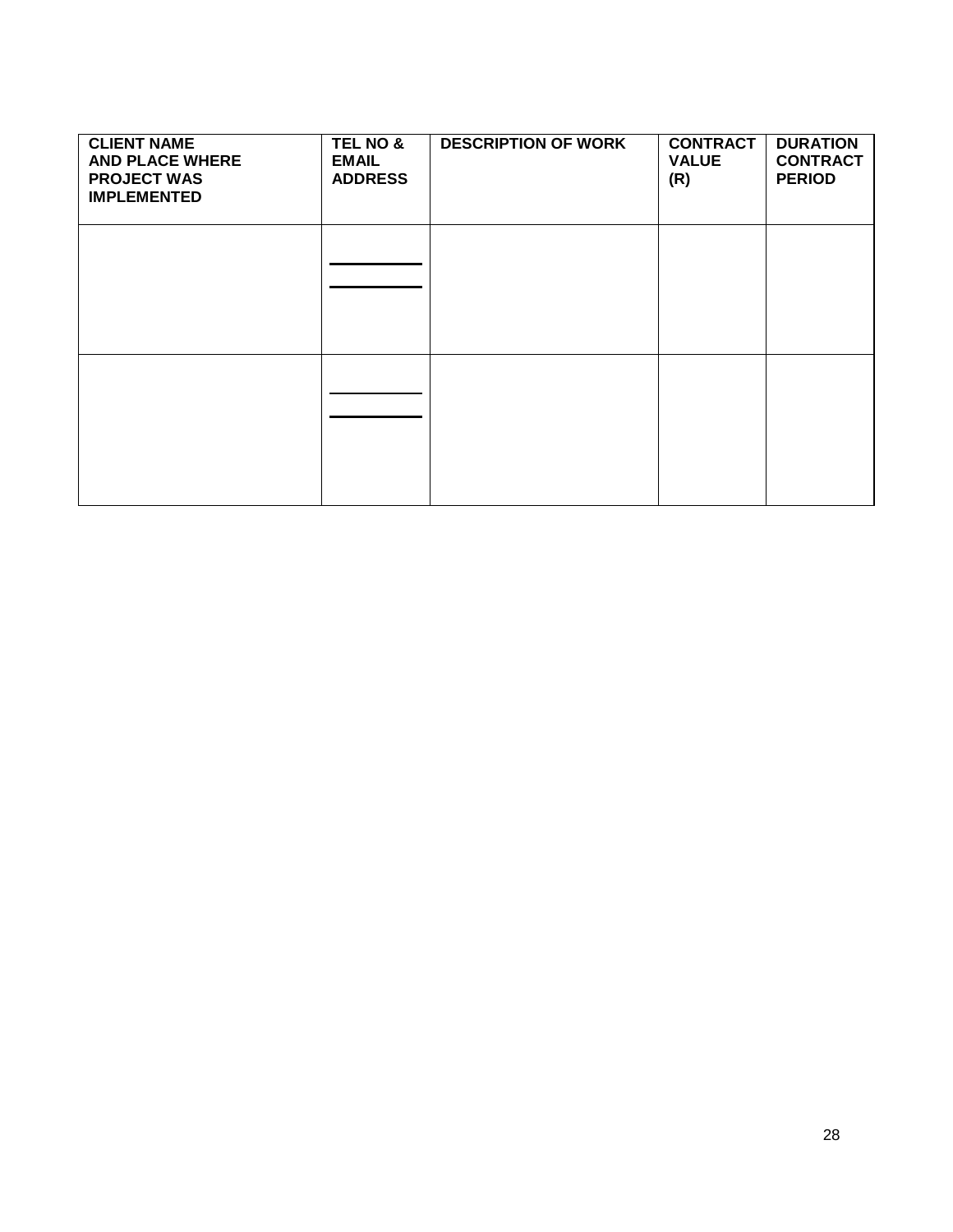## **FORM 2.1.4 SCHEDULE OF PROPOSED SUB-CONTRACTORS [IF NOT WRITE N/A ACROSS THE TABLE]**

Provide details on all sub-contractors you intend utilising for this contract

|                                           | a                  |                                                | $\mathbf b$          | $c = a \times b$                                        |
|-------------------------------------------|--------------------|------------------------------------------------|----------------------|---------------------------------------------------------|
| Type of work to<br>be used for            | $%$ of<br>contract | Name of sub-<br>contractor                     | % HDI owner-<br>ship | <b>Total</b><br>contribution to<br><b>HDI ownership</b> |
|                                           |                    |                                                |                      |                                                         |
|                                           |                    |                                                |                      |                                                         |
|                                           |                    |                                                |                      |                                                         |
|                                           |                    |                                                |                      |                                                         |
|                                           |                    |                                                |                      |                                                         |
|                                           |                    |                                                |                      |                                                         |
|                                           |                    |                                                |                      |                                                         |
| Total % of<br>contract sub-<br>contracted |                    | <b>Total contribution of HDI</b><br>ownership: |                      |                                                         |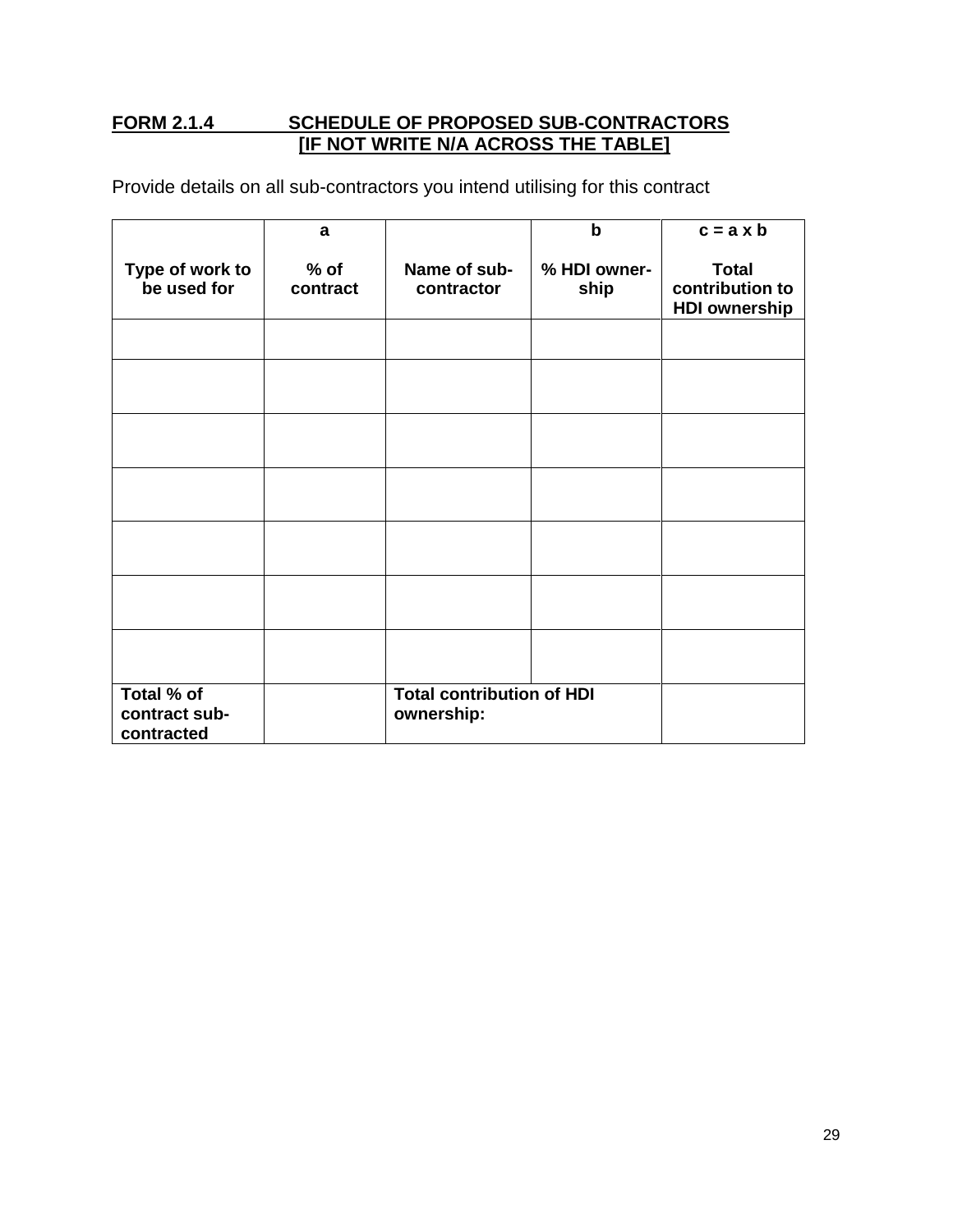## **FORM 2.1.5 FINANCIAL REFERENCES**

#### **FINANCIAL STATEMENTS (delete which is not applicable)**

I/We  $\frac{1}{2}$  (name of authorized representative

Confirm that we have attached audited copy of financial statements for the past three years together with my/our Directors' and Auditors' report.

#### **DETAILS OF BIDDING ENTITY'S BANK**

#### **If the bidder is a Joint Venture or partnership, the information requested below is required for each member / partner.**

I/ We hereby authorise the Employer to approach all or any of the following banks for the purposes of obtaining a financial reference:

| <b>BANK DETAIL</b>                                                     | <b>BANK DETAILS APPLICABLE TO</b><br><b>BIDDER</b> |
|------------------------------------------------------------------------|----------------------------------------------------|
| Name of bank                                                           |                                                    |
| Contact person                                                         |                                                    |
| Branch name & code                                                     |                                                    |
| Street address                                                         |                                                    |
| <b>Bank Telephone</b><br>number                                        |                                                    |
| Account number                                                         |                                                    |
| Type of account, (i.e.<br>cheque account)<br><b>Attach Bank letter</b> |                                                    |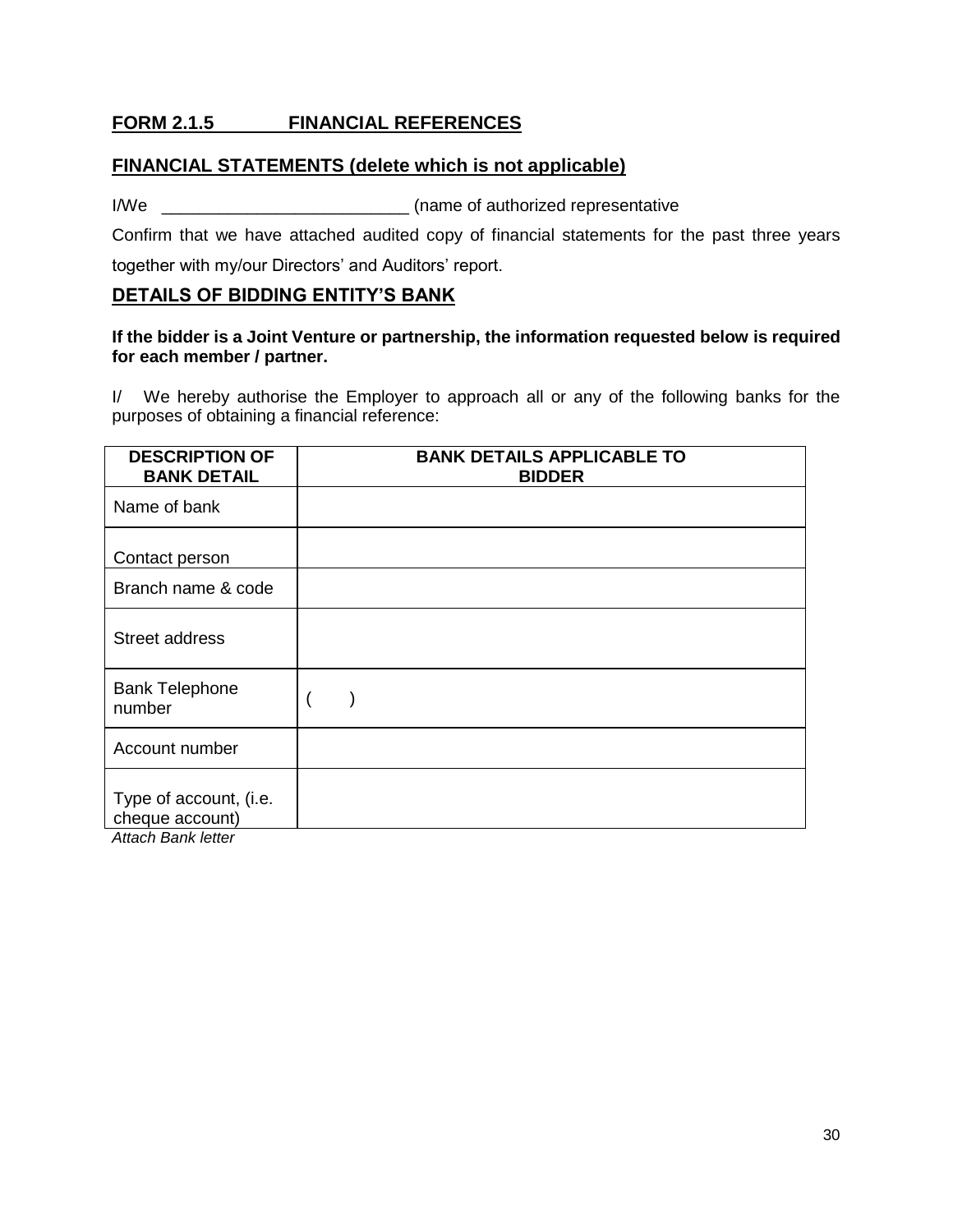## **FORM 2.1.6 DETAILS OF ALTERNATIVE BIDS SUBMITTED [WRITE N/A ACROSS THE TABLE IF NOT APPLICABLE]**

See condition of bid.

| <b>DESCRIPTION</b> |  |
|--------------------|--|
|                    |  |
|                    |  |
|                    |  |
|                    |  |
|                    |  |
|                    |  |
|                    |  |
|                    |  |
|                    |  |
|                    |  |
|                    |  |
|                    |  |
|                    |  |
|                    |  |
|                    |  |
|                    |  |
|                    |  |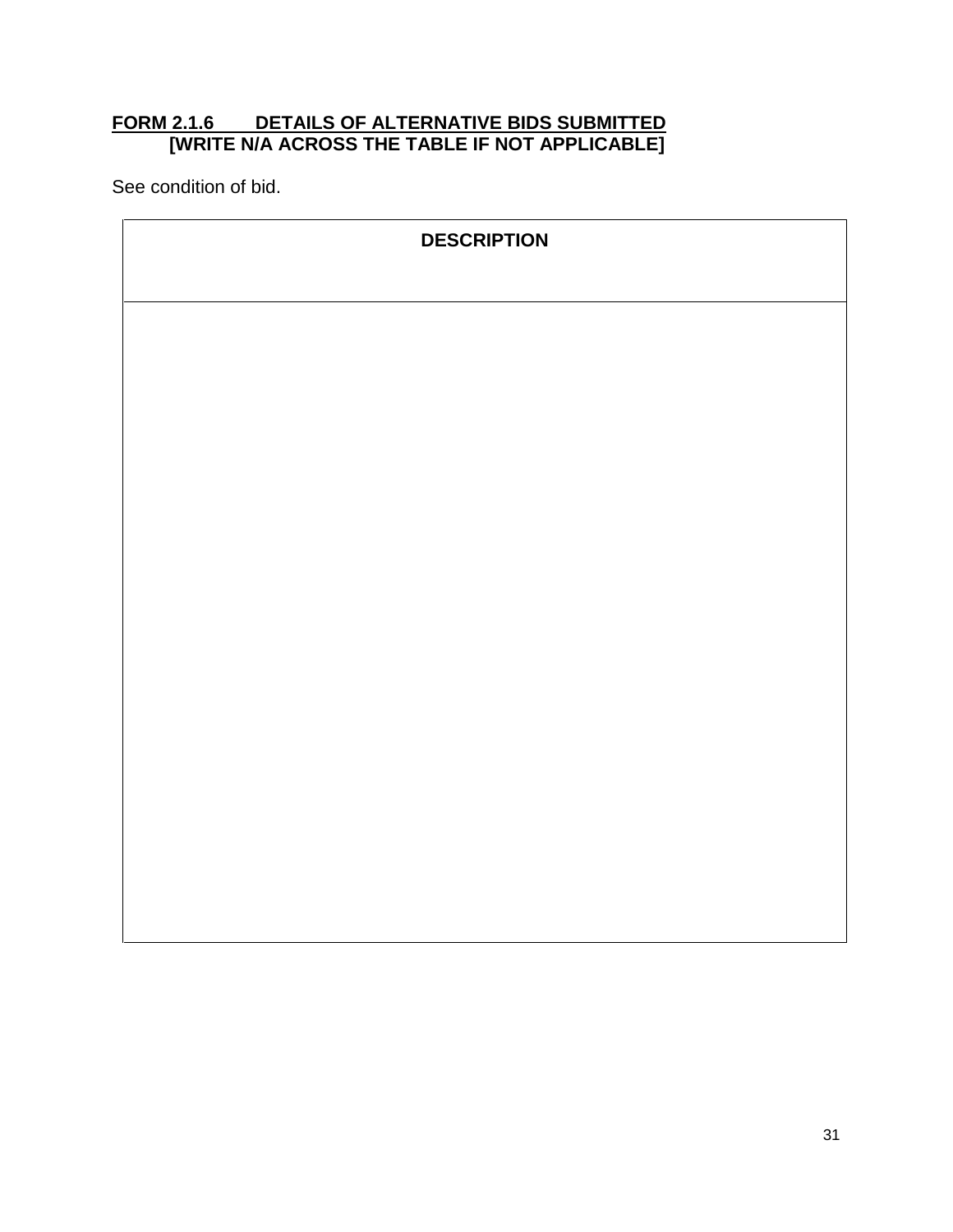## **FORM 2.1.7 AMENDMENTS AND QUALIFICATIONS BY BIDDER [WRITE N/A ACROSS THE TABLE IF NOT APPLICABLE]**

See condition of bid

Attach additional information on a separate sheets and initial all of them

| <b>PAGE</b> | <b>DESCRIPTION</b> |
|-------------|--------------------|
|             |                    |
|             |                    |
|             |                    |
|             |                    |
|             |                    |
|             |                    |
|             |                    |
|             |                    |
|             |                    |
|             |                    |
|             |                    |
|             |                    |
|             |                    |
|             |                    |
|             |                    |
|             |                    |
|             |                    |
|             |                    |
|             |                    |
|             |                    |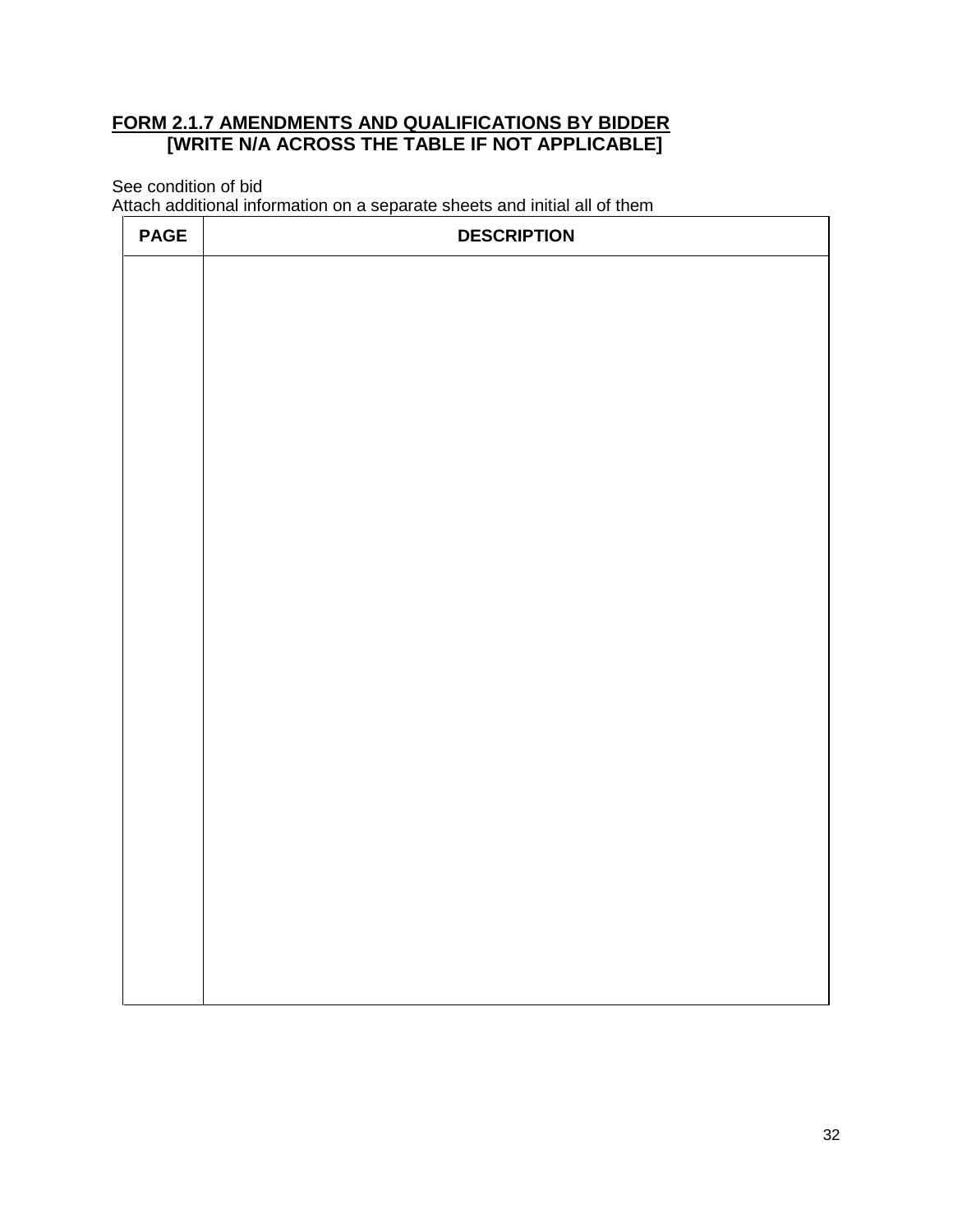

## **AGRICULTURAL SKILLS DEVELOPMENT AND MENTORSHIP**

## **T2.2 OTHER DOCUMENTS REQUIRED FOR BID EVALUATION PURPOSES**

## **CONTENTS**

- FORM 2.2.1 DECLARATION
- FORM 2.2.2 DECLARATION OF INTEREST
- FORM 2.2.3 MBD 9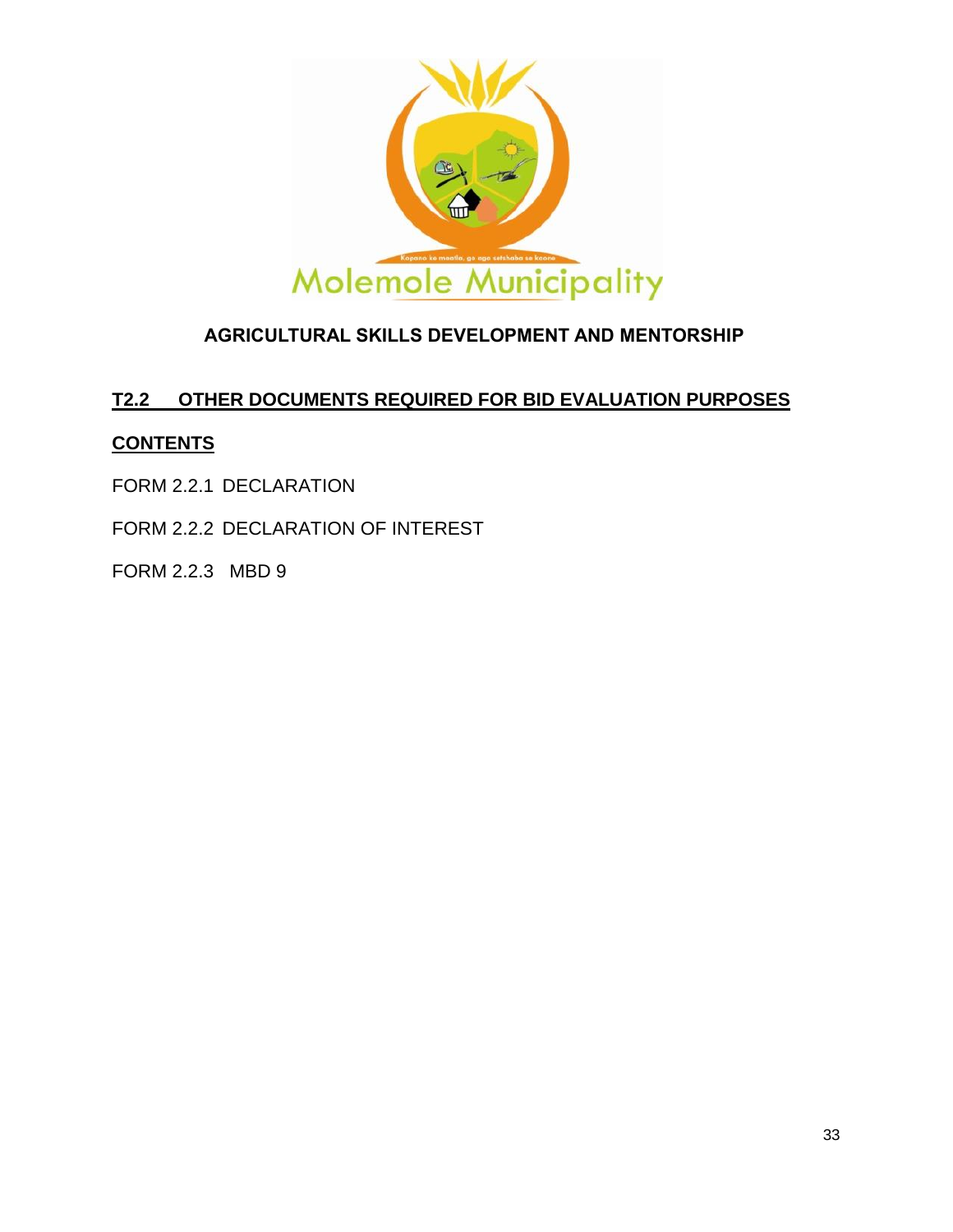## **FORM 2.2.1 DECLARATION:**

- I/ We, the undersigned:
- (b) Agree that we will be bound by the specifications, prices, terms and conditions stipulated in those Schedules attached to this bid document, regarding execution of duties;
- (c) Further agree to be bound by those conditions, set out in, "PARTS T1; T2; C1; C2; and C3", attached hereto, should this bid be accepted;
- (d) Confirm that this bid may only be accepted by Molemole Local Municipality by way of a duly authorised Letter of Acceptance within fourteen (14) days from the date of appointment;
- (e) Declare that we are fully acquainted with the Bid document and Schedules and the contents thereof and that we have signed the Bill of Quantities and completed the Returnable Schedules and declarations, attached hereto;
- (f) Declare that all amendments to the bid document have been initialled by the relevant authorised person and that the document constitutes a proper contract between MLM and the undersigned;
- (g) Certify that the item/s mentioned in the bid document, qualifies/qualify for the preference(s) shown;
- (h) Acknowledge that the information furnished is true and correct;
- (i) Accept that in the event of the contract being awarded as a result of preference claimed in this bid document, I may be required to furnish documentary proof to the satisfaction of MLM that the claims are correct. If the claims are found to be inflated, MLM may in addition to any other remedy it may have, recover from the company or me all costs, losses or damages incurred or sustained by MLM as a result of the award of the contract and/or cancel the contract and claim any damages which MLM may suffer by having to make less favourable arrangements after such cancellation;
- (j) Declare that no municipal rates and taxes or municipal service charges owed by the bidding company or any of its directors to the municipality, or to any other municipality or municipal entity, are in arrears; and
- (k) Declare that I have not failed to perform satisfactorily during the last five (5) years on a previous contract with the Municipality, Municipal entity or any other organ of state, after written notice was given to me that my performance was not satisfactory.

## **[PLEASE SIGN ON BEHALF OF THE BIDDER]**

|                              |                                               | _ on this_____ day of___________ | <b>20</b> |
|------------------------------|-----------------------------------------------|----------------------------------|-----------|
| <b>Authorised Signature:</b> | <u> 1989 - Andrea Andrew Maria (h. 1989).</u> |                                  |           |
|                              |                                               |                                  |           |
| Date:                        |                                               |                                  |           |
| As witness:                  |                                               |                                  |           |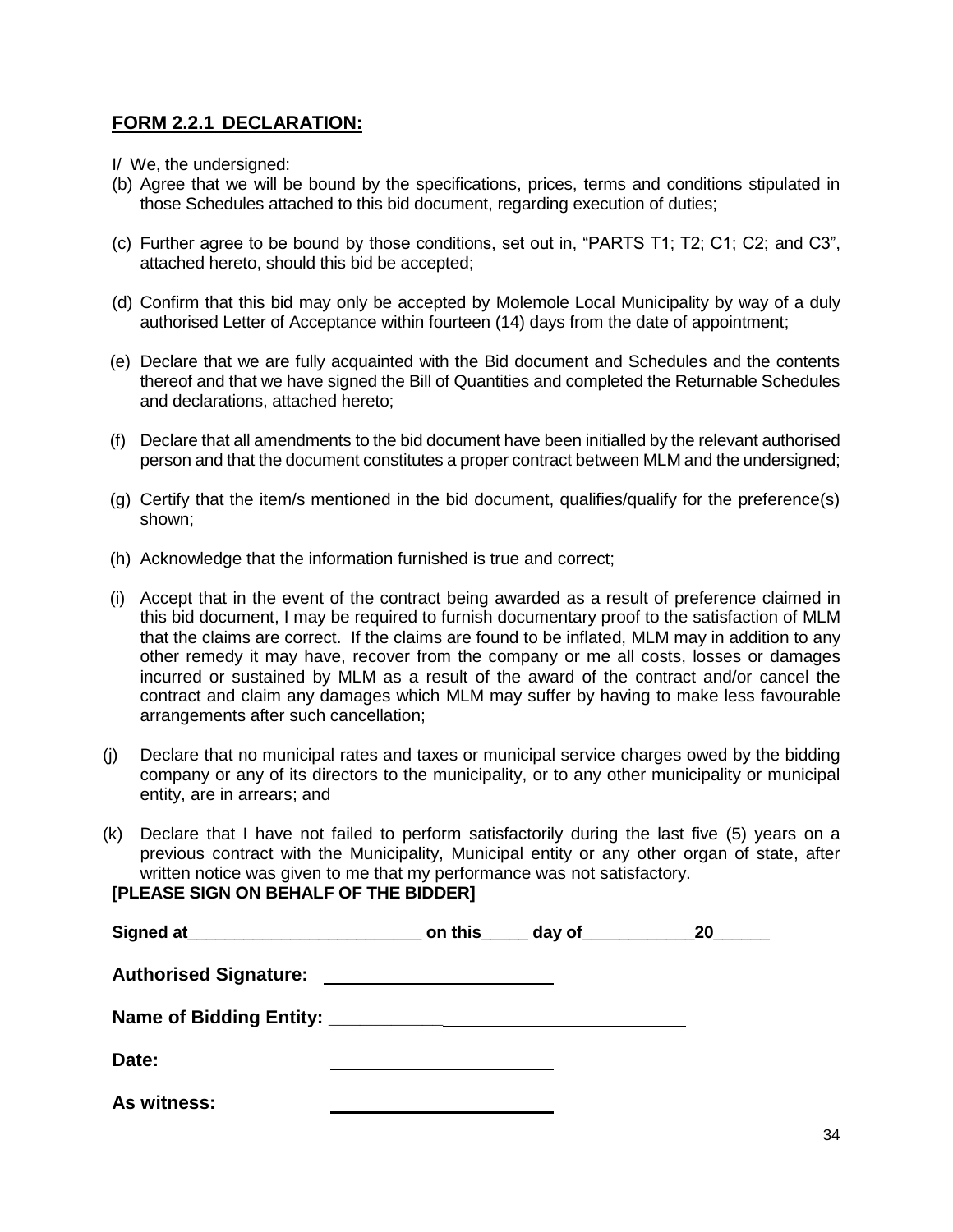## **FORM 2.2.2 DECLARATION OF INTEREST**

- **1. No bid will be accepted from persons in the service of the state including in instances of non-directors of the entity and also those who may be subcontracting.**
- 2. Any person, having a kinship with persons in the service of the state, including a blood relationship, may make an offer or offers in terms of this invitation to bid. In view of possible allegations of favouritism, should the resulting bid, or part thereof, be awarded to persons connected with or related to persons in service of the state, it is required that the bidder or their authorised representative declare their position in relation to the evaluating/adjudicating authority and/or take an oath declaring his/her interest.
- 3. In order to give effect to the above, the following questionnaire must be completed with honesty and submitted with the bid.

| <b>Full Name:</b>                                         |                                                                                                                                                                 |
|-----------------------------------------------------------|-----------------------------------------------------------------------------------------------------------------------------------------------------------------|
|                                                           |                                                                                                                                                                 |
| Tax Number:                                               | <u> 1989 - Johann John Stone, mensk politik (* 1958)</u>                                                                                                        |
| <b>VAT Number:</b>                                        | <u> 1980 - Jan Barbara, martin da shekara tsa mashrida na shekara tsa mashrida na shekara tsa mashrida na shekara</u>                                           |
| (f) an employee of Parliament or a provincial legislature | 3.1 Are you presently in the service of the state* YES / NO _______<br>(e) a member of the accounting authority of any national or provincial public entity; or |
|                                                           |                                                                                                                                                                 |
|                                                           | 3.2 Have you been in the service of the state for the past twelve (12) months? YES /NO                                                                          |
| If yes, furnish particulars                               |                                                                                                                                                                 |

3.3 Do you have any relationship (family, friend, other) with persons in the service of the state and who may be involved with the evaluation and or adjudication of this bid? **YES / NO \_\_\_\_\_\_\_\_\_\_**

\* SCM Regulations: "in the service of the state" means to be -

(a) a member of –

.

- (i) any municipal Council;
- (ii) any provincial legislature; or
- (iii) the national Assembly or the national Council of provinces;

(b) a member of the board of directors of any municipal entity;

- $(c)$  an official of any municipality or municipal entity;
- (d) an employee of any national or provincial department, national or provincial public entity or constitutional institution within the meaning of the Public Finance Management Act, 1999 (Act No.1 of 1999);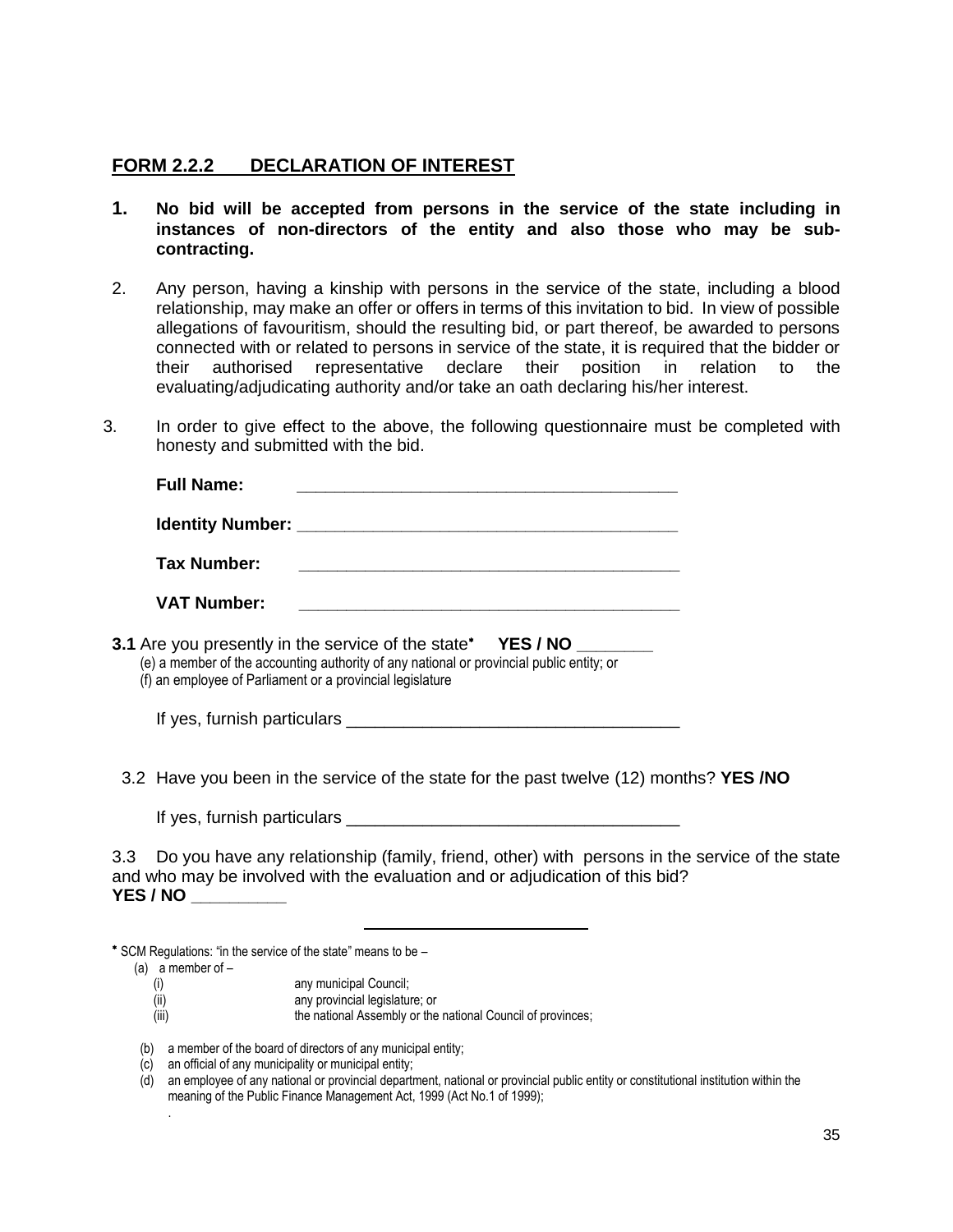If yes, furnish particulars

3.4 Are any of the company's directors, managers, shareholders or stakeholders in service of the state? **YES / NO**

If yes, furnish particulars **expression** of the set of the set of the set of the set of the set of the set of the set of the set of the set of the set of the set of the set of the set of the set of the set of the set of th

3.5 Are any spouse, child or parent of the company's directors, managers, principle shareholders or stakeholders in service of the state? **YES / NO**

\_\_\_\_\_\_\_\_\_\_\_\_\_\_\_\_\_\_\_\_\_\_\_\_\_\_\_\_\_\_\_\_\_\_\_\_\_\_\_\_\_\_\_\_\_\_\_

\_\_\_\_\_\_\_\_\_\_\_\_\_\_\_\_\_\_\_\_\_\_\_\_\_\_\_\_\_\_\_\_\_\_\_\_\_\_\_\_\_\_

If yes, furnish particulars \_\_\_\_\_\_\_\_\_\_\_\_\_\_\_\_\_\_\_\_\_\_\_\_\_\_\_\_\_\_\_\_\_\_\_\_\_\_\_\_\_\_

I, THE UNDERSIGNED (NAME) \_\_\_\_\_\_\_ CERTIFY THAT THE INFORMATION FURNISHED ON THIS DECLARATION FORM IS CORRECT.

#### **I ACCEPT THAT THE STATE MAY ACT AGAINST ME SHOULD THIS DECLARATION PROVE TO BE FALSE.**

\_\_\_\_\_\_\_\_\_\_\_\_\_\_\_\_\_\_\_\_\_ \_\_\_\_\_\_\_\_\_\_\_\_\_\_\_\_

 $\frac{1}{2}$  ,  $\frac{1}{2}$  ,  $\frac{1}{2}$  ,  $\frac{1}{2}$  ,  $\frac{1}{2}$  ,  $\frac{1}{2}$  ,  $\frac{1}{2}$  ,  $\frac{1}{2}$  ,  $\frac{1}{2}$  ,  $\frac{1}{2}$  ,  $\frac{1}{2}$  ,  $\frac{1}{2}$  ,  $\frac{1}{2}$  ,  $\frac{1}{2}$  ,  $\frac{1}{2}$  ,  $\frac{1}{2}$  ,  $\frac{1}{2}$  ,  $\frac{1}{2}$  ,  $\frac{1$ 

SHOULD THE INFORMATION REQUIRED ON THIS FORM NOT DULY BE SUPPLIED, THIS BID WILL BE AUTOMATICALLY REJECTED.

Signature Date

Position **Company Name**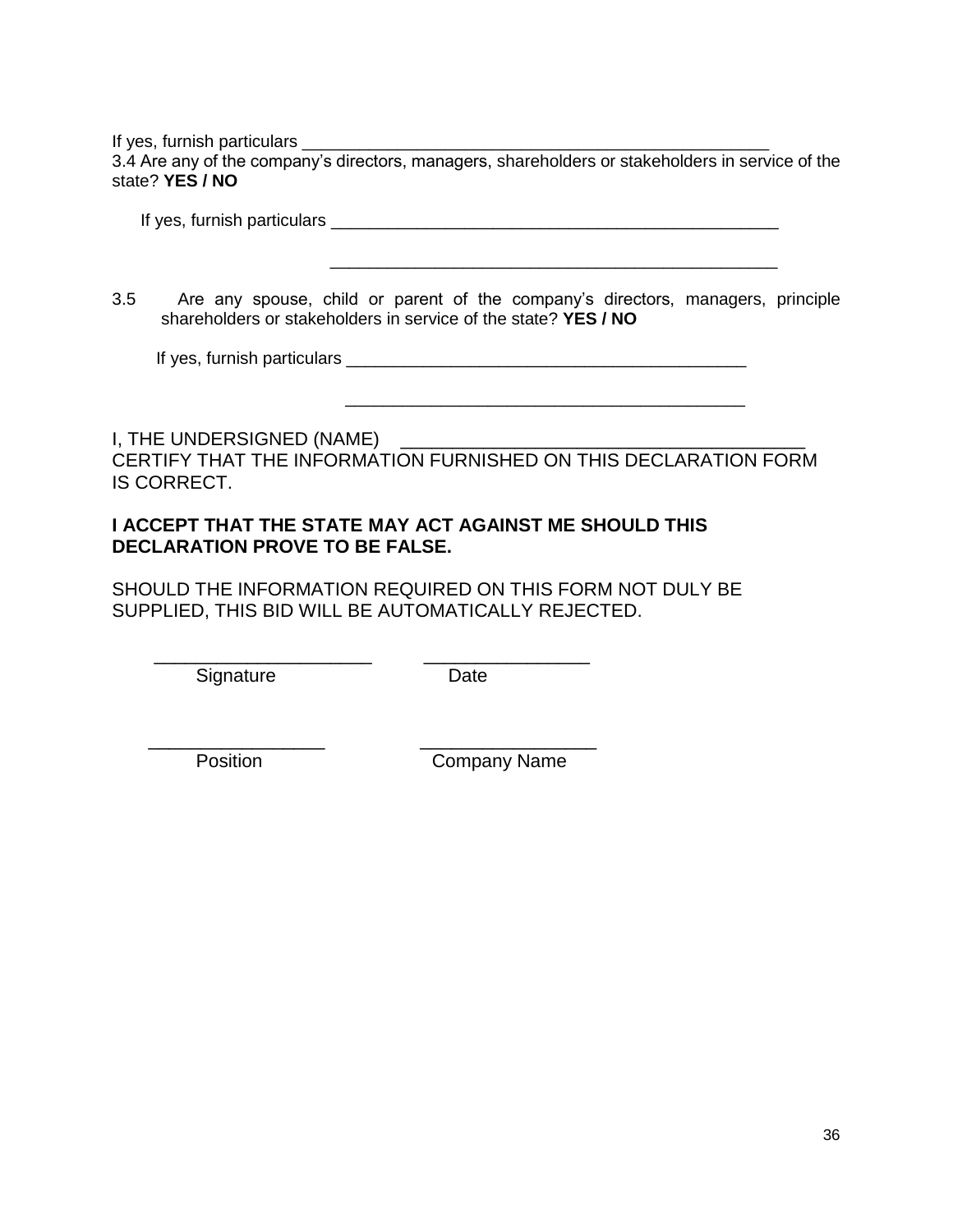#### **FORM 2.2.3 CERTIFICATE OF INDEPENDENT BID DETERMINATION**

- a) This Municipal Bidding Document (MBD) must form part of all bids<sup>1</sup> invited.
- b) Section 4 (1) (b) (iii) of the Competition Act No. 89 of 1998, as amended, prohibits an agreement between, or concerted practice by, firms, or a decision by an association of firms, if it is between parties in a horizontal relationship and if it involves collusive bidding (or bid rigging).<sup>2</sup>
- c) Treasury Regulation 16A9 prescribes that accounting officers and accounting authorities must take all reasonable steps to prevent abuse of the supply chain management system and authorizes accounting officers and accounting authorities to:
	- i. Disregard the bid of any bidder if that bidder, or any of its directors have abused the institution's supply chain management system and or committed fraud or any other improper conduct in relation to such system.
	- ii. Cancel a contract awarded to a supplier of goods and services if the supplier committed any corrupt or fraudulent act during the bidding process or the execution of that contract.
- d) This MBD serves as a certificate of declaration that would be used by institutions to ensure that, when bids are considered, reasonable steps are taken to prevent any form of bid-rigging.
- e) In order to give effect to the above, the attached Certificate of Bid Determination (MBD 9) must be completed and submitted with the bid:

**¹ Includes price quotations, advertised competitive bids, limited bids and proposals.**

<sup>2</sup> Bid rigging (or collusive bidding) occurs when businesses, that would otherwise be expected to compete, secretly conspire to raise prices or lower the **quality of goods and / or services for purchasers who wish to acquire goods and / or services through a bidding process. Bid rigging is, therefore, an agreement between competitors not to compete.**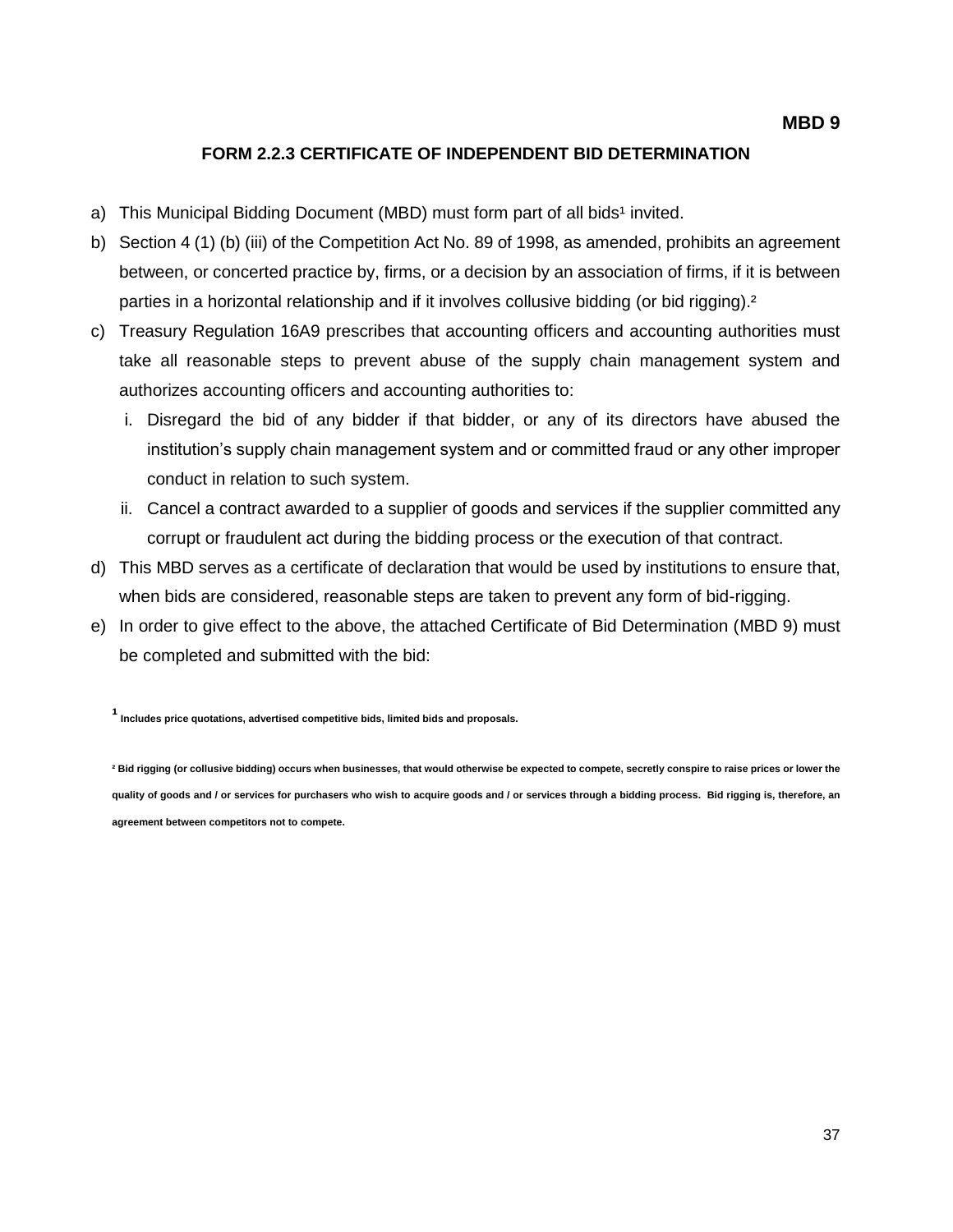#### **CERTIFICATE OF INDEPENDENT BID DETERMINATION**

I, the undersigned, in submitting the accompanying bid:

(Bid Number and Description)

\_\_\_\_\_\_\_\_\_\_\_\_\_\_\_\_\_\_\_\_\_\_\_\_\_\_\_\_\_\_\_\_\_\_\_\_\_\_\_\_\_\_\_\_\_\_\_\_\_\_\_\_\_\_\_\_\_\_\_\_\_\_\_\_\_\_\_\_\_\_

\_\_\_\_\_\_\_\_\_\_\_\_\_\_\_\_\_\_\_\_\_\_\_\_\_\_\_\_\_\_\_\_\_\_\_\_\_\_\_\_\_\_\_\_\_\_\_\_\_\_\_\_\_\_\_\_\_\_\_\_\_\_\_\_\_\_\_\_\_\_\_

\_\_\_\_\_\_\_\_\_\_\_\_\_\_\_\_\_\_\_\_\_\_\_\_\_\_\_\_\_\_\_\_\_\_\_\_\_\_\_\_\_\_\_\_\_\_\_\_\_\_\_\_\_\_\_\_\_\_\_\_\_\_\_\_\_\_\_\_\_

in response to the invitation for the bid made by:

(Name of Institution)

do hereby make the following statements that I certify to be true and complete in every respect:

I certify, on behalf of

(Name of Bidder)

that:

- 1. I have read and I understand the contents of this Certificate;
- 2. I understand that the accompanying bid will be disqualified if this Certificate is found not to be true and complete in every respect;
- 3. I am authorized by the bidder to sign this Certificate, and to submit the accompanying bid, on behalf of the bidder;
- 4. Each person whose signature appears on the accompanying bid has been authorized by the bidder to determine the terms of, and to sign the bid, on behalf of the bidder;
- 5. For the purposes of this Certificate and the accompanying bid, I understand that the word "competitor" shall include any individual or organization, other than the bidder, whether or not affiliated with the bidder, who:
- has been requested to submit a bid in response to this bid invitation;
- could potentially submit a bid in response to this bid invitation, based on their qualifications, abilities or experience; and
- provides the same goods and services as the bidder and/or is in the same line of business as the bidder
- 6. The bidder has arrived at the accompanying bid independently from, and without consultation, communication, agreement or arrangement with any competitor. However communication between partners in a joint venture or consortium<sup>3</sup> will not be construed as collusive bidding.
- 7. In particular, without limiting the generality of paragraphs 6 above, there has been no consultation, communication, agreement or arrangement with any competitor regarding:

a) prices;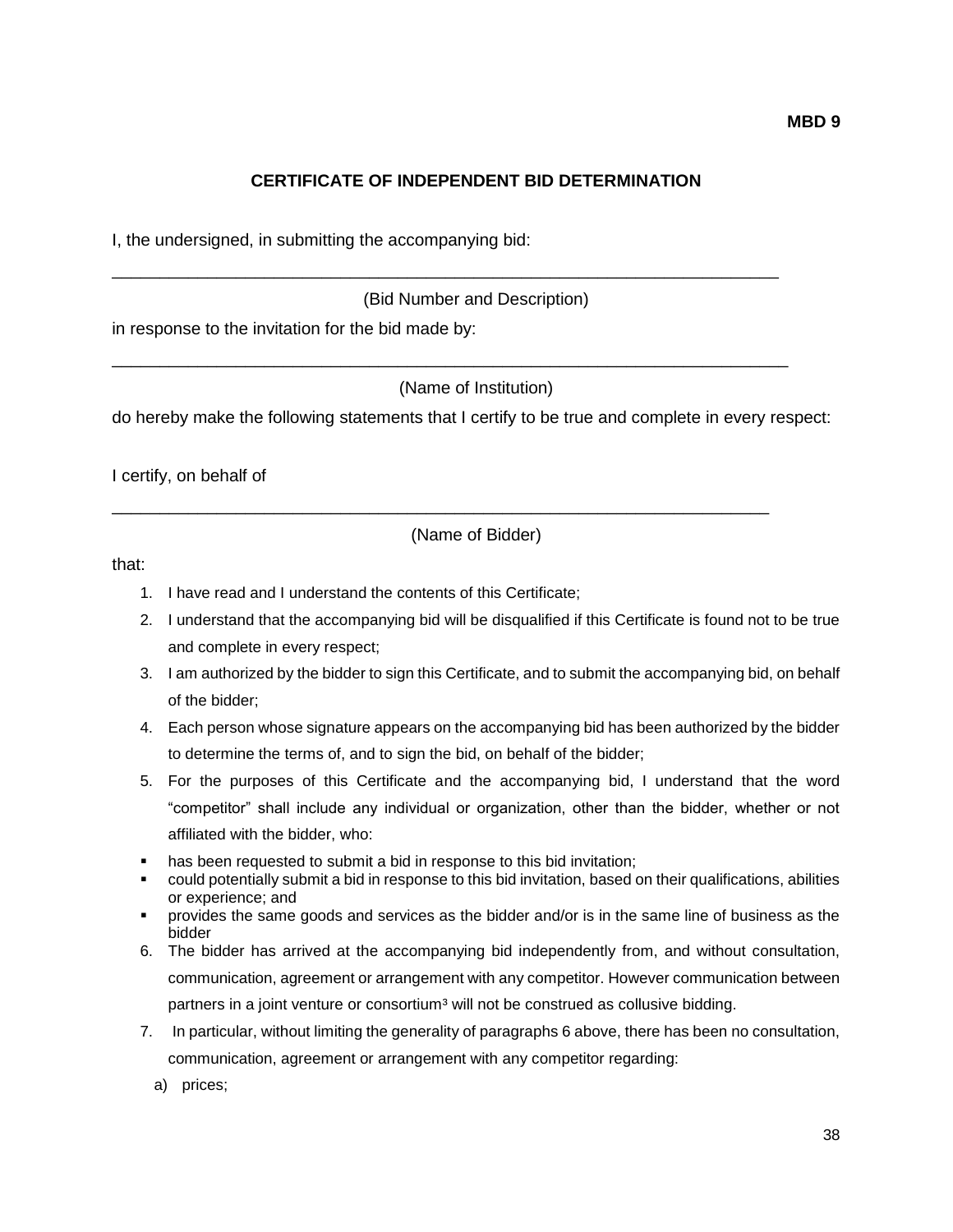- b) geographical area where product or service will be rendered (market allocation)
- c) methods, factors or formulas used to calculate prices;
- d) the intention or decision to submit or not to submit, a bid;
- e) the submission of a bid which does not meet the specifications and conditions of the bid; or bidding with the intention not to win the bid.
- 8. In addition, there have been no consultations, communications, agreements or arrangements with any competitor regarding the quality, quantity, specifications and conditions or delivery particulars of the products or services to which this bid invitation relates.
- 9. The terms of the accompanying bid have not been, and will not be, disclosed by the bidder, directly or indirectly, to any competitor, prior to the date and time of the official bid opening or of the awarding of the contract.

## **³ Joint venture or Consortium means an association of persons for the purpose of combining their expertise, property, capital, efforts, skill and knowledge in an activity for the execution of a contract.**

10. I am aware that, in addition and without prejudice to any other remedy provided to combat any restrictive practices related to bids and contracts, bids that are suspicious will be reported to the Competition Commission for investigation and possible imposition of administrative penalties in terms of section 59 of the Competition Act No 89 of 1998 and or may be reported to the National Prosecuting Authority (NPA) for criminal investigation and or may be restricted from conducting business with the public sector for a period not exceeding ten (10) years in terms of the Prevention and Combating of Corrupt Activities Act No 12 of 2004 or any other applicable legislation.

## **[PLEASE SIGN BELOW ON BEHALF OF THE BIDDER]**

**\_\_\_\_\_\_\_\_\_\_\_\_\_\_\_\_\_\_\_\_ \_\_\_\_\_\_\_\_\_\_\_\_\_\_\_\_**

**\_\_\_\_\_\_\_\_\_\_\_\_\_\_\_\_\_\_\_\_\_ \_\_\_\_\_\_\_\_\_\_\_\_\_\_\_\_\_**

**Signature Date** 

**Position Contract Contract Contract Contract Contract Contract Contract Contract Contract Contract Contract Contract Contract Contract Contract Contract Contract Contract Contract Contract Contract Contract Contract Contr**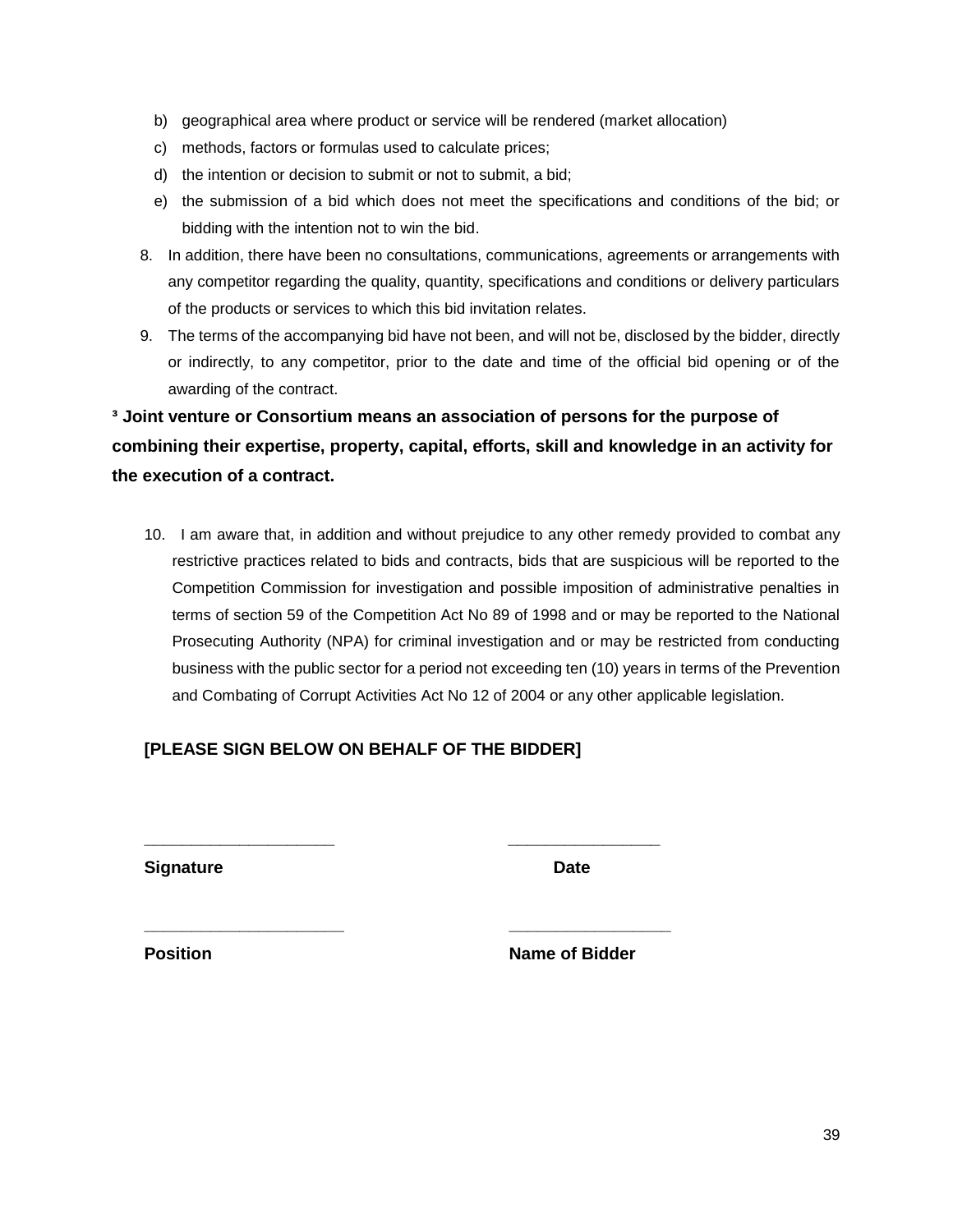

## **AGRICULTURAL SKILLS DEVELOPMENT AND MENTORSHIP**

## **T2.3 RETURNABLE SCHEDULES THAT WILL BE INCORPORATED IN THE CONTRACT**

## **CONTENTS**

FORM 2.3.1 RECORD OF ADDENDA TO BID DOCUMENTS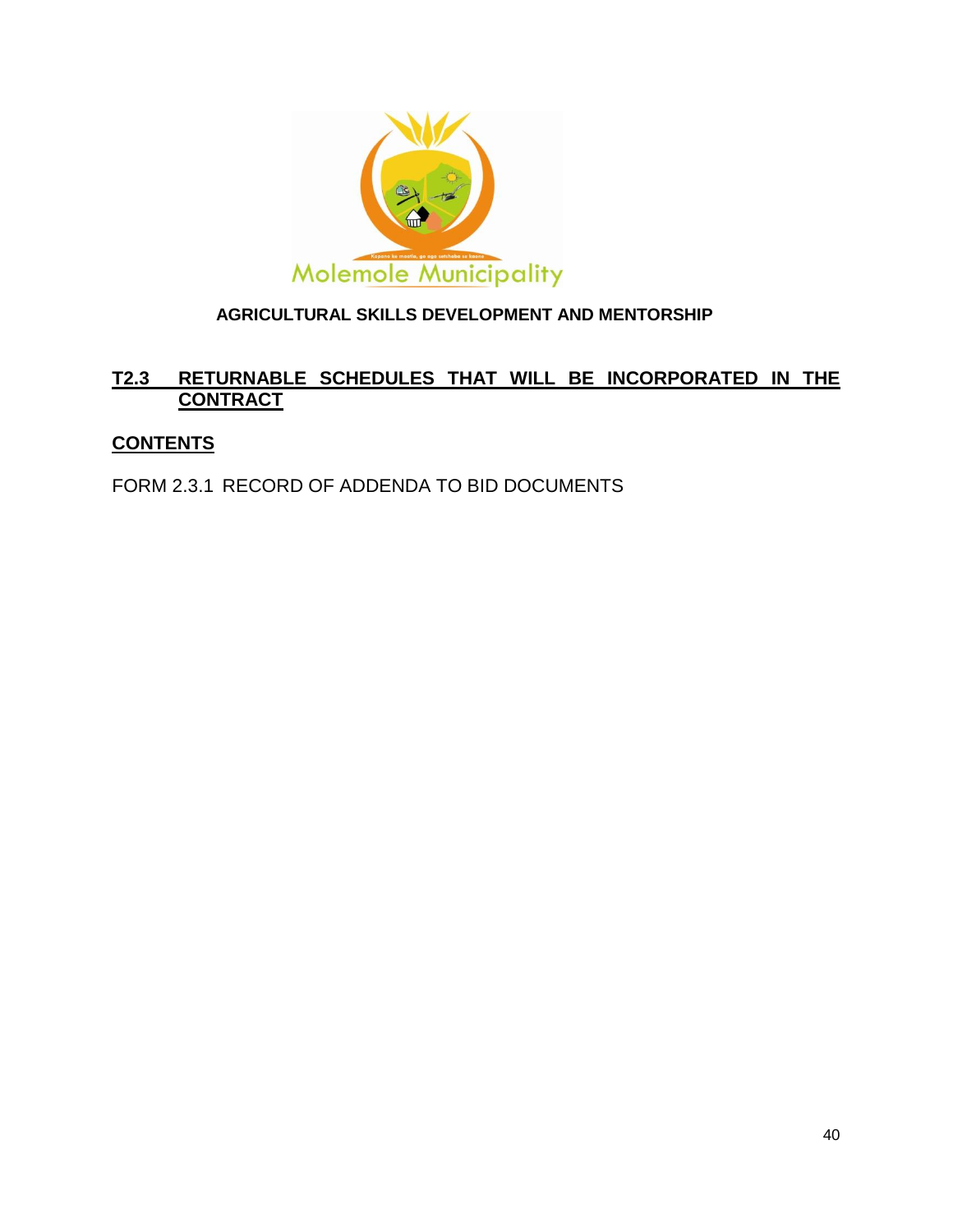## **FORM 2.3.1 RECORD OF ADDENDA TO BID DOCUMENTS [WRITE N/A ACROSS THE TABLE IF NOT APPLICABLE]**

We confirm that the following communications received from the Procuring Department before the submission of this bid offer, amending the bid documents, have been taken into account in this bid offer:

|                  | Date | <b>Title or Details</b> |
|------------------|------|-------------------------|
| 1                |      |                         |
| $\overline{2}$   |      |                         |
| $\sqrt{3}$       |      |                         |
| 4                |      |                         |
| $5\phantom{.0}$  |      |                         |
| $\,6\,$          |      |                         |
| $\overline{7}$   |      |                         |
| 8                |      |                         |
| $\boldsymbol{9}$ |      |                         |
| $10$             |      |                         |

Attach additional pages if more space is required.

## **[PLEASE SIGN BELOW FOR THE BIDDING COMPANY]**

Signature of Authorized person: \_\_\_\_\_\_\_\_\_\_\_\_\_\_\_\_\_\_ Date: \_\_\_\_\_\_\_\_\_\_\_\_\_\_\_\_\_\_\_\_\_\_\_

Name of authorized person: \_\_\_\_\_\_\_\_\_\_\_\_\_\_\_\_\_\_ Position: \_\_\_\_\_\_\_\_\_\_\_\_\_\_\_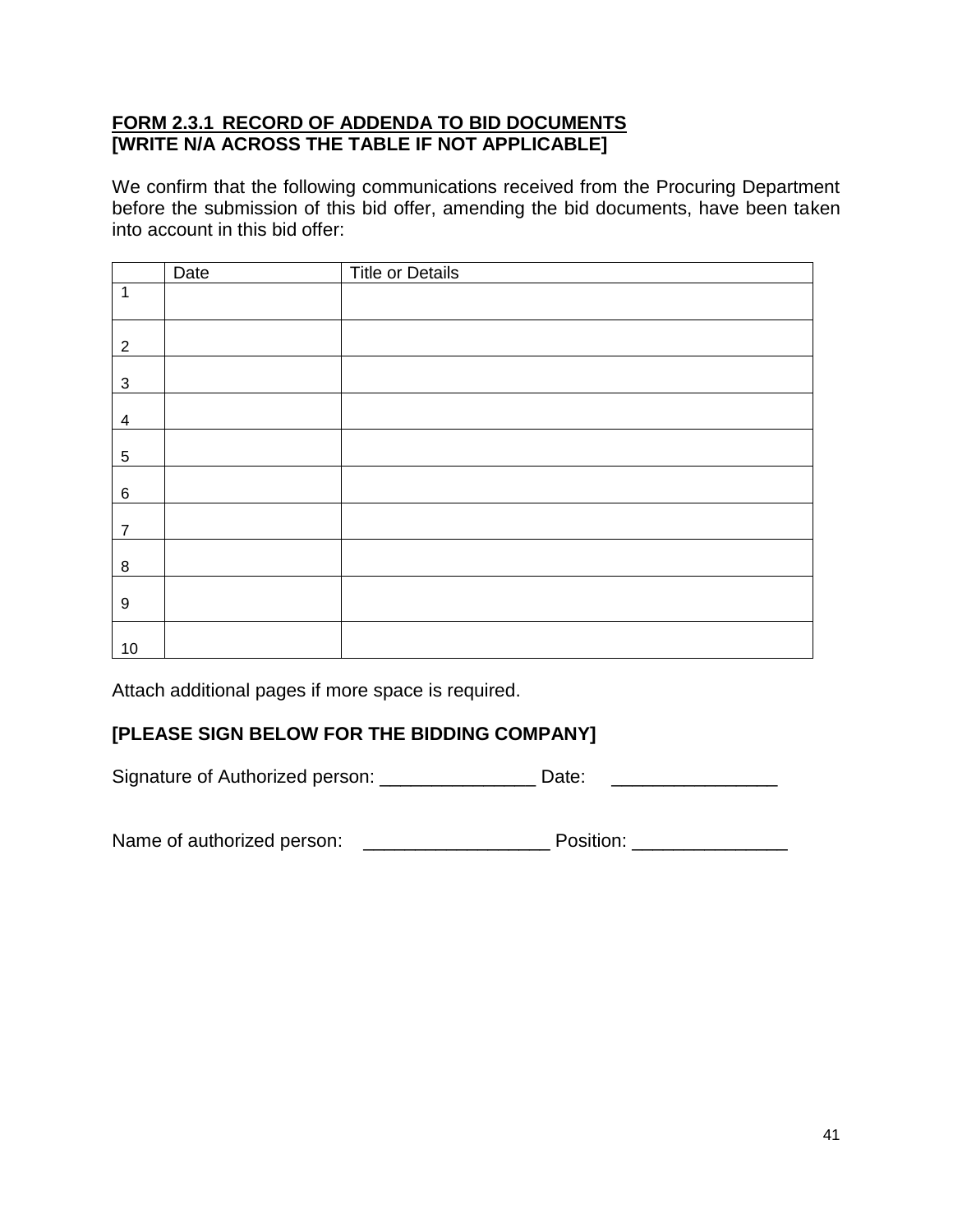## **PART T3: TENDER SPECIFICATIONS**

## **FULL DESCRIPTION OF THE TENDER**

Molemole Local Municipality would like to appoint a credible and competent service provider registered on the national Central Supplier Database to implement the project for agricultural skills development and mentorship of forty (40) farmers during the financial year 2021/22. The municipality will enter into a service level agreement for the provision of accredited service for implementation of agricultural skills development and mentorship.

#### **BID SPECIFICATION**

#### **Project Location**

The project will be implemented within the Municipal Jurisdiction, municipal wide.

#### **Work Description**

#### **PROVISION OF SERVICE FOR AGRICULTURAL SKILLS DEVELOPMENT AND MENTORSHIP**

- The bidder should be able to conduct skills audit of all the forty (40) farmers.
- **Develop costed proposal for provision of agricultural skills development and mentorship** service to the farmers on behalf of the Municipality
- Generate a detailed implementation plan for the project in consultation with the Municipality and Department of Agriculture.
- Develop and structure the training schedule as per quarters of the municipal financial years for 2021/22
- **Generate certificates of participation in the programme for all farmers.**
- **Develop a detailed project close up report for the Municipality.**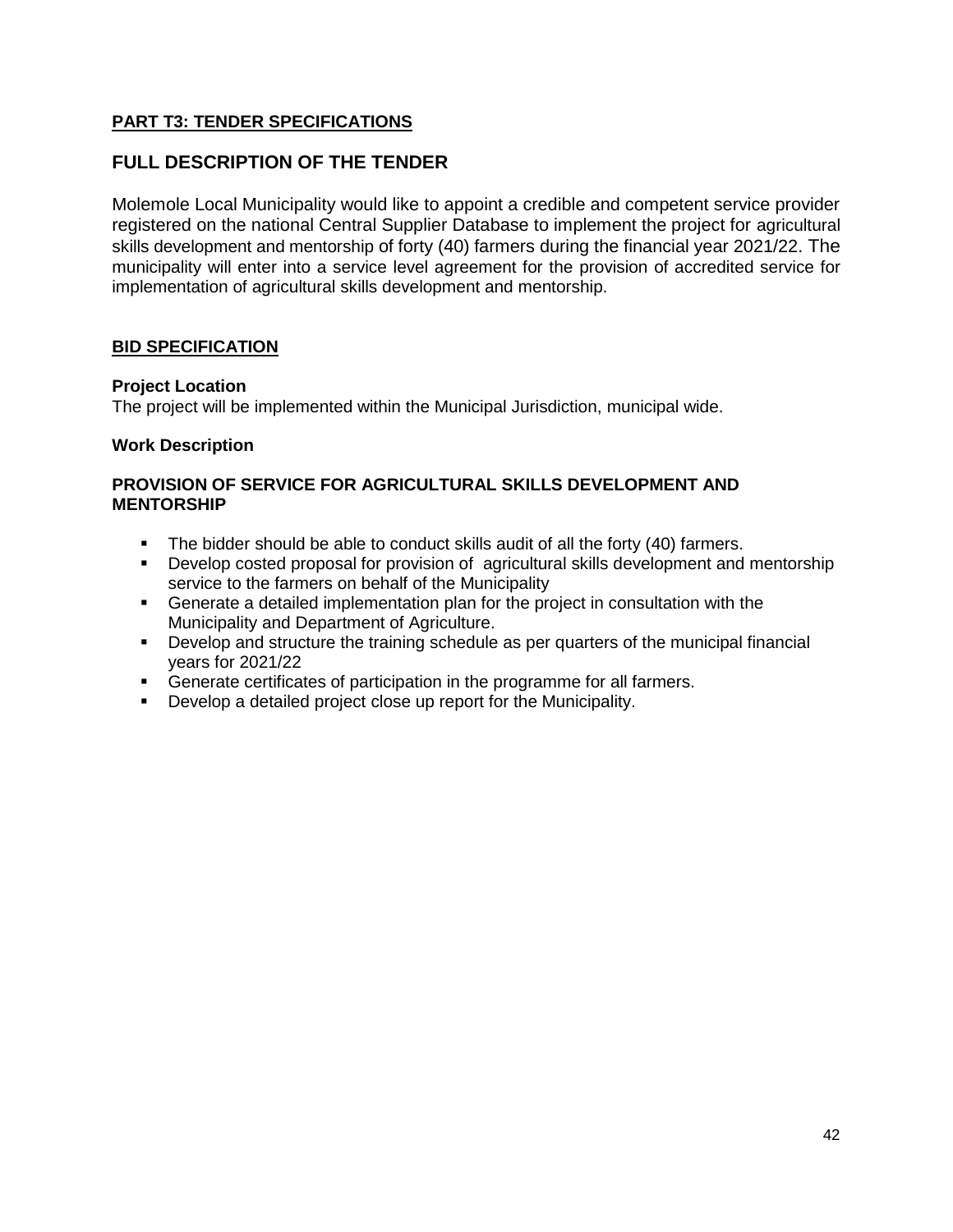| <b>No</b> | <b>Activity</b>                 | <b>Description</b>                                                                                                                                                                                         | <b>Quantity</b> |
|-----------|---------------------------------|------------------------------------------------------------------------------------------------------------------------------------------------------------------------------------------------------------|-----------------|
| 1.        | Phase 1-Auditing of<br>farmers  | Conduct skills audit for farmers: Ward 1-9                                                                                                                                                                 | 20              |
| 2.        | Phase 2-Auditing of<br>farmers  | Conduct skills audit for farmers: Ward 10-16                                                                                                                                                               | 20              |
| 3.        | <b>Stakeholders</b><br>Workshop | Conduct 1 <sup>st</sup> stakeholders workshop for Molemole East:<br>workshop material, catering, venue, invitations, generate<br>report, PA system, camera &video recorder.                                | 25              |
| 4.        | <b>Stakeholders</b><br>Workshop | Conduct 2 <sup>nd</sup> stakeholders workshop for Molemole West:<br>workshop material, catering, venue, invitations, generate<br>report, PA system, camera &video recorder.                                | 25              |
| 5.        | Farmer workshop                 | Organise, coordinate and facilitate 1 <sup>st</sup> skills development<br>workshop for farmers: workshop material, catering, venue,<br>invitations, generate report, PA system, camera & video<br>recorder | 20              |
| 6.        | Farmer workshop                 | Organise, coordinate and facilitate $2nd$ skills development<br>workshop for farmers: workshop material, catering, venue,<br>invitations, generate report, PA system, camera & video<br>recorder           | 20              |
| 7.        | Monitoring &<br>Evaluation      | Conduct farm visits to all identified farmers from Molemole<br>East and West: sixteen (16) wards.                                                                                                          | 40              |
| 8.        | Aftercare Programme             | Conduct after care programme for famers all sixteen (16)<br>wards.                                                                                                                                         | 40              |
| 9.        | Printing of certificates        | Graphic design, emblem embedded certificates, printing<br>using parchment paper, framing and packaging.                                                                                                    | 40              |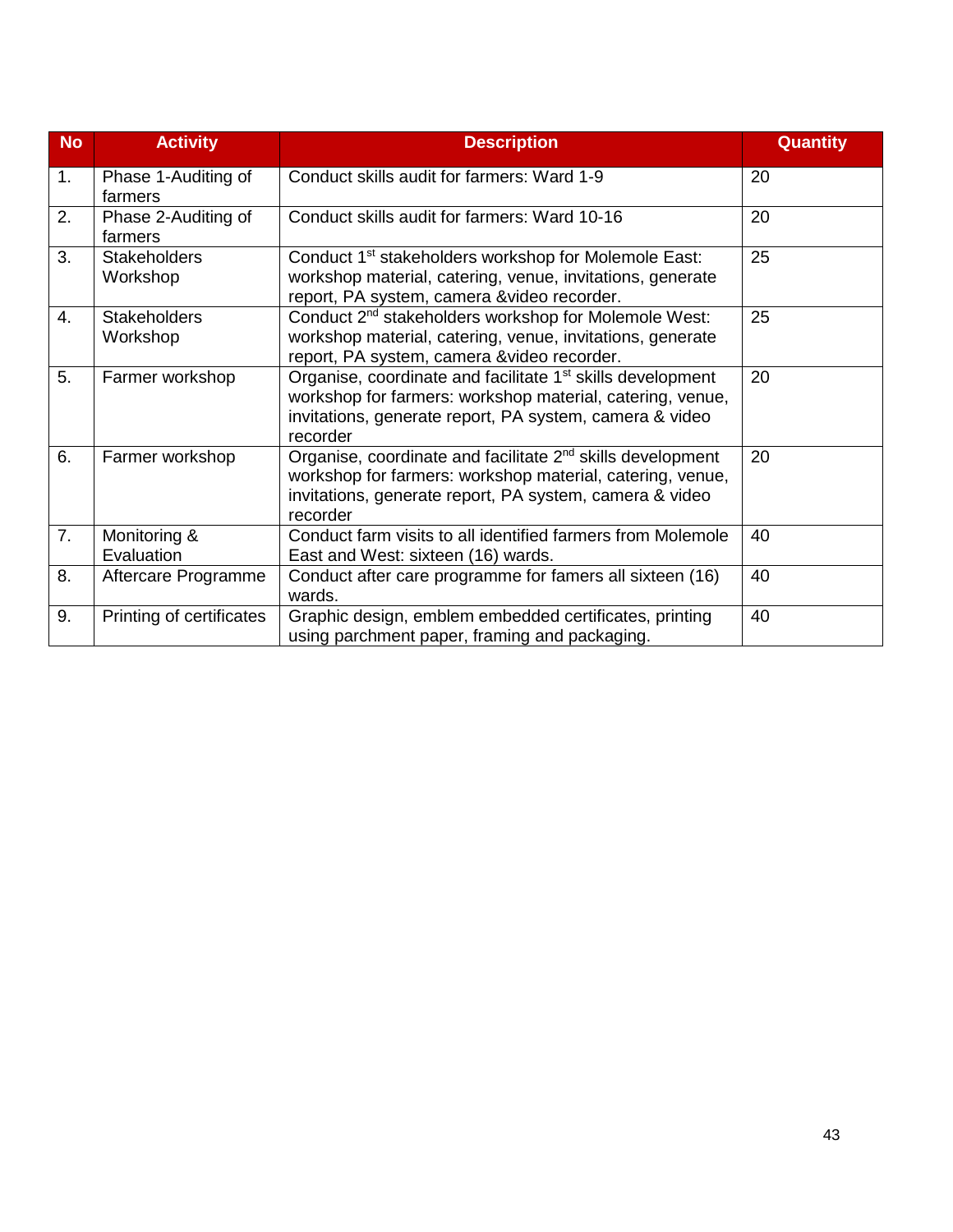

#### **AGRICULTURAL SKILLS DEVELOPMENT AND MENTORSHIP**

## **PART C1 PRICING DATA**

## **C1.1 PRICING INSTRUCTIONS**

- 1 The General Conditions of Contract, the Contract Data, the Specifications (including the Project Specifications) and the Drawings shall be read in conjunction with the Bill of Quantities.
- 2 The Bill comprises items covering the Contractor's profit and costs of general liabilities and of the construction of Temporary and Permanent Works.

Although the Bidder is at liberty to insert a rate of his own choosing for each item in the Bill, he should note the fact that the Contractor is entitled, under various circumstances, to payment for additional work carried out.

Clause 8 of each Standardized Specification, and the measurement and payment clause of each Particular Specification, read together with the relevant clauses of the Project Specifications, all set out which ancillary or associated activities are included in the rates for the specified operations.

- 3 Descriptions in the Bill of Quantities are abbreviated and may differ from those in the Standardized and Project Specifications. No consideration will be given to any claim by the Company submitted on such a basis. Should any requirement of the measurement and payment clause of the appropriate Standardized or Project Specification(s) be contrary to the terms of the Bill the requirement of the appropriate Standardized, Project, or Particular Specification as the case may be, shall prevail.
- 4 The amounts and rates to be inserted in the Bill of Quantities shall be the full inclusive amounts to the Employer for the work described under the several items. Such amounts shall cover all the costs and expenses that may be required in and for the **Provision of service for agricultural skills development and mentorship** and shall cover the costs of all general risks, profits, taxes (but excluding value-added tax), liabilities and obligations set forth or implied in the documents on which the Bid is based.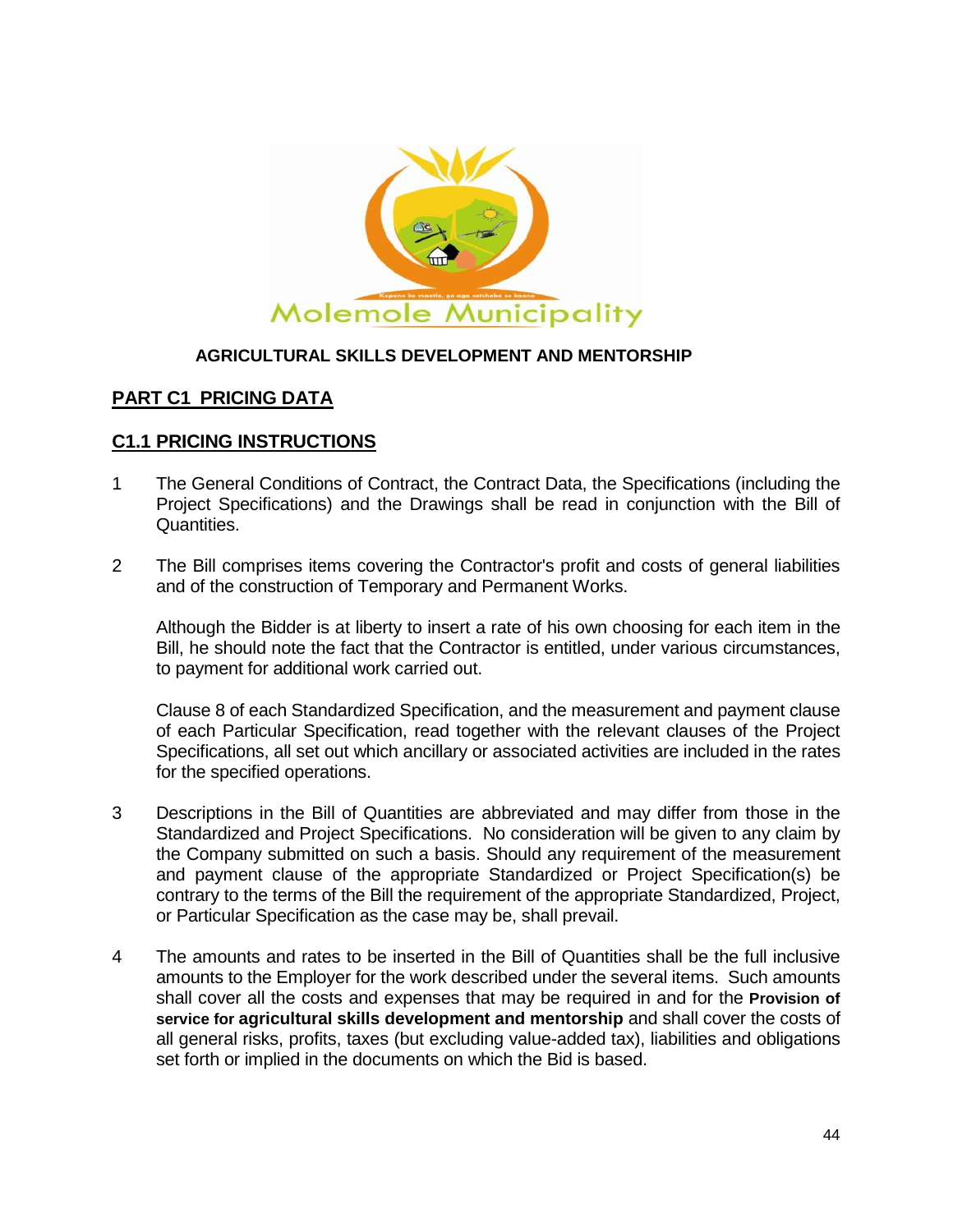- 6 The quantities set out in the schedule of quantities are only approximate quantities. The quantities of work finally accepted and certified for payment, and not the quantities given in the schedule of quantities, will be used to determine payments to the contractor
- 7 An amount or rate shall be entered against each item in the Bill of Quantities, whether or not quantities are stated. An item against which no amount or rate is entered will be considered to be covered by the other amounts or rates in the Bill.

The Bidder shall also fill in a rate against the items where the words "rate only" appear in the amount column. Although no work is foreseen under these items and no quantities are consequently given in the quantity column, the stated rates shall apply should work under these items actually be required.

Should the Bidder group a number of items together and bid one sum for such group of items, the single stated sum shall apply to that group of items and not to each individual item, or should he indicate against any item that full compensation for such item has been included in another item, the rate for the item included in another item shall be deemed to be nil.

The stated rates, prices and sums shall, subject only to the provisions of the Conditions of Contract, remain valid irrespective of any change in the quantities during the execution of the Contract.

Rates quoted are fixed and quoted in ZAR currency; and shall not in any way be affected by rand/dollar exchange rate or any currency.

- 8 The quantities of work as measured and accepted and certified for payment in accordance with the Conditions of Contract, and not the quantities stated in the Bill of Quantities, will be used to determine payments to the Contractor. The validity of the Contract shall in no way be affected by differences between the quantities in the Bill of Quantities and the quantities certified for payment.
- 9 For the purposes of this Bill of Quantities, the following words shall have the meanings hereby assigned to them:

| Unit     |            | The unit of measurement for each item of work as defined in the           |
|----------|------------|---------------------------------------------------------------------------|
|          |            | Standardized, Project or Particular Specifications                        |
| Quantity |            | The number of units of work for each item                                 |
| Rate     | ÷          | The payment per unit of work at which the Bidder bids to do the work.     |
|          |            | Should be quoted in ZAR currency only                                     |
| Amount   | $\sim 100$ | The quantity of an item multiplied by the bidded rate of the (same) item. |
|          |            | Should be quoted in ZAR currency only                                     |
| Sum      |            | An amount bidded for an item, the extent of which is described in the     |
|          |            | Bill of Quantities, the Specifications or elsewhere, but of which the     |
|          |            | quantity of work is not measured in units. Should be quoted in ZAR        |

currency only

10 The units of measurement indicated in the Bill of Quantities are metric units. The following abbreviations may appear in the Bill of Quantities:

| No<br>=      | N٥                     |
|--------------|------------------------|
| %<br>$=$     | Percentage             |
| $Prov Sum =$ | <b>Provisional Sum</b> |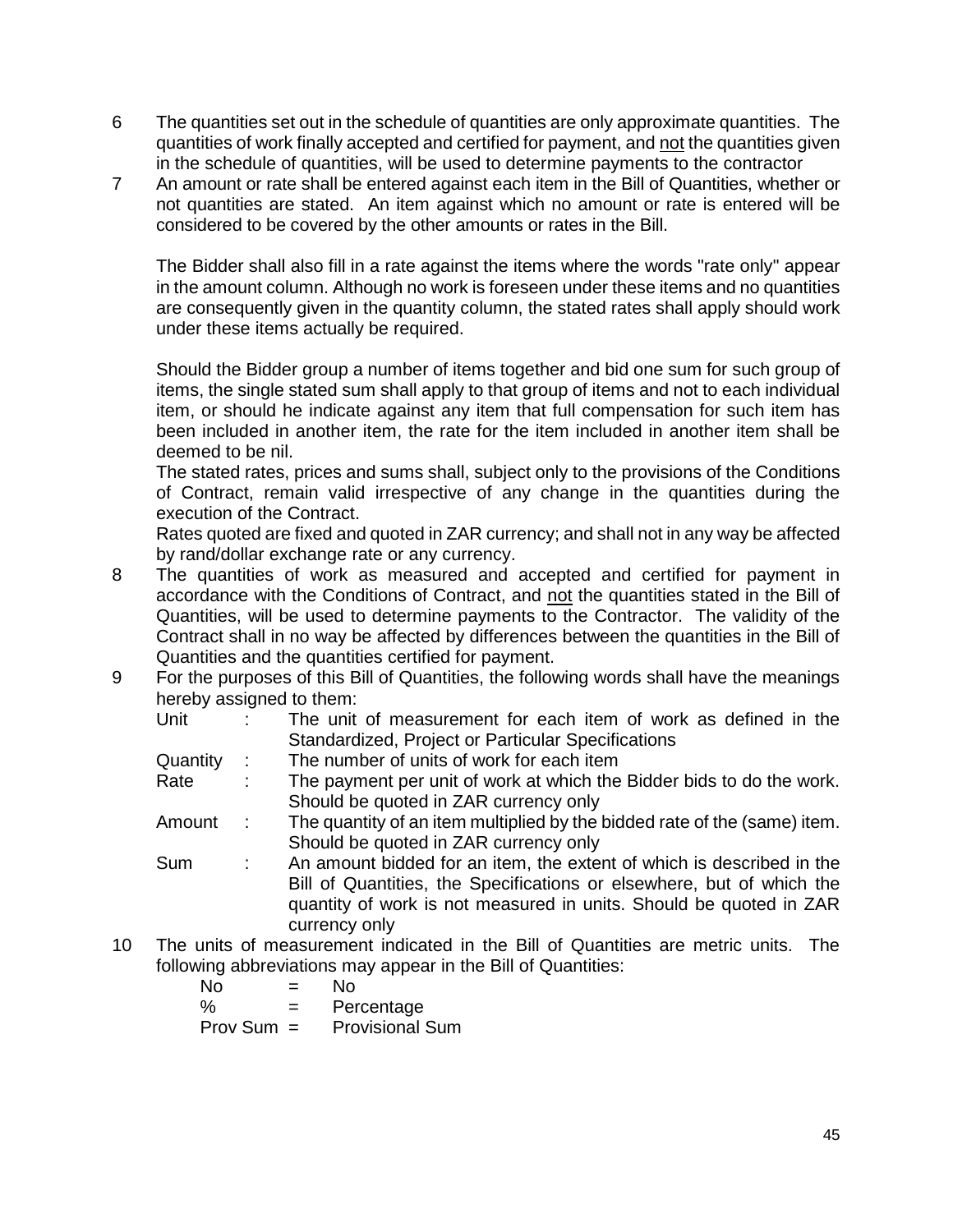

## **AGRICULTURAL SKILLS DEVELOPMENT AND MENTORSHIP**

## **6.2.1** PART C1.2 Pricing Structure

| <b>No</b>                       | <b>Activity</b>                 | <b>Description</b>                                                                                                                                                                                         | Quantity | <b>Total Price</b> |
|---------------------------------|---------------------------------|------------------------------------------------------------------------------------------------------------------------------------------------------------------------------------------------------------|----------|--------------------|
| 1.                              | Phase 1-Auditing<br>of farmers  | Conduct skills audit for farmers: Ward 1-9                                                                                                                                                                 | 20       |                    |
| 2.                              | Phase 2-Auditing<br>of farmers  | Conduct skills audit for farmers: Ward 10-16                                                                                                                                                               | 20       |                    |
| 3.                              | <b>Stakeholders</b><br>Workshop | Conduct 1 <sup>st</sup> stakeholders workshop for Molemole<br>East: workshop material, catering, venue,<br>invitations, generate report, PA system, camera<br>&video recorder.                             | 25       |                    |
| 4.                              | <b>Stakeholders</b><br>Workshop | Conduct 2 <sup>nd</sup> stakeholders workshop for Molemole<br>West: workshop material, catering, venue,<br>invitations, generate report, PA system, camera<br>&video recorder.                             | 25       |                    |
| 5.                              | Farmer workshop                 | Organise, coordinate and facilitate 1 <sup>st</sup> skills<br>development workshop for farmers: workshop<br>material, catering, venue, invitations, generate<br>report, PA system, camera & video recorder | 20       |                    |
| 6.                              | Farmer workshop                 | Organise, coordinate and facilitate 2 <sup>nd</sup> skills<br>development workshop for farmers: workshop<br>material, catering, venue, invitations, generate<br>report, PA system, camera & video recorder | 20       |                    |
| 7.                              | Monitoring &<br>Evaluation      | Conduct farm visits to all identified farmers from<br>Molemole East and West: sixteen (16) wards.                                                                                                          | 40       |                    |
| 8.                              | Aftercare<br>Programme          | Conduct after care programme for famers all<br>sixteen (16) wards.                                                                                                                                         | 40       |                    |
| 9.                              | Printing of<br>certificates     | Graphic design, emblem embedded certificates,<br>printing using parchment paper, framing and<br>packaging.                                                                                                 | 40       |                    |
| <b>Subtotal (Excluding VAT)</b> |                                 |                                                                                                                                                                                                            |          |                    |
|                                 |                                 | Vat @ 15%                                                                                                                                                                                                  |          |                    |
|                                 |                                 | <b>Total (Vat Inclusive)</b>                                                                                                                                                                               |          |                    |
|                                 |                                 | This should be the same bid amount in the front page                                                                                                                                                       |          |                    |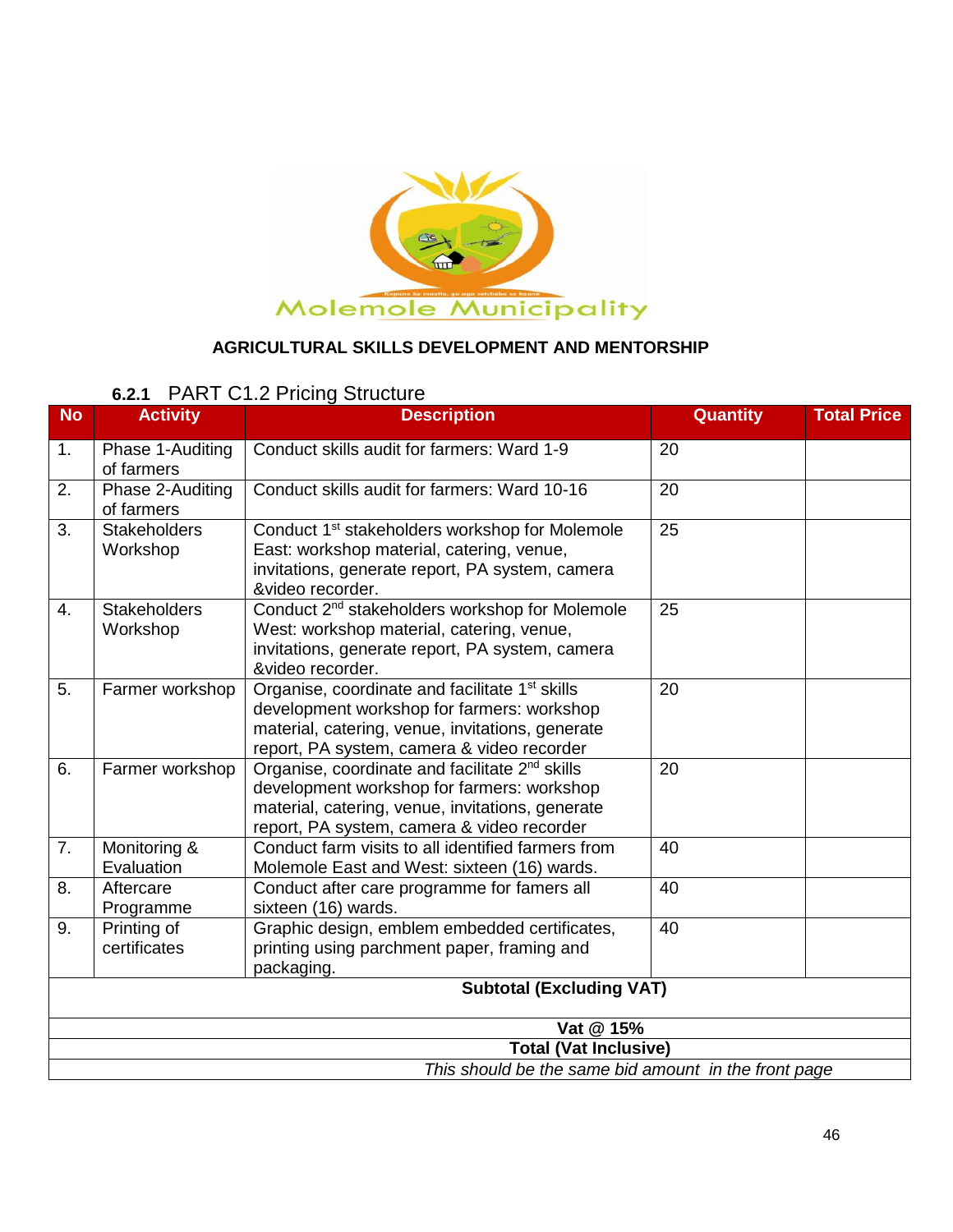

## **AGRICULTURAL SKILLS DEVELOPMENT AND MENTORSHIP**

## **PART C2 AGREEMENT AND CONTRACT DATA**

C2.1 FORM OF OFFER AND ACCEPTANCE

C2.2 CONTRACT DATA

## **C1.1 FORM OF OFFER AND ACCEPTANCE [COMPULSORY]**

**FORM OF OFFER AND ACCEPTANCE (AGREEMENT)**

## **1. OFFER BY THE BIDDING COMPANY**

#### **The Employer, identified in the Acceptance signature block, has solicited offers to enter into a contract in respect of the following works: Provision of services for agricultural skills development and mentorship.**

The Bidder, identified in the Offer signature block below, has examined the documents listed in the Bid Data and addenda thereto as listed in the Bid Schedules, and by submitting this Offer has accepted the Conditions of Bid.

By the representative of the Bidder, deemed to be duly authorised, signing this part of this Form of Offer and Acceptance, the Bidder offers to perform all of the obligations and liabilities of the Contractor under the Contract including compliance with all its terms and conditions according to their true intent and meaning for an amount to be determined in accordance with the Conditions of Contract identified in the Contract Data.

## **THE OFFERED TOTAL BID PRICE: (INCLUSIVE OF VAT)**

## **IN WORDS:**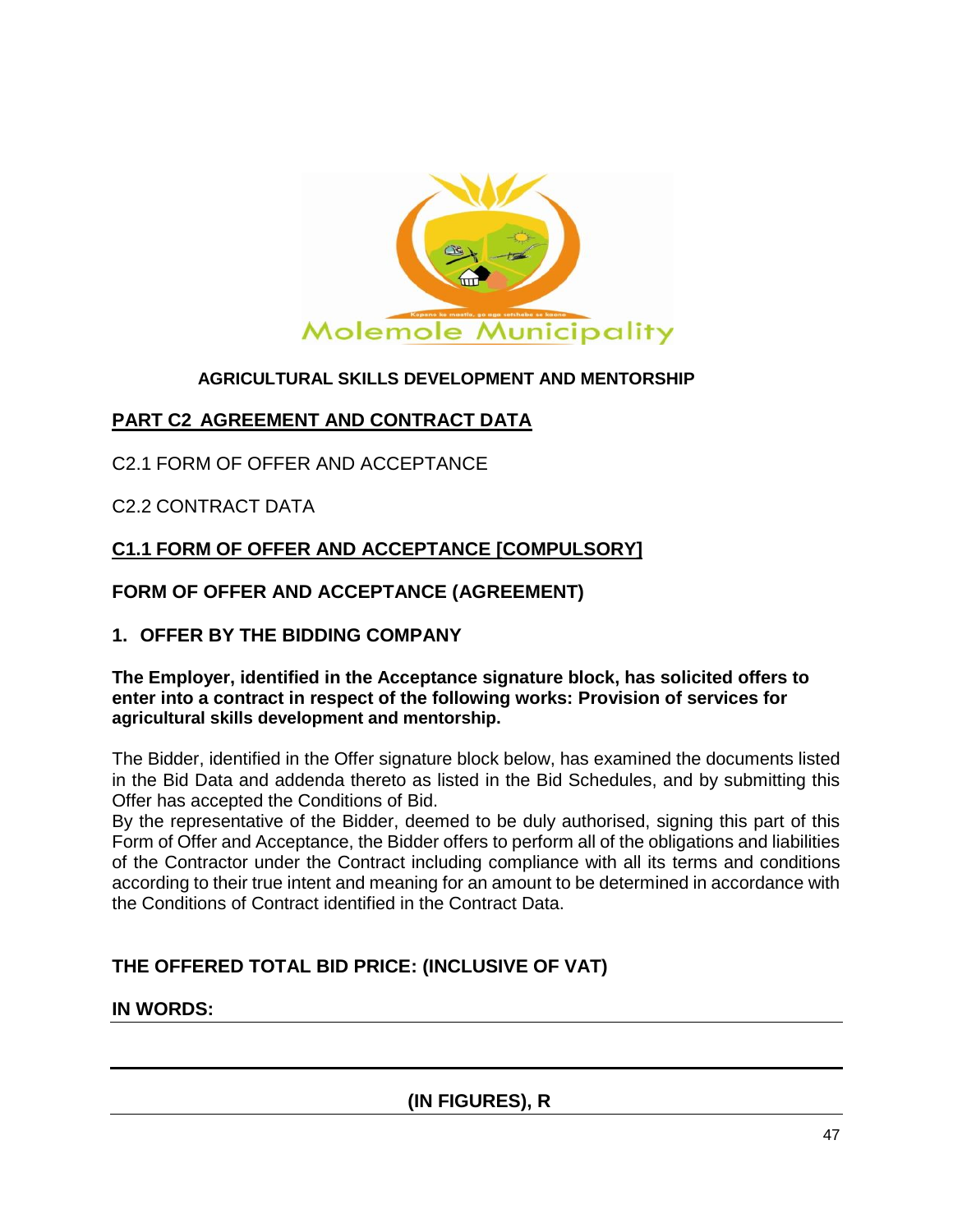This Offer may be accepted by the Employer by signing the Acceptance part of this Form of Offer and Acceptance and returning one copy of this document to the Bidder before the end of the period of validity stated in the Bid Data, whereupon the Bidder becomes the party named as the Contractor in the Conditions of Contract identified in the Contract Data. It is expressly agreed that no other matter whether in writing, oral communication or implied during the period between the issue of the Bid documents and the receipt by the Bidder of a completed signed copy of this Agreement shall have any meaning or effect in the contract between the parties arising from this Agreement.

## **FOR AND ON BEHALF ON THE BIDDER [PLEASE SIGN]:**

| Name(s)   | __Capacity _______________________ |  |
|-----------|------------------------------------|--|
|           |                                    |  |
|           |                                    |  |
| Signature | Date:                              |  |

## **2. ACCEPTANCE**

By signing this part of this Form of Offer and Acceptance, the Employer identified below accepts the Bidder's Offer. In consideration thereof, the Employer shall pay the Contractor the amount due in accordance with the Conditions of Contract identified in the Contract Data. Acceptance of the Bidder's Offer shall form an agreement between the Employer and the Bidder upon the terms and conditions contained in this Agreement and in the Contract that is the subject of this Agreement.

The terms of the contract, are contained in

- Part C1 Pricing Data
- Part C2 Agreements and Contract Data, (which includes this Agreement)
- Part C3 Scope of Work

and documents or parts thereof, which may be incorporated by reference into Parts C1 to C3 above.

Deviations from and amendments to the documents listed in the Bid Data and any addenda thereto listed in the Bid Schedules as well as any changes to the terms of the Offer agreed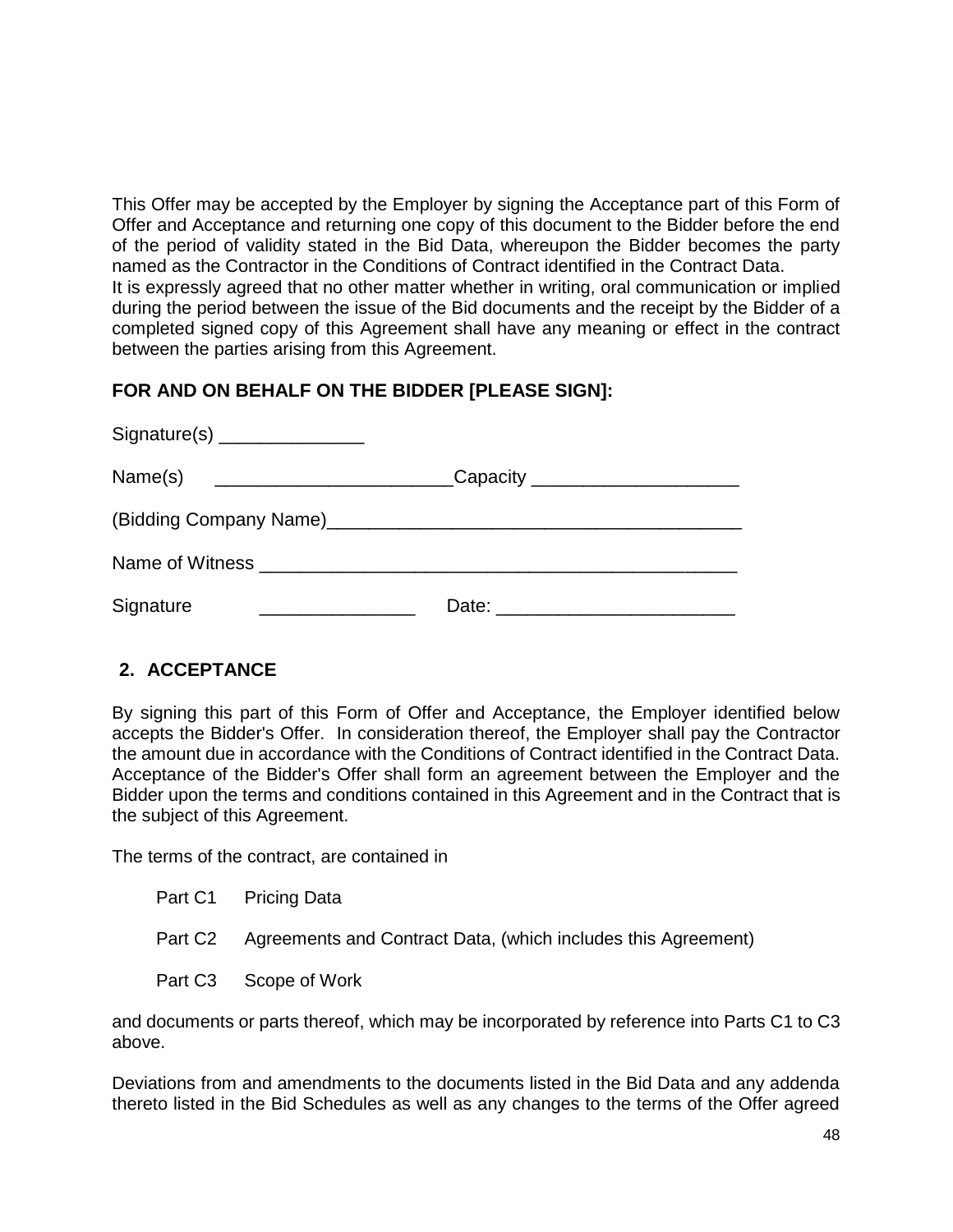by the Bidder and the Employer during this process of offer and acceptance, are contained in the Schedule of Deviations attached to and forming part of this Agreement. No amendments to or deviations from said documents are valid unless contained in this Schedule, which must be duly signed by the authorised representative(s) of both parties. The Bidder shall within two weeks after receiving a completed copy of this Agreement, including the Schedule of Deviations (if any), contact the Employer's agent (whose details are given in the Contract Data) to arrange the delivery of any bonds, guarantees, proof of insurance and any other documentation to be provided in terms of the Conditions of Contract identified in the Contract Data. Failure to fulfil any of these obligations in accordance with those terms shall constitute a repudiation of this Agreement.

Notwithstanding anything contained herein, this Agreement comes into effect on the date when the Bidder receives one fully completed original copy of this document, including the Schedule of Deviations (if any). Unless the Bidder (now Contractor) within five working days of the date of such receipt notifies the Employer in writing of any reason why he cannot accept the contents of this Agreement, this Agreement shall constitute a binding contract between the parties.

It is expressly agreed that no other matter whether in writing, oral communication or implied during the period between the issue of the Bid documents and the receipt by the Bidder of a completed signed copy of this Agreement shall have any meaning or effect in the contract between the parties arising from this Agreement.

## **FOR THE EMPLOYER: MOLEMOLE LOCAL MUNICIPALITY [TO BE SIGNED BY MUNICIPAL MANAGER]**

| Name      |                                         |
|-----------|-----------------------------------------|
| Capacity  |                                         |
|           |                                         |
|           | Name of Witness _______________________ |
| Signature |                                         |
| Date      |                                         |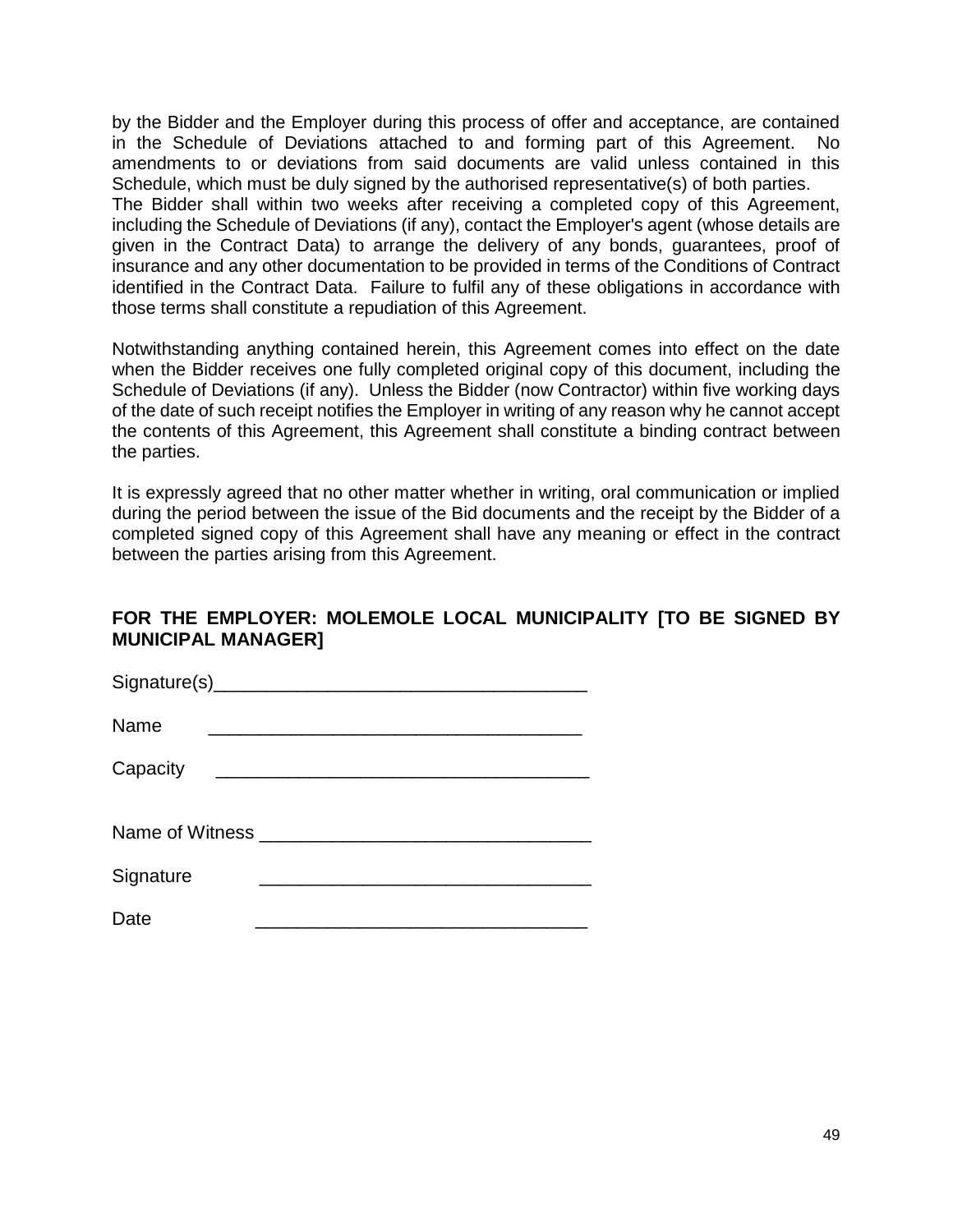## **2. SCHEDULE OF DEVIATIONS [WRITE N/A IF NOT APPLICABLE]**

## Notes:

- 1. The extent of deviations from the bid documents issued by the Employer prior to the bid closing date is limited to those permitted in terms of the Conditions of Bid.
- 2. A Bidder's covering letter shall not be included in the final contract document. Should any matter in such letter, which constitutes a deviation as aforesaid become the subject of agreements reached during the process of offer and acceptance, the outcome of such agreement shall be recorded here.
- 3. Any other matter arising from the process of offer and acceptance either as a confirmation, clarification or change to the bid documents and which it is agreed by the Parties becomes an obligation of the contract shall also be recorded here.
- 4. Any change or addition to the bid documents arising from the above agreements and recorded here, shall also be incorporated into the final draft of the Contract.

| 1            |                                       |
|--------------|---------------------------------------|
|              | <b>Details</b>                        |
| $\mathbf{2}$ |                                       |
|              |                                       |
| 3            |                                       |
|              | Details <b>Example 2018</b>           |
| 4            | Subject _____________________________ |
|              | Details __________                    |

By the duly authorised representatives signing this Schedule of Deviations, the Employer and the Bidder agree to and accept the foregoing Schedule of Deviations as the only deviations from and amendments to the documents listed in the Bid Data and addenda thereto as listed in the Bid Schedules, as well as any confirmation, clarification or change to the terms of the offer agreed by the Bidder and the Employer during this process of offer and acceptance.

It is expressly agreed that no other matter whether in writing, oral communication or implied during the period between the issue of the bid documents and the receipt by the Bidder of a completed signed copy of this Agreement shall have any meaning or effect in the contract between the parties arising from this Agreement.